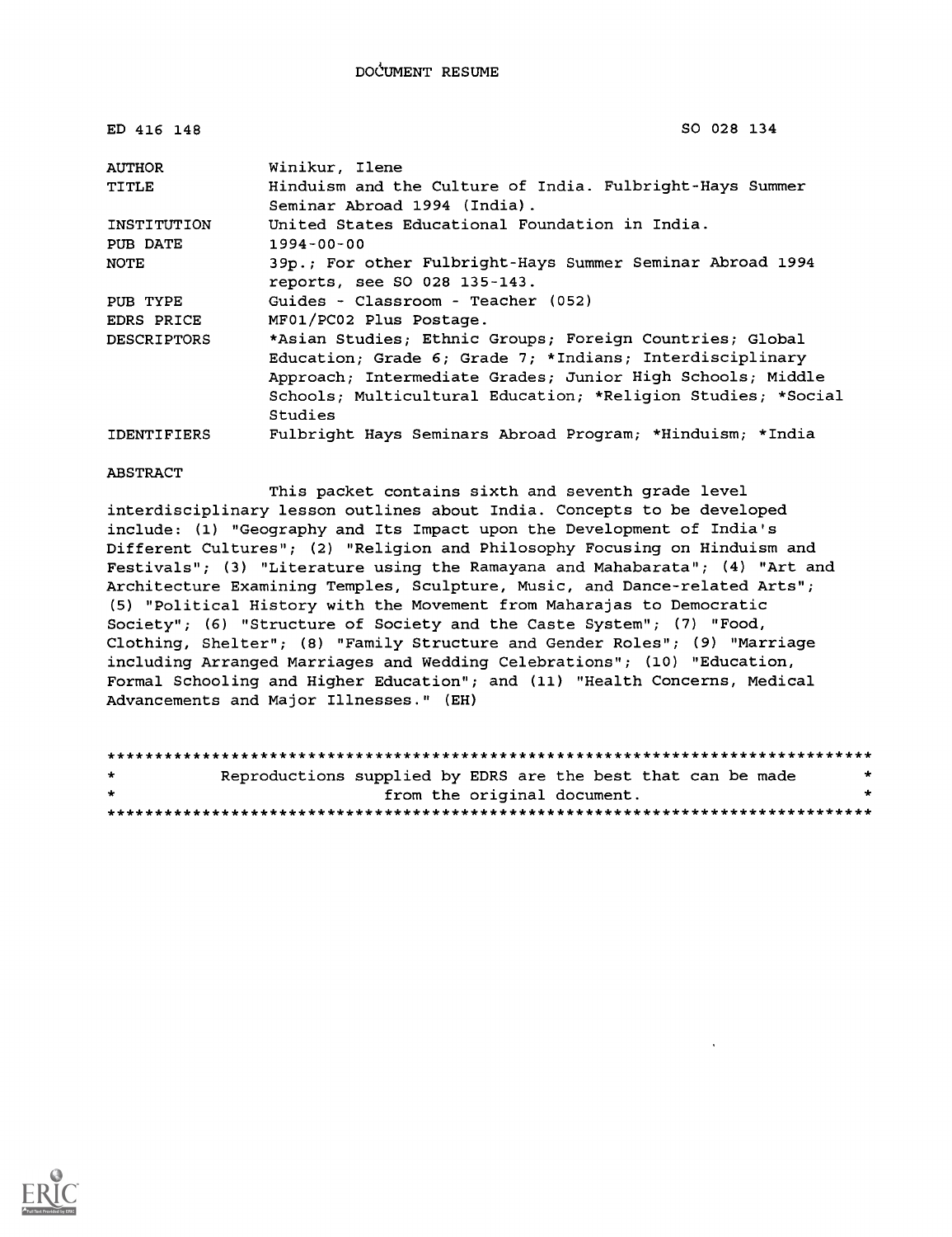DEPARTMENT OF EDUCATION EDUCATIONAL RESOURCES INFORMATION

. .....,wv.stasiassatoask..cv.vss

ana .

EDUCATIONAL RESOURCES INFORMATION<br>CENTER (ERIC)<br>This document has been reproduced as<br>received from the person or organization originating it.

 $\bullet$  Minor changes have been made to<br>improve reproduction quality.

T<br>
Points of view or opinions stated in this<br>
document do not necessarily represent<br>
official OERI position or policy.

Hinduism and the Culture of India Fulbright-Hays Summer Seminar Abroad 1994 (India) Curriculum Projects Developed by 1994 Seminar Participants

Submitted to

Educational Resources Information Center (ERIC), USDE

O<br>United States Education<br>United States Education  $By -$ United States Educational Foundation in India

 $\mathcal{A}$ 

 $\mathcal{L}$ 

BEST COPY AVAILABLE

is

....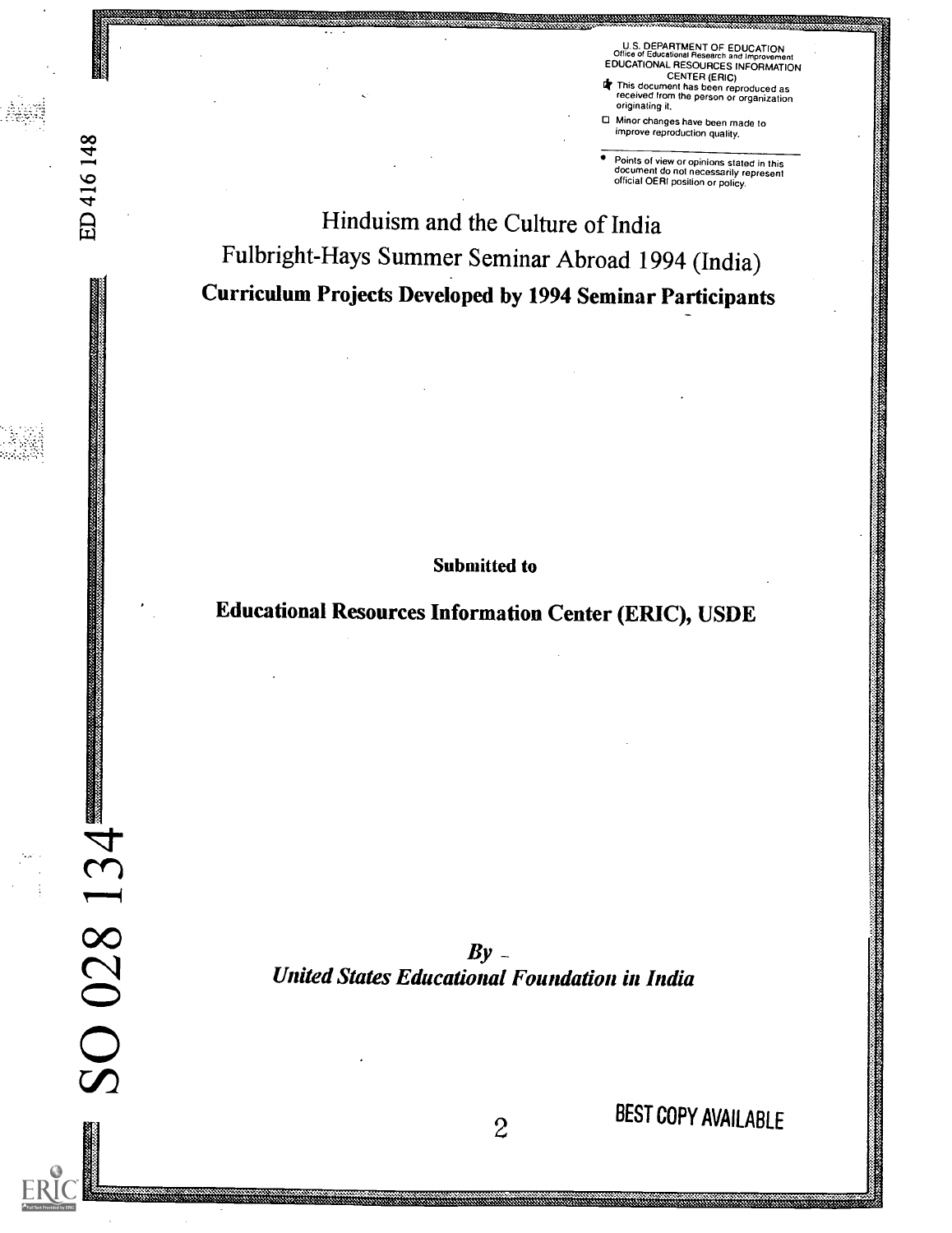8 Arborlea Avenue Morrisville, PA 19067 December 12, 1994

United States Educational Foundation in India Fulbright House 12 Hailey Road<br>New Delhi 110 001 India New Delhi  $110001$ 

Dear USEFI Staff,

I would like to thank you once again for providing the most meaningful, wonderful and exciting travel experience I have ever had. My trip to India was filled with wonder, joy, awe, adventure and a burning desire to immerse myself in learning everything that I could about the culture of your country. This has manifested itself in an insatiable need to read everything about India I can put my hands on! While there I thought I had purchased many books, but I have found myself buying just as many since I returned. Each one, it seems, has provided a new insight and a greater understanding of all that I have seen and learned.

One of my favorites, which <sup>I</sup> accidently discovered and purchased because the title intrigued me, is Arrow of the Blue-Skinned God by Jonah Blank, which <sup>I</sup> would highly recommend including in a list of suggested readings, should you comprise one<br>for next vear's participants. Blank retells the Ramayana, for next year's participants. contrasting highlights of the story with contemporary Indian life. He discusses Indian philosophy, Hinduism and describes how many of the traditions exemplified in the Ramayana are interpreted today. Many of the experiences and places he visited paralleled those we enjoyed and I found the book fascinating. Others that I would recommend include India by Stanley Wolpert and May You Be the Mother of a Hundred Sons by Elisabeth Bumiller.

My enthusiasm has been contagious. I have been invited to share my slides with a variety of groups ranging from teachers and students in my own school, to community groups in the Philadelphia area, to students attending other schools and programs. Everyone



3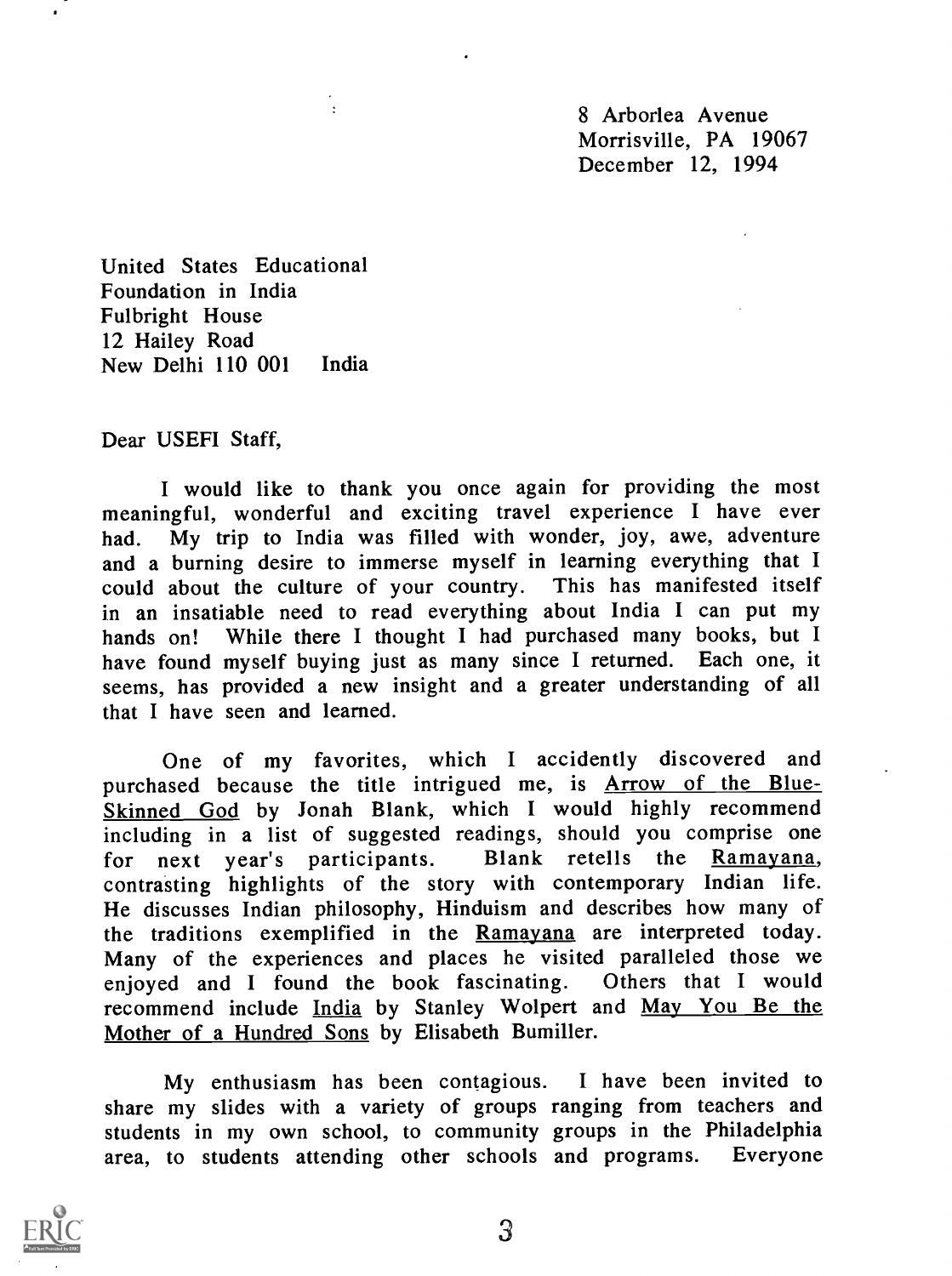has commented on how fascinating and exciting India is and they are invariably disappointed when I finish showing my slides. I cherish these opportunities - it is a form of revisitng India - and I find there is nothing like a rapt audience to encourage the sharing of my experiences.

The enclosed lessons are really at outline stage, at this point. I will begin teaching my unit on India next semester. At that time, I suspect lots of refinements and revisions will be necessary. This suspect lots of refinements and revisions will be necessary. plan, however, has provided a great opportunity to think about the points I want to emphasize so that my students will share the same understanding, love and respect for your country that I do.

Sincerely,

Illne

Ilene Winikur

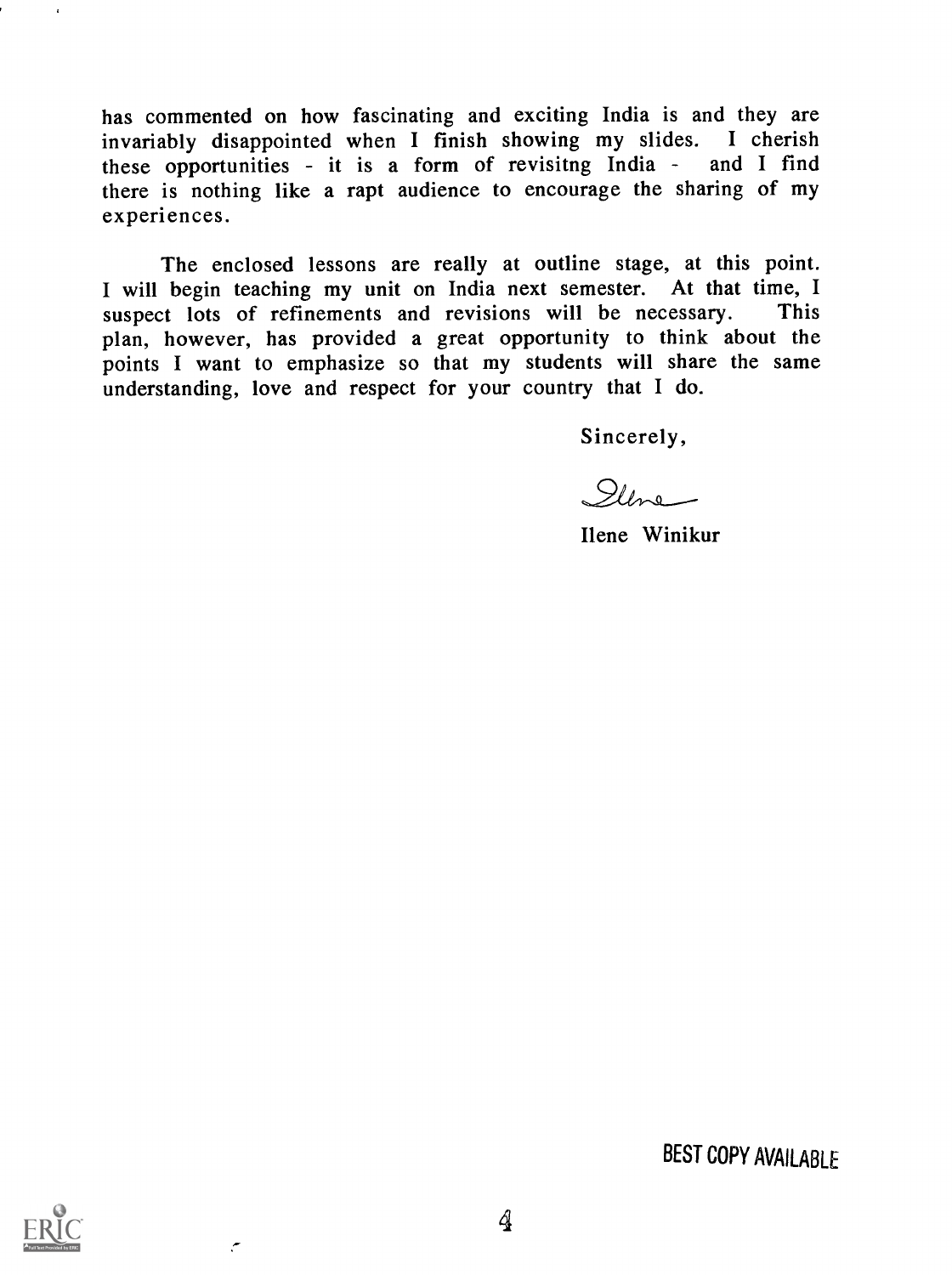## **HINDUISM AND**

## THE CULTURE OF INDIA

Ilene Winikur Summer 1994

**BEST COPY AVAILABLE** 



 $\mathbf{r}^{\prime}$ 

 $\epsilon_{\rm{in}}$ 

 $\bullet$ 

 $\bullet$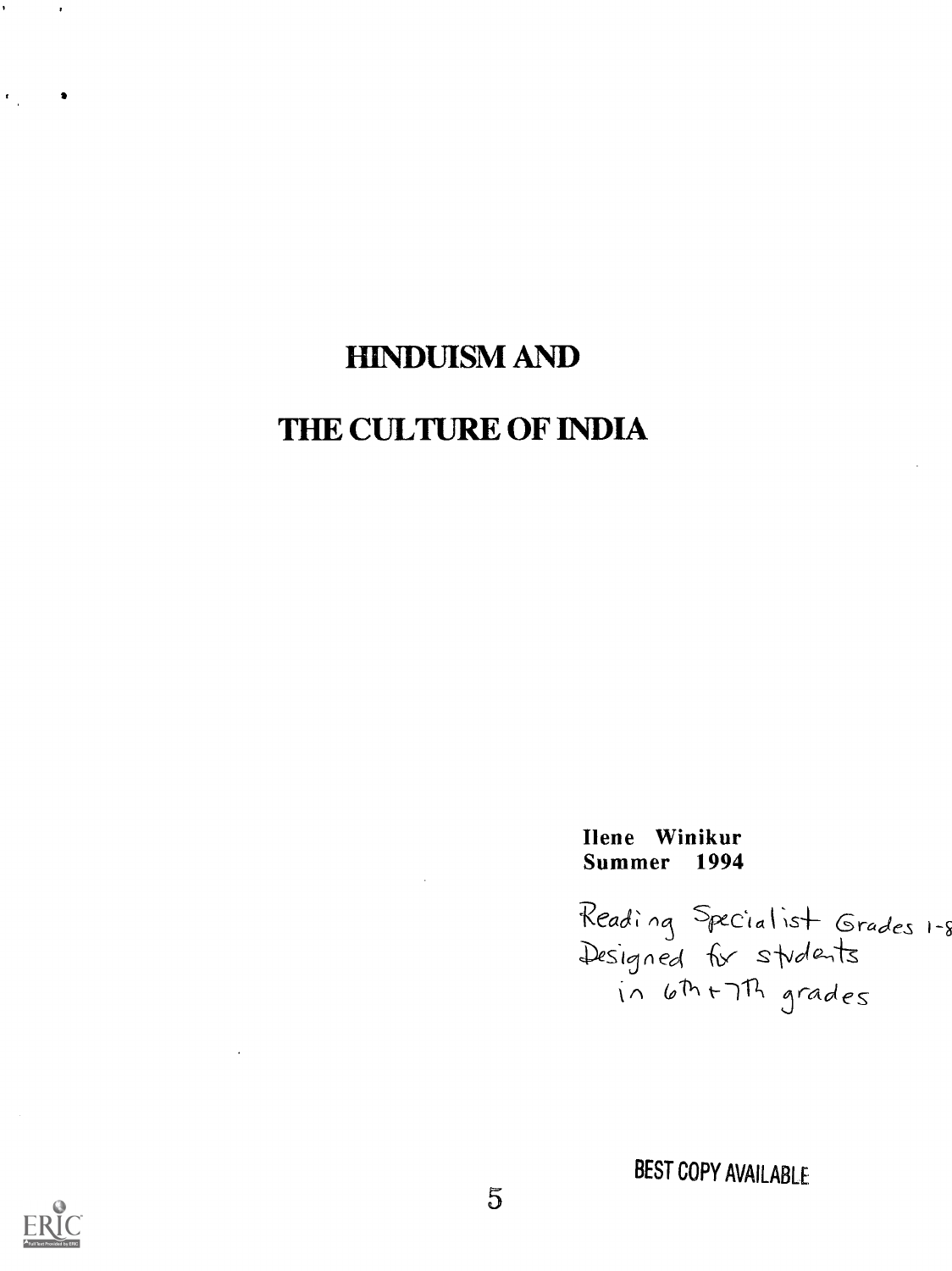### HINDUISM AND THE CULTURE OF INDIA

### CONCEPTS TO BE DEVELOPED:

### GEOGRAPHY - IMPACT UPON THE DEVELOPMENT OF INDIA'S DIFFERENT CULTURES

### RELIGION AND PHILOSOPHY- HINDUISM, FESTIVALS

LITERATURE - RAMAYANA AND MAHABARATA

ART AND ARCHITECTURE - TEMPLES - SCULPTURE - MUSIC DANCE - RELATED ARTS

POLITICAL HISTORY - MOVEMENT FROM MAHARAJAS TO DEMOCRATIC SOCIETY

STRUCTURE OF SOCIETY- CASTE SYSTEM

FOOD, CLOTHING, SHELTER

FAMILY - STRUCTURE AND GENDER ROLES -

MARRIAGE ARRANGED MARRIAGES - WEDDING **CELEBRATIONS** 

EDUCATION - FORMAL SCHOOLING - HIGHER EDUCATION

HEALTH - CONCERNS - MEDICAL ADVANCEMENTS- MAJOR **ILLNESSES** 



 $\mathbf{r}$ 

 $\mathbf{r}$ 

 $\tilde{E}$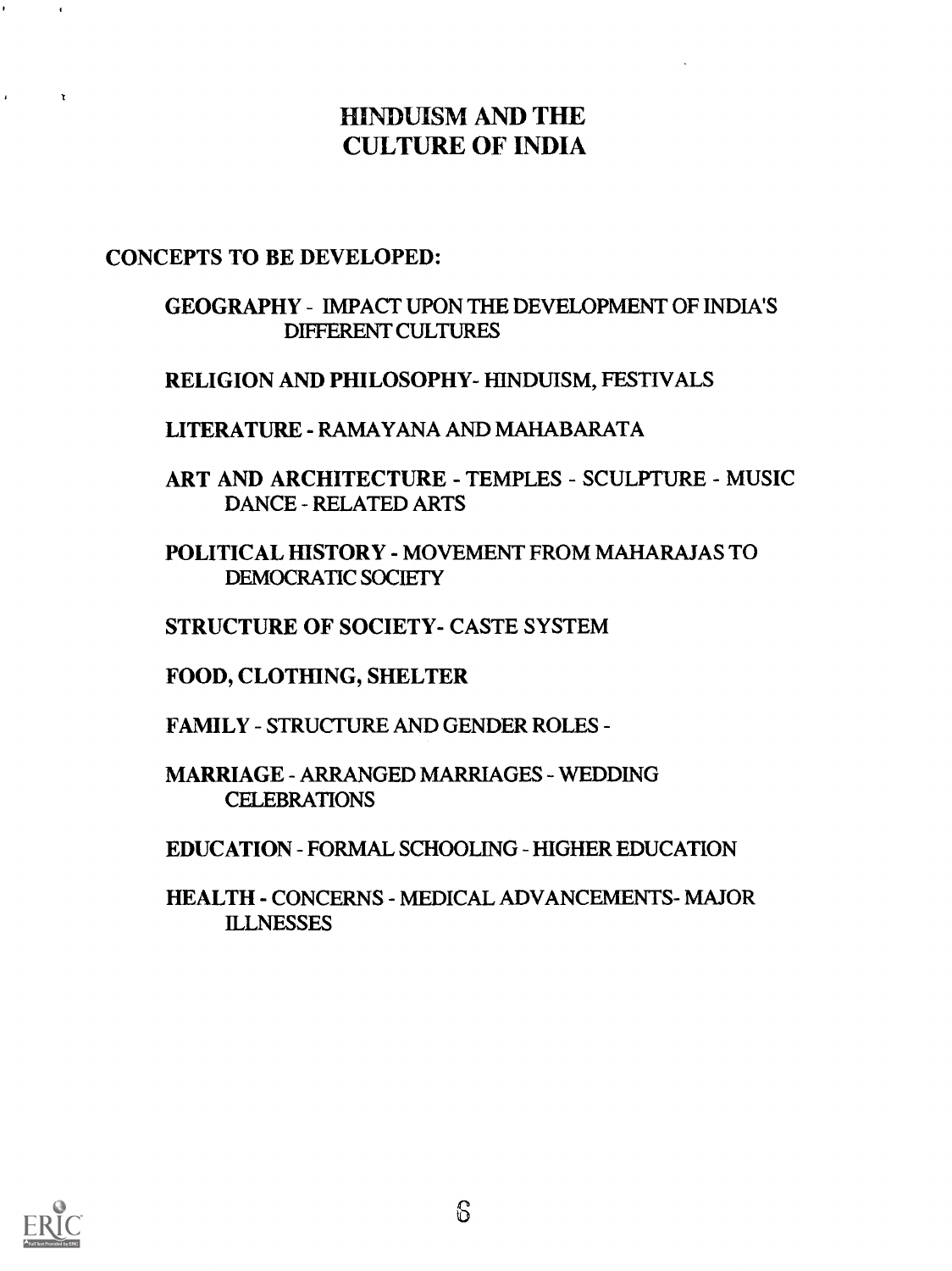## HINDUISM AND THE CULTURE OF INDIA

### I. INTRODUCTION TO INDIA

 $\mathbf{r}$ 

Objective: To introduce students to beauty and diversity of India.

A. Using a K/W/L chart students would complete the "What I<br>Know about India" column. After discussing the responses they After discussing the responses they<br>Want to Know about India" so that would then complete "What I Want to Know about India" questions could be generated pertaining to their interests.

B. I would show a carousel of slides to acquaint students with various aspects of the country, the people, and the lifestyle of India. They would become aware that there are aspects of the society that are similar to their own.

C. The lesson would conclude with <sup>a</sup> discussion and the completion of the third column, "What I Learned about India."

| What I Know | What I Want to Know | What I Learned |  |  |
|-------------|---------------------|----------------|--|--|
|             |                     |                |  |  |
|             |                     |                |  |  |
|             |                     |                |  |  |
|             |                     |                |  |  |
|             |                     |                |  |  |

### INDIA



BEST COPY AVAILABLE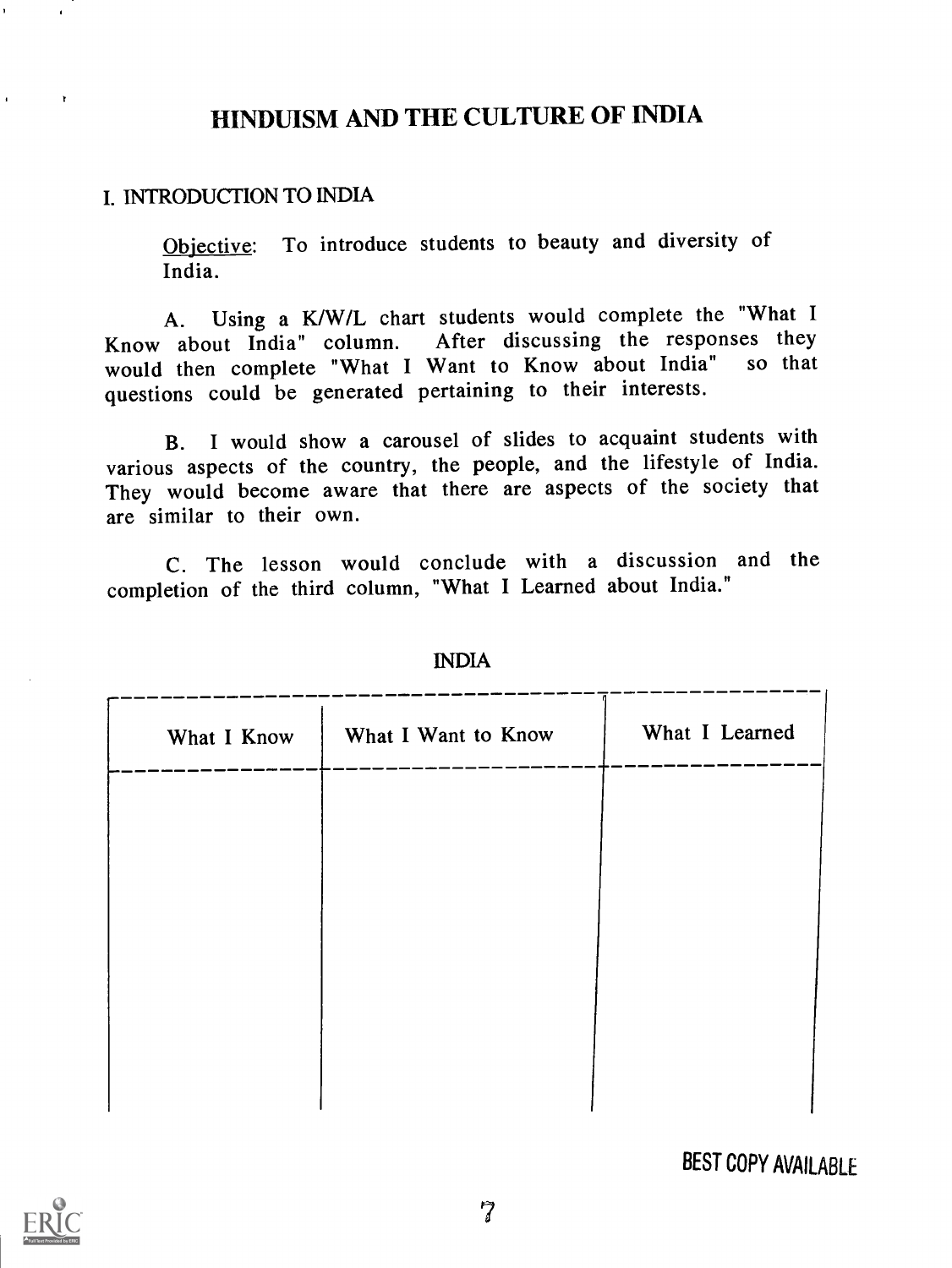### II. GEOGRAPHY

Objective: To familiarize students with the topography, climate, history of India and its influence on the culture.

A. Students would look at a wall map of the world to gain a sense of India's location, its distance from the United States and knowledge of the countries surrounding it.

B. Each student would receive a copy of a map of India. A discussion of the surrounding bodies of water, the topography, the climate and history would be the focus of the lesson. Another carousel of slides would be shown, this one highlighting various aspects of geography that we had discussed.

C. Students would break up into small groups, each group responsible for researching the geography and its influence on the culture in one area of the country. These groups will report their findings to the class. Additional in-class time will be provided for research and discussion.

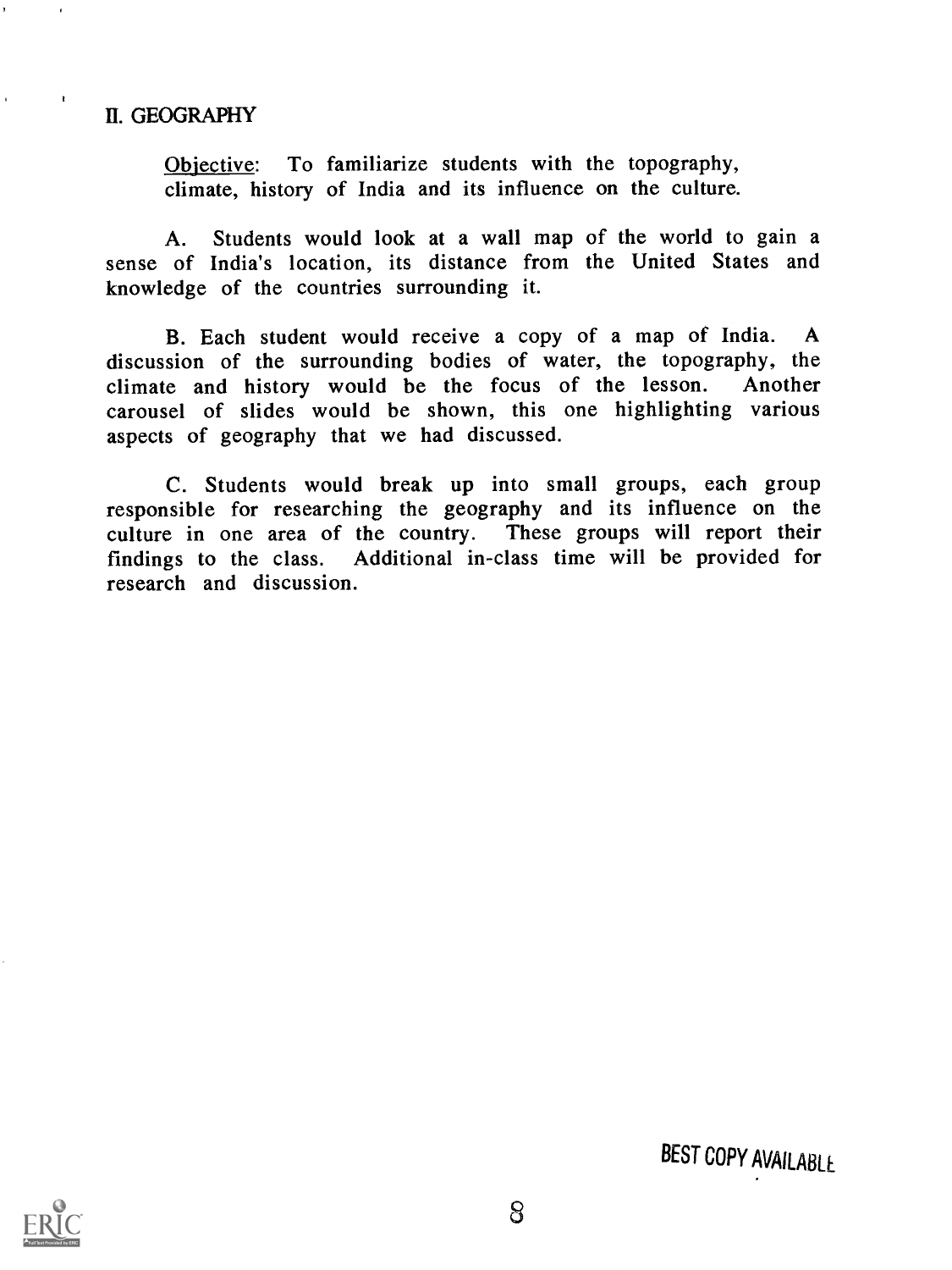

 $\mathcal{G}$ 

**MARS** 

ERIC

فلتخلط

نفتنا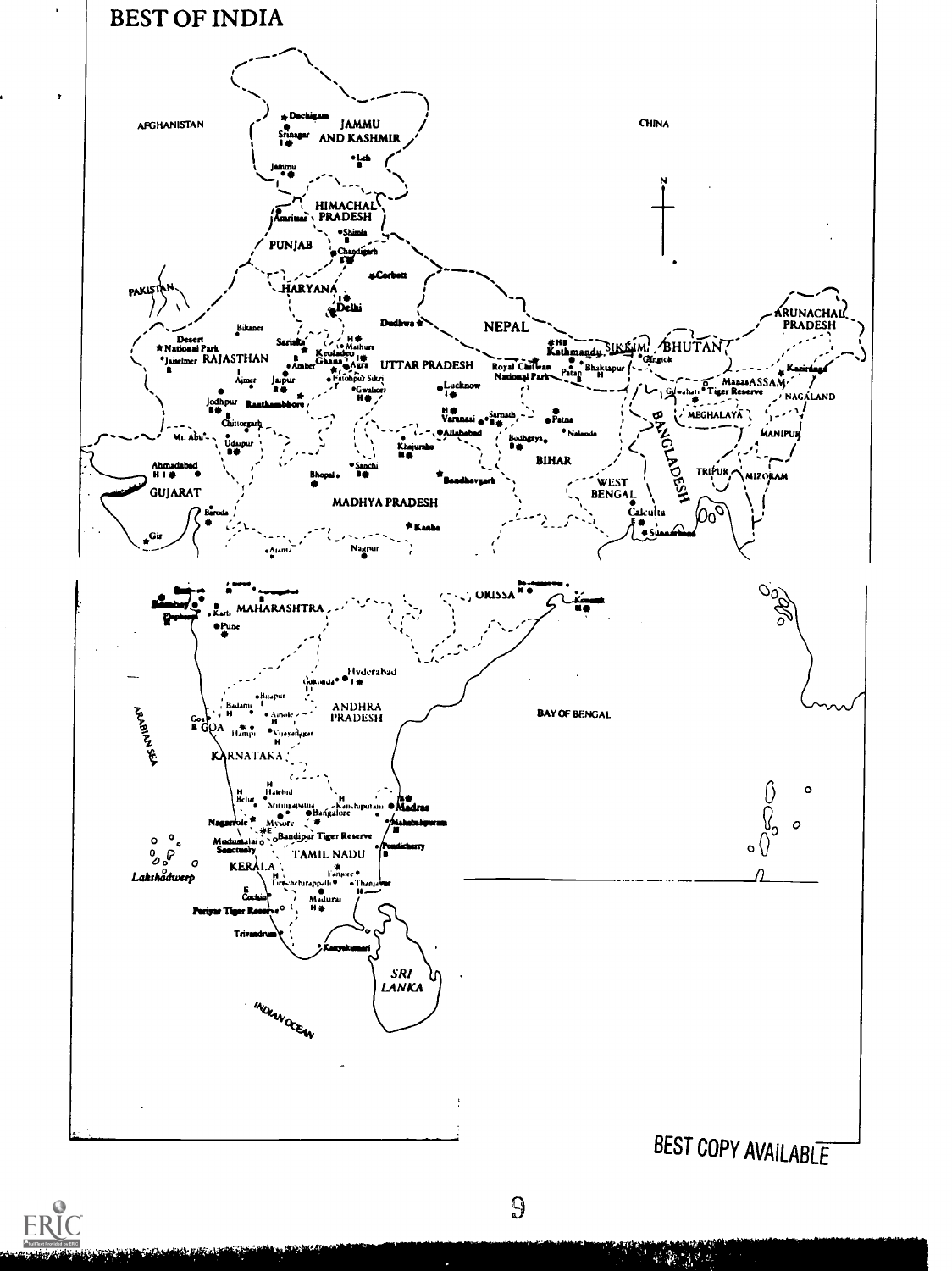### III. HINDUISM

Objective: To discover similarities and differences that exist within Judeo-Christian religions. Building on this knowledge, students would then be introduced to basic Hindu principles and make additional comparisons and contrasts.

A. Each students will complete a chart that will briefly describe their own religious beliefs. Of particular interest will be the name of their god(s), place of worship, brief description of religious service, major holidays and their significance, important rites or passages, major beliefs, important texts, and beliefs related to death.

B. In groups of three, students will discuss their charts. They will compare characteristics of their religions and decide in what ways they are similar and/or different. We will then have a class sharing, once again noting similarities and differences.

Using the overhead projector, Hindu's Trinity will be introduced. Brahma, Shiva and Vishnu will be presented, examined, and brief anecdotes about each will be told. In the future, each lesson will be introduced with an overhead of a new god (or incarnation of one they have met previously) and short stories about the god will be shared. (Some of the overheads that will be used are included.)

C. Students will write a paragraph describing similarities and differences between the Hindu Trinity and our beliefs.

As students learn more about Hinduism they will be able to complete the rest of the "Religion" chart, comparing and contrasting their own beliefs with those of Hindus.

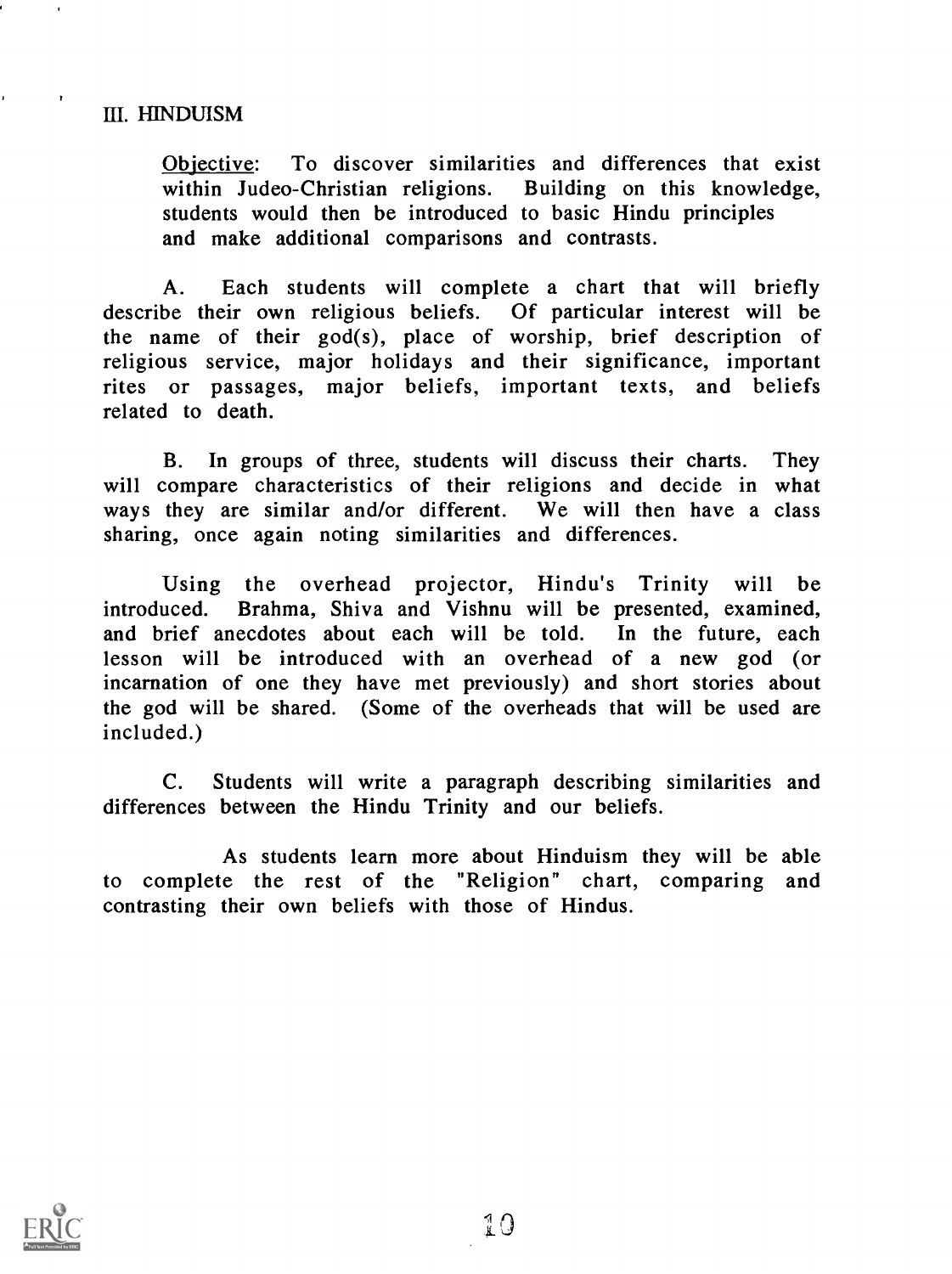## RELIGION

|                                                 |  | Hindu Beliefs |
|-------------------------------------------------|--|---------------|
| Name of your<br>God(s)                          |  |               |
| Place where you<br>worship                      |  |               |
| Highlights of<br>religious service              |  |               |
| Major holidays/<br>their significance           |  |               |
| Important rites or<br>passages<br>(i.e.Baptism) |  |               |
| Major beliefs                                   |  |               |
| Important books,<br>texts                       |  |               |
| Beliefs related<br>to death                     |  |               |



 $\mathbf{C}^{\text{max}}_{\text{max}}$  and  $\mathbf{C}$ 

 $\hat{\mathbf{r}}$  and  $\hat{\mathbf{r}}$ 

 $\overline{\phantom{a}}$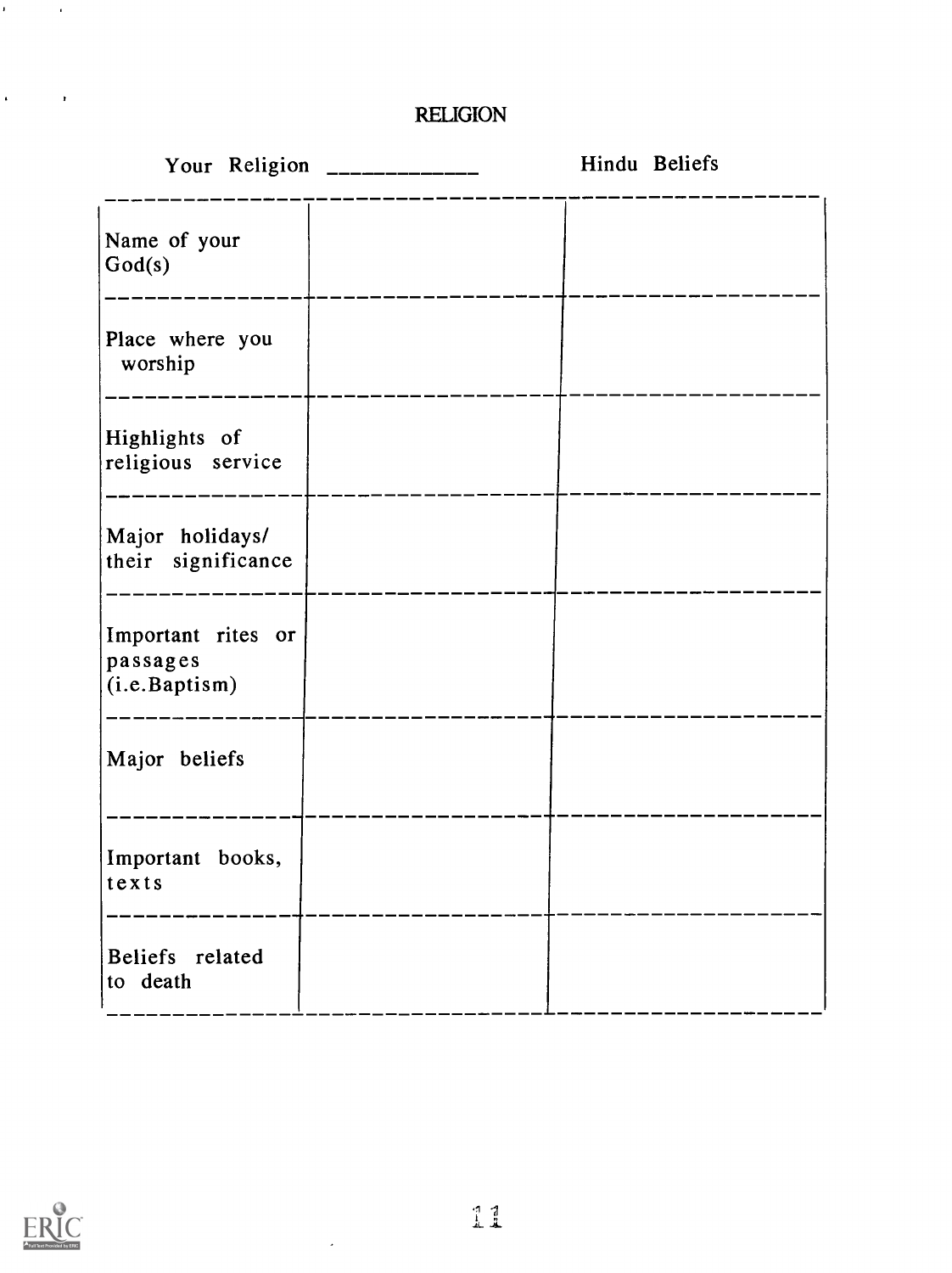

BRAHMA



ł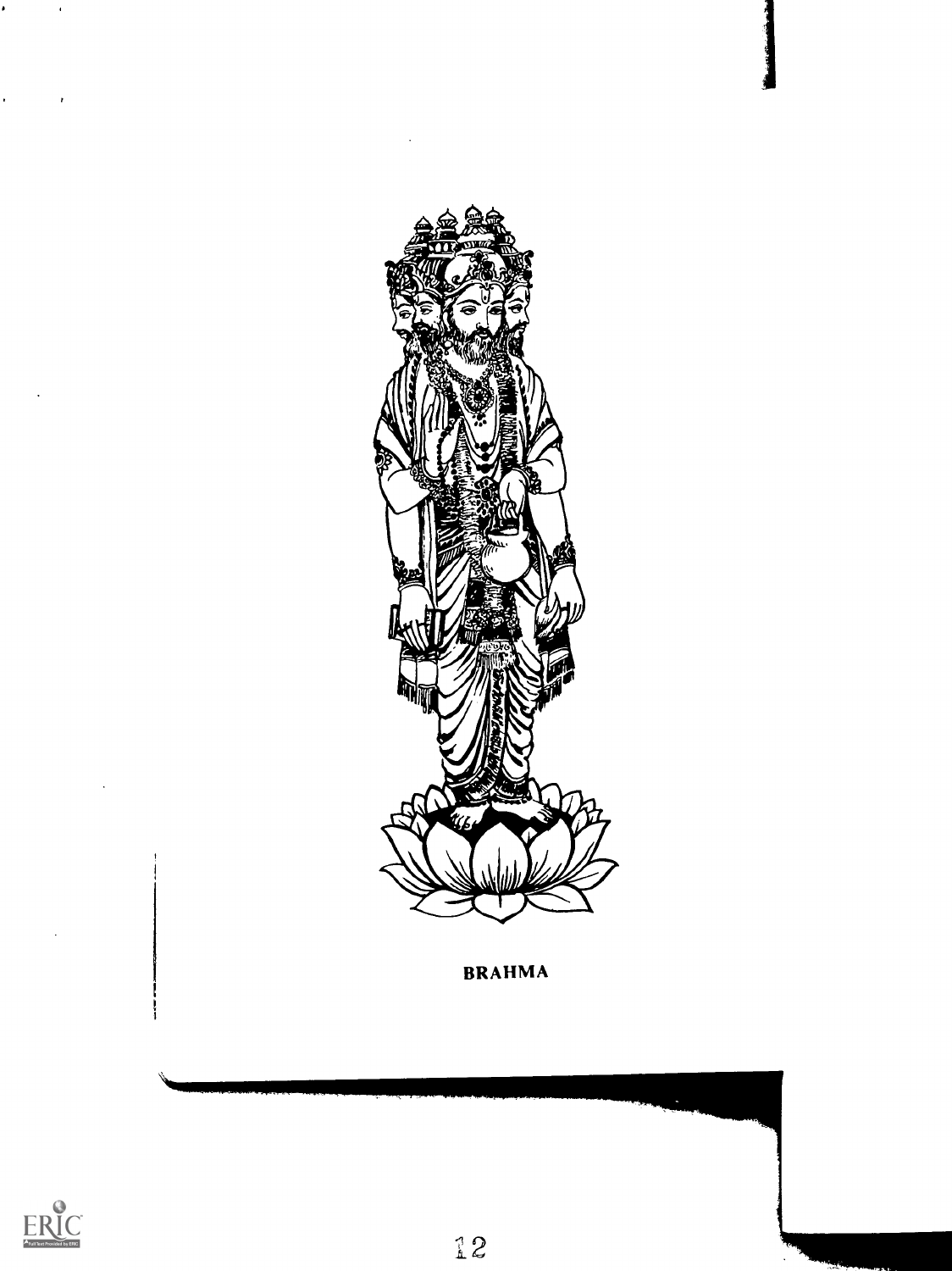

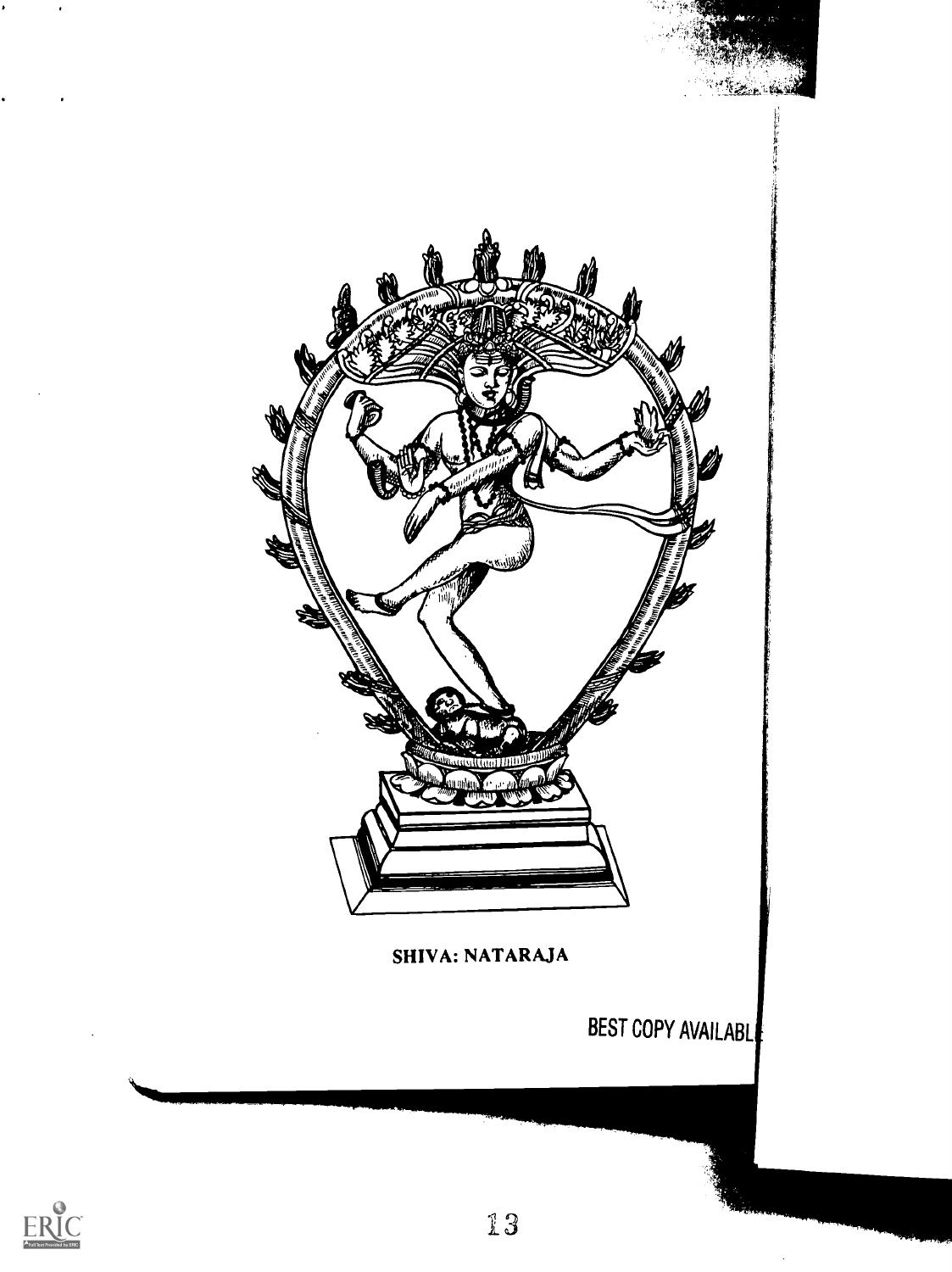

**VISHNU** 



 $\ddot{\phantom{a}}$ 

 $\bullet$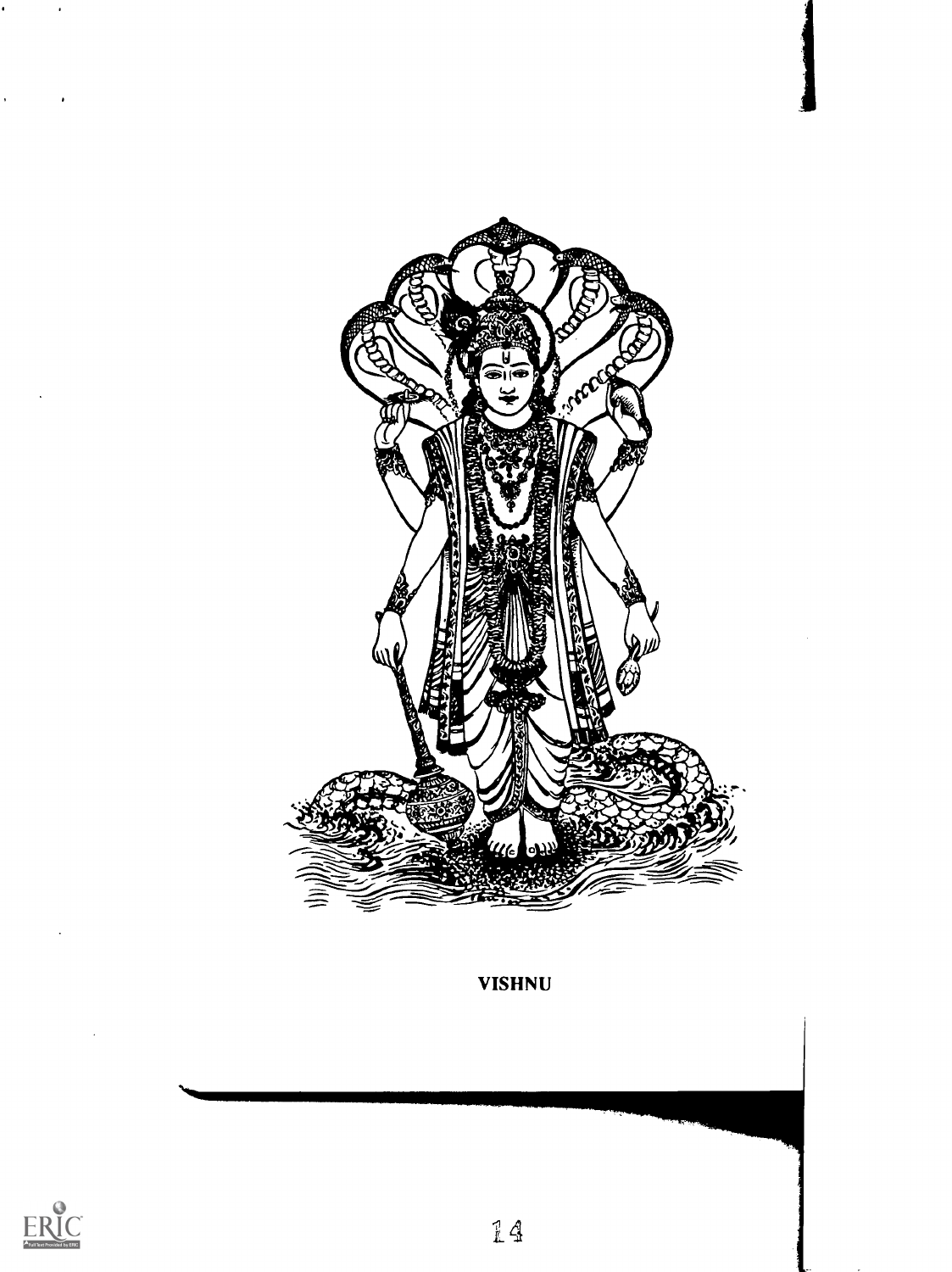

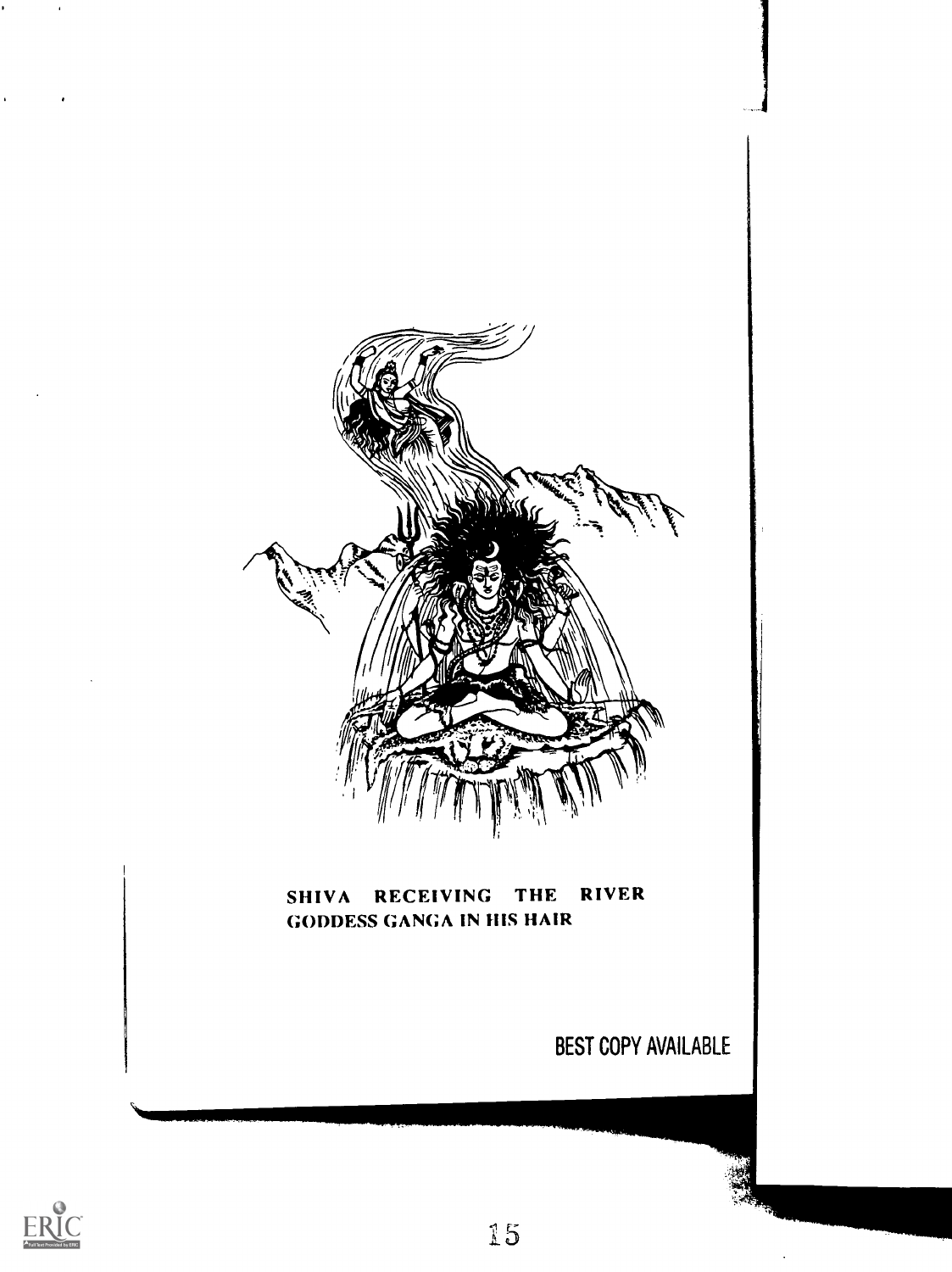

### **GANESHA**



l,

 $\bullet$ 

 $\mathbf{r}$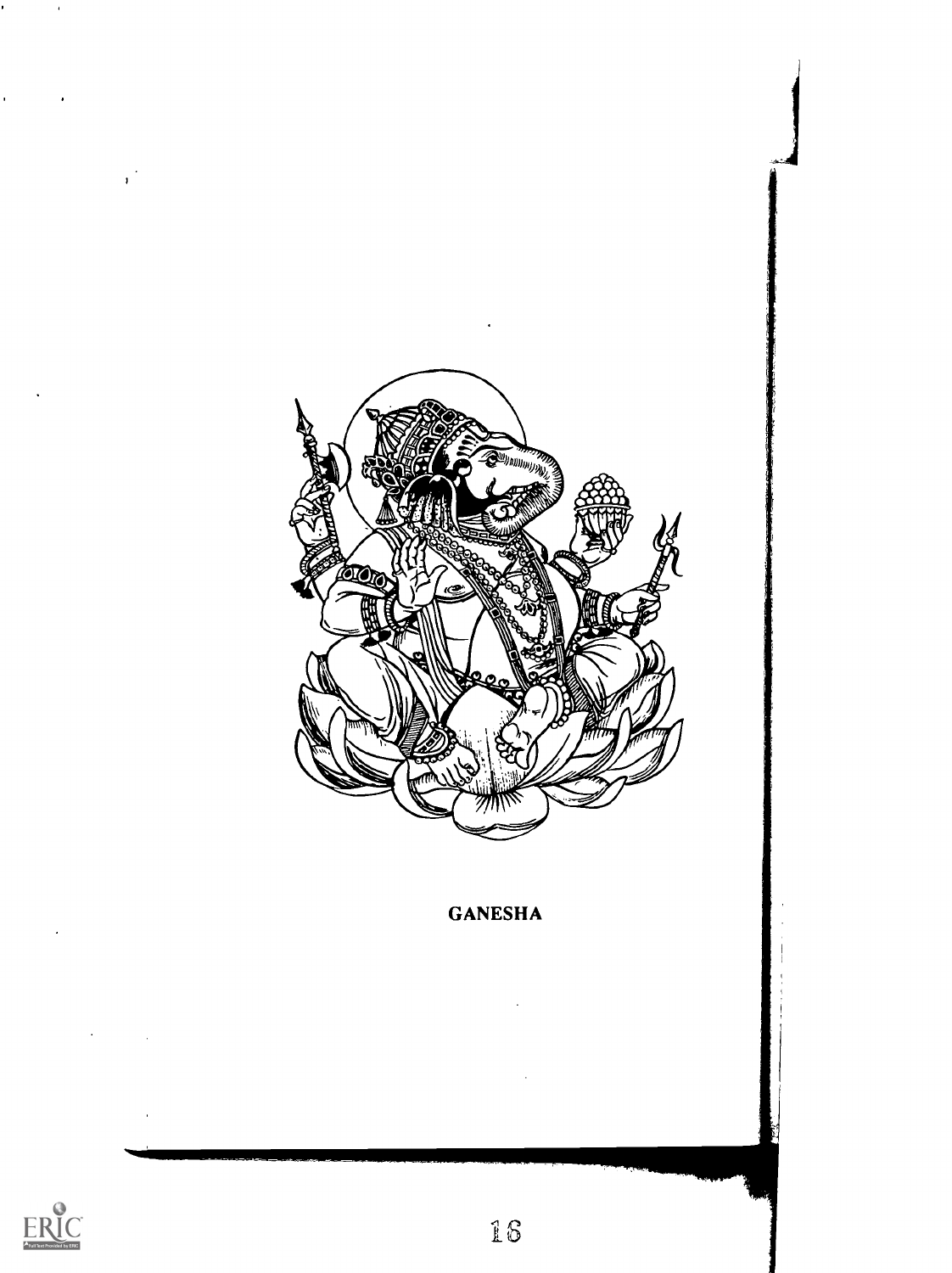

## DURGA



 $\cdot$ 

 $\frac{1}{\sqrt{2}}$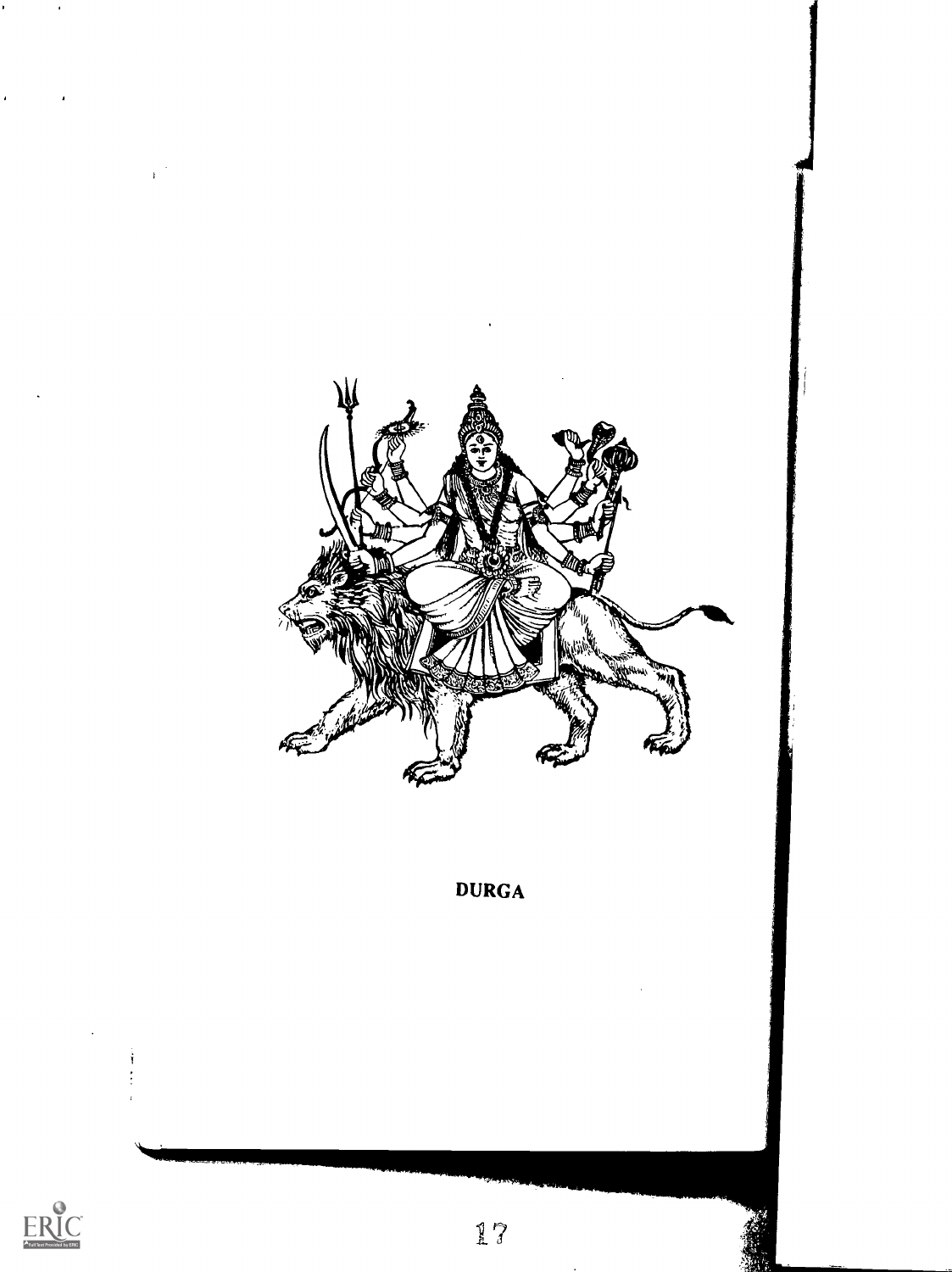

 $ERIC$ 

l,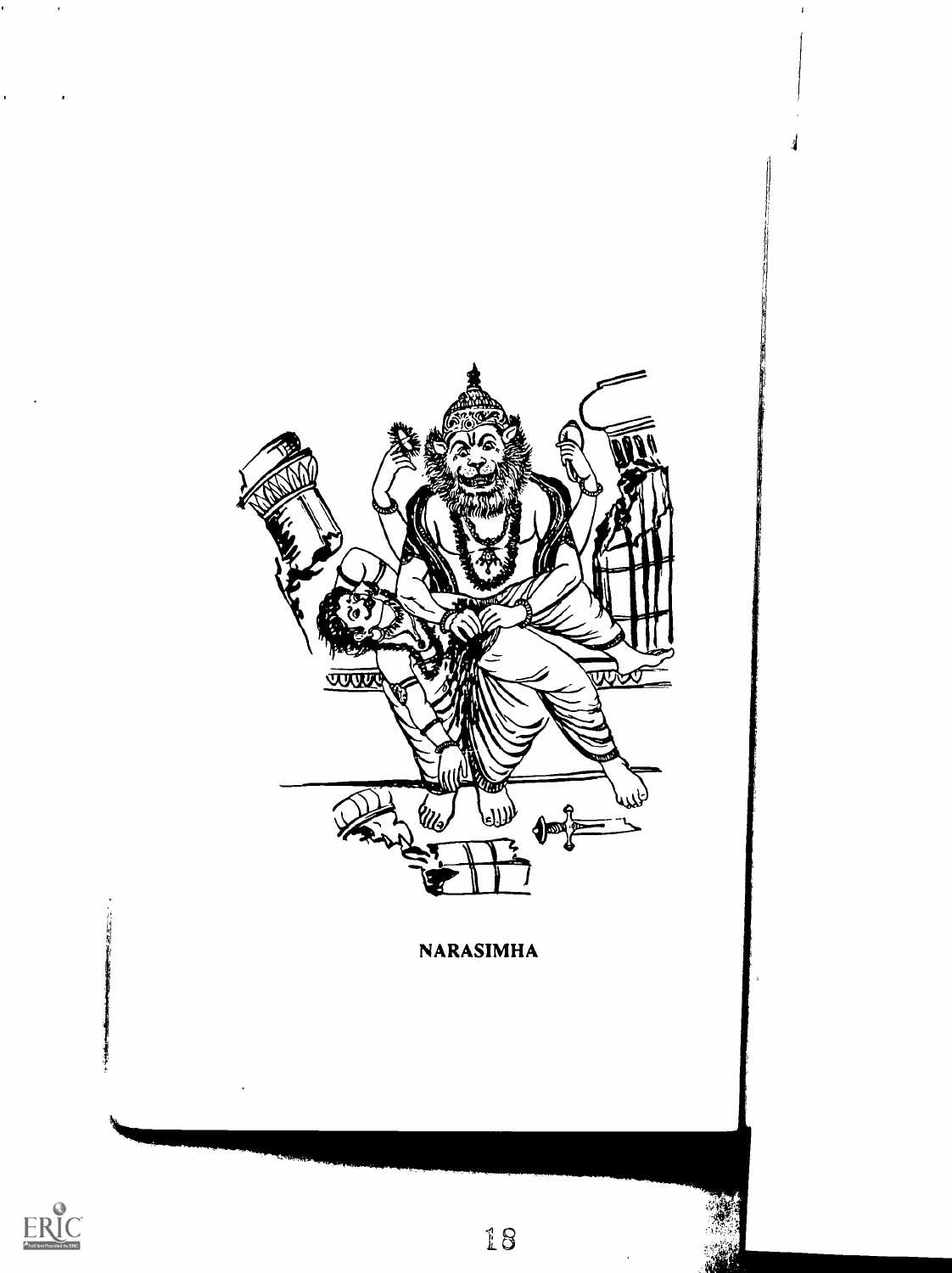



 $\ddot{\phantom{a}}$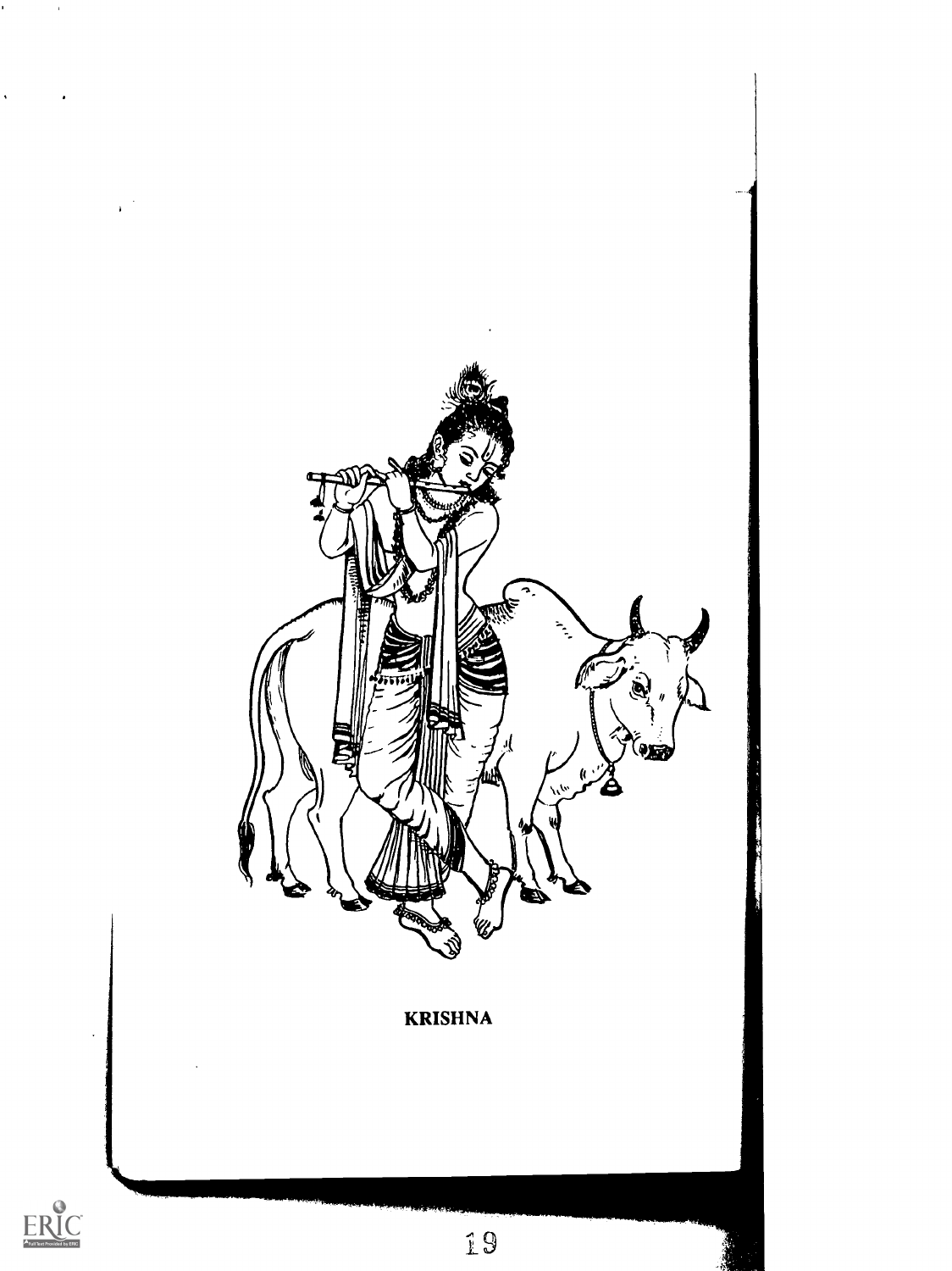### IV. ADDITIONAL LESSONS ON HINDUISM

Objective: To familiarize students with principles, gods, and philosophy of Hinduism.

A. In a series of mini-lessons students will be introduced to different gods.

B. Students will hear the Ramayana. As various parts of the story are told, the religious significance of the episode will be discussed. Contemporary interpretations of the tradition will also be examined.

C. Beliefs relating to worship, rites, stages of life, sacred texts, marriage, caste, reincarnation and morality will be discussed. Similarities and differences between Hinduism and our collective beliefs will be shared.

D. Each student will select an aspect of Hinduism for independent research and a written report. Information will be shared in small groups and then presented to the whole class.



 $\mathbf{r}$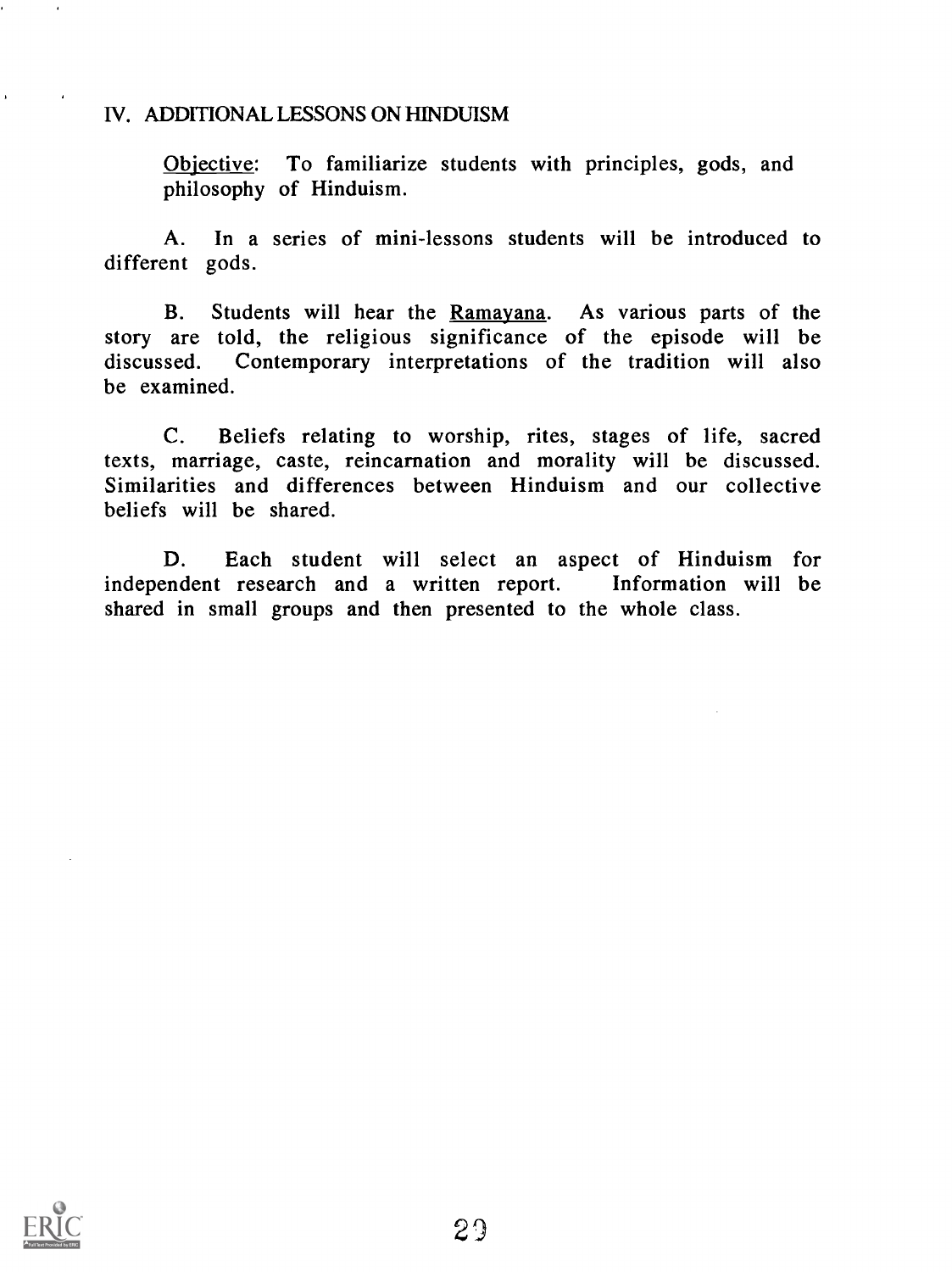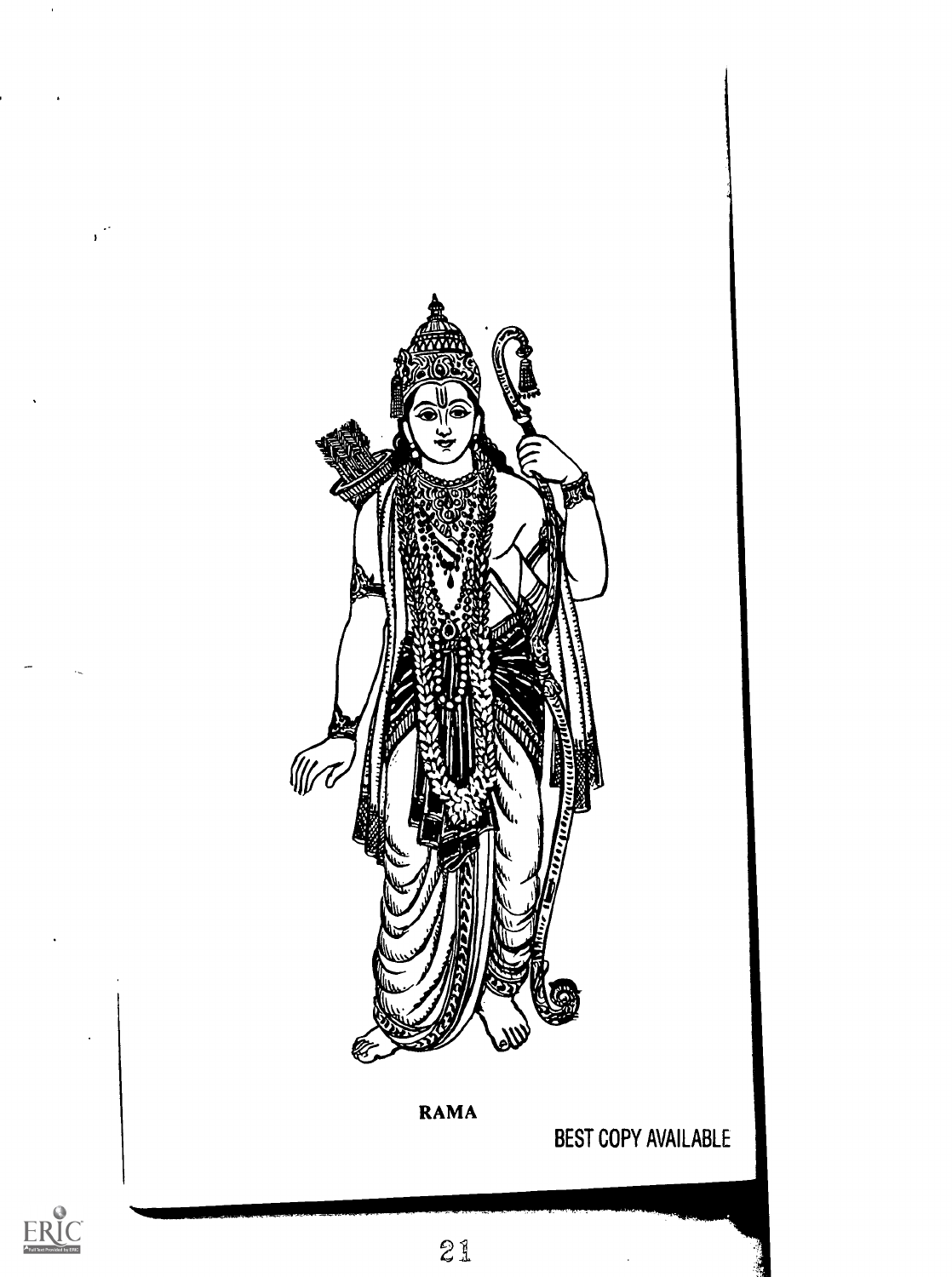

**HANUMAN** 

 $\begin{array}{c} \begin{array}{c} \begin{array}{c} \begin{array}{c} \end{array} \\ \begin{array}{c} \end{array} \end{array} \end{array} \end{array}$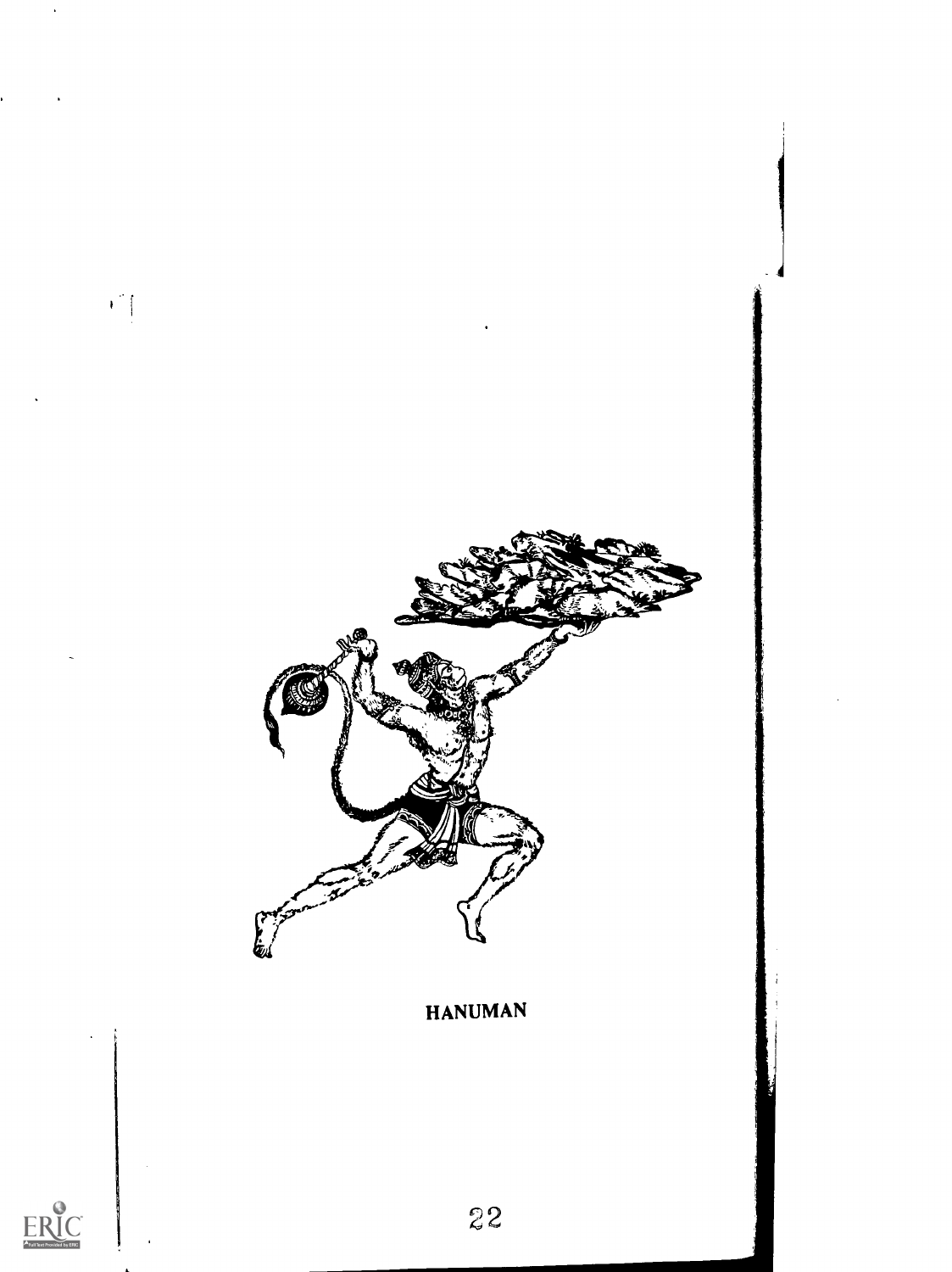### V. THE ROLE OF INDIAN WOMEN

Objective: To provide students with insight into the role of women.

1. In journals have students describe a typical day in their mother's life. Discuss, noting the wide variations that exist. Discuss, noting the wide variations that exist. Inform students that there is a variation in womens' lives in India, also, and that they will be reading about a "typical" life of a village woman.

2. Distribute the hand-out from May You Be the Mother of a Hundred Sons. Have students read it, paying particular attention to a woman's role in the home, menstrual beliefs, the treatment of female children and .purdah.

3. Discuss reactions with a partner. Using the hand-out as a resource, have students imagine what their life would be like if they were female and living in India. Have them write several paragraphs describing it.

### VI. GETTING MARRIED

Objective: To learn about Hindu marriage customs.

1. Discuss courtship rituals in the United States.

2. Describe the practice of arranged marriages - how and why this is done, advantages and disadvantages of this practice, alternatives to arranged marriages.

3. Have students examine the "Brides Wanted For" and "Grooms Wanted For" hand-outs. Select some that seem particularly interesting for small group and whole class discussion.

4. Have students write an ad for themselves. Compare their ads with those in The Sunday Times of India.

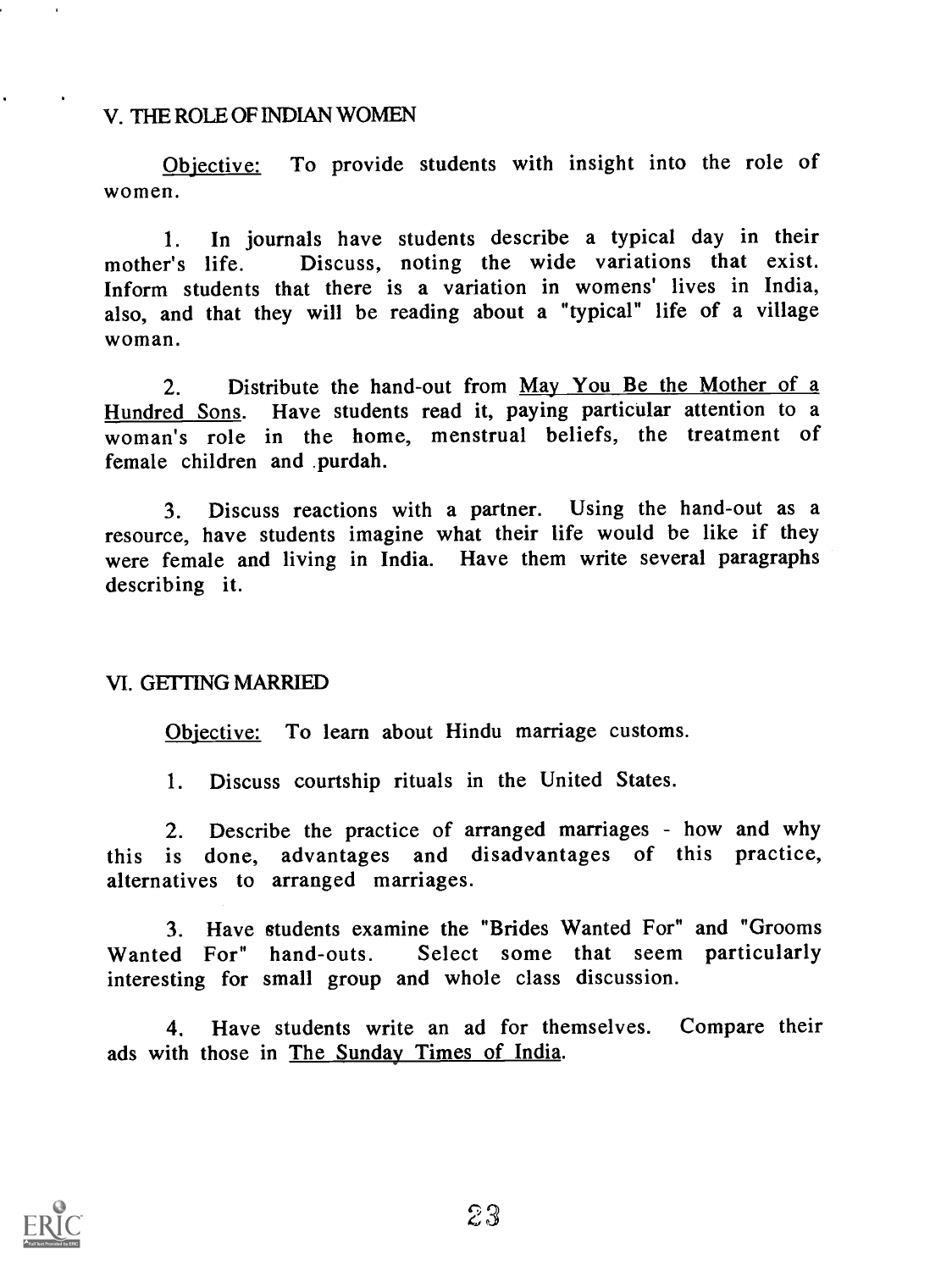world, there are also Indian women who are doing such innovative work among the poor-especially women-that they are bringing about radical change in a peaceful way.<br>"The "typical" Indian woman, representing about 75 percent of the

four hundred million women and female children in India, lives in a village. She comes from a small peasant family that owns less than an acre of land, or from a landless family that depends on the whims of big farmers for sporadic work and wages. She can neither read nor write, although she would like to, and has rarely traveled more than twenty miles from her place of birth. In many cases she does not know who the prime minister of India is and cannot identify her country on a map. Sometimes she does not know about the existence of her own village panchayat, or governing council, but even if she does, she is rarely aware that there is a place reserved for a woman member, because only men attend the meetings. She does not own land in her own name, or even jointly with her husband. She believes that she catches colds and fevers from evil spirits that lurk in trees. Her occupation is field work, chiefly harvesting, planting and weeding, for which she often receives less than fifty cents a day—in many cases, half the wage that a man receives for the same amount of work.

She has to juggle this labor with her other full-time job, the care of the house and the children. Her husband does not help her; indeed, he does not even consider. what she does at home as work. No American woman who struggles with family and career can completely imagine what this means in India. A village woman starts her life from scratch every day. Even a single chapati, the Indian flat bread, has behind it a chain of drudgery that has not changed in thousands of years. To make a chapati, a woman needs water, which is often several miles away by foot. She also needs wheat, which she must harvest by scythe, under a blazing sun, in a back-breaking bent-forward motion, and then grind by hand. To cook the bread she needs fuel, either firewood, which she collects herself, or cow-dung cakes, which she makes herself. To get the dung she must feed the cow, and to feed the cow she must walk several miles to collect suitable grasses. (This assumes that the family is lucky enough to even have a cow; many do not.) The bread is at last prepared over a small mud stove built into the dirt floor of her hut. While she cooks, she breast-feeds one child and watches three others. If she fails in any of these tasks, or performs them too slowly, her husband often feels it is his perogative to beat her. And yet invariably she considers her husband a god and says that

**VWW.** VERSITY

a.

BEST COPY AVAILABLE

સુરી માહિ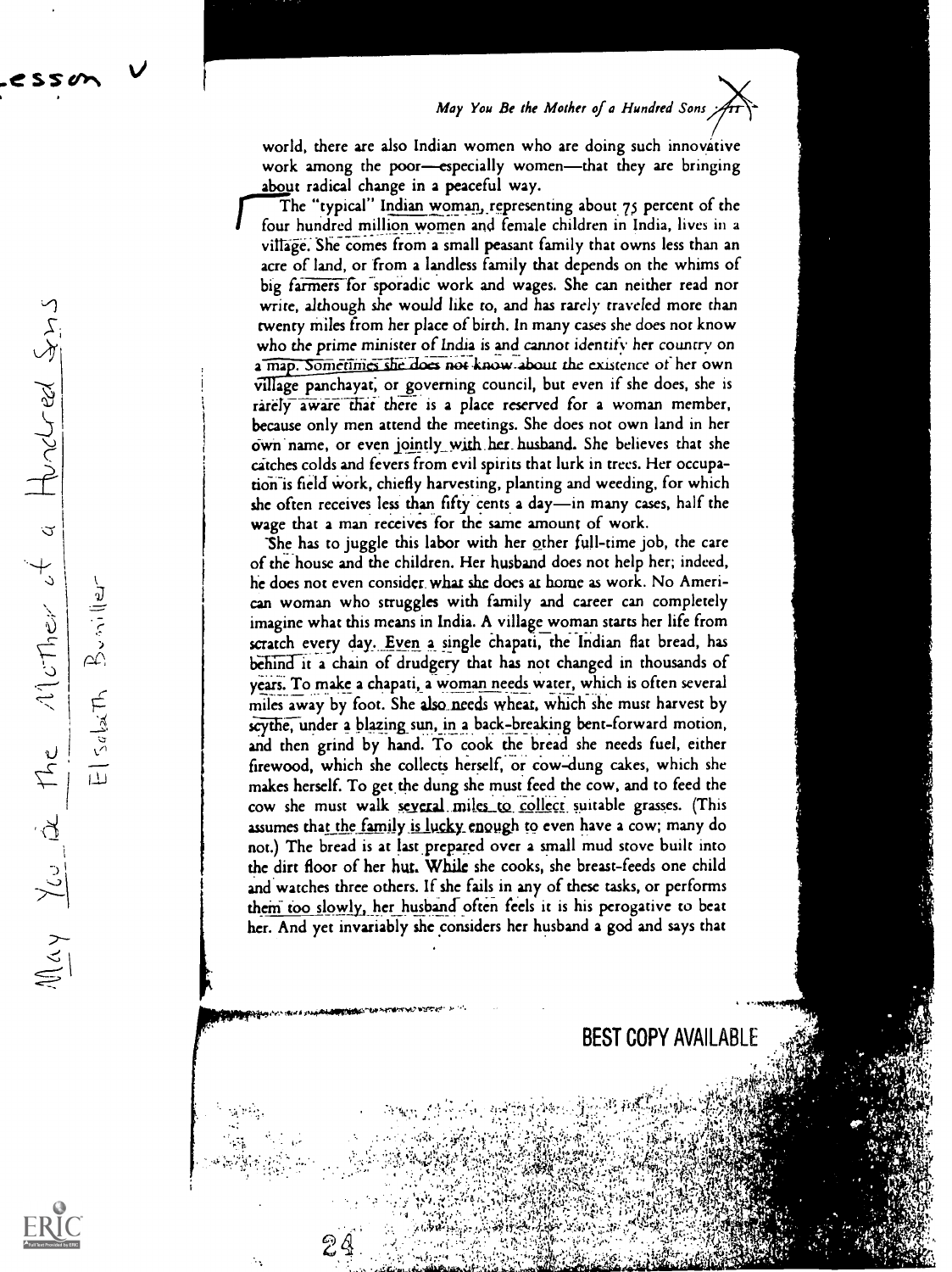#### 12 Elisabeth Eumiller

BEST COPY AVAILABLE

she loves him. I used to ask village women exactly why they loved their husbands, a question that always confused them. "I love him because he gives me food and clothes" was the usual answer. My favorite response came from a thirty-year-old village woman named Malti Devi, who in a leap of logic explained that she loved her husband "because if I don't, he will beat me."

 $\frac{1}{2}$ 

Such a woman rarely has control over her own fertility, despite the Indian government's commitment to the present five-year, three-billion-dollar family-planning program. At the time of her menstrual period she is considered impure, and in one isolated part of India I discovered that women were made to sleep outside their family homes until the bleeding was over. That was in the village of Malapatti, in the southern state of Tamil Nadu, where one night I met a thirty-yearold field laborer named Bommakka who was about to lie down in some clumps of dried tree roots and dirt, which had been designated as the spot where the women of the village should sleep during their periods. Bommakka was convinced that if she returned to her home she would go blind or eventually be punished-perhaps her husband or son would fall sick, or the harvest would fail. "Whoever comes to tell us that this is not true," she said, meaning me, "we will not listen."

A woman like this may begin producing babies as early as the age of fourteen. She delivers them on the floor of her hut, usually with the help of her mother-in-law or a dai, an untrained village midwife. There is a good chance the child will grow up malnourished, with iron and vitamin A deficiencies, and without basic inoculations to protect against polio, typhoid, diphtheria and tetanus. One in ten children in India will not live to be a year old. If the child is a girl, there is an even smaller chance that she will survive, even though girls are biologically stronger at birth than boys. This is because the girl will often be given less food and care than her brother. Assuming she lives, she may go, erratically, to a one-room village school but will be pulled out whenever her mother needs help with the other children and the chores in the house. Her education is over when she is married off as a teenager to a young man she has never met; from then on, she will begin a new life with her husband's family as a virtual beast of burden. "lam like an animal," Phula, the forty-year-old wife of a farmer, told me in a village in India's northern plains.

So pressing is the problem of women that the World Bank has now cited it as one of the most urgent tasks it must face. As Barber Conable, the president of the World Bank, said in his 1986 inaugural address in

25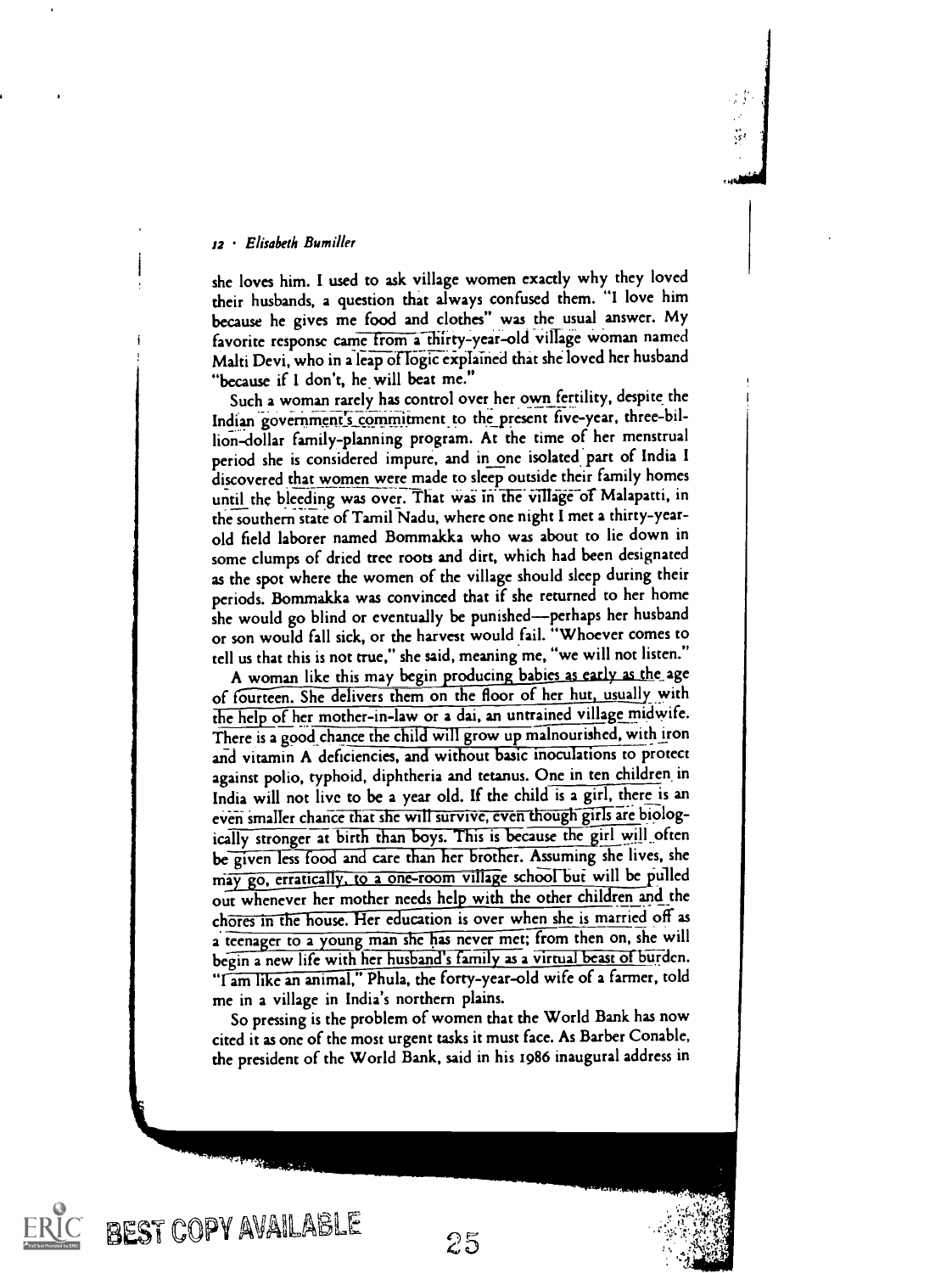#### May You Be the Mother of a Hundred Sons  $\cdot$  13

Washington: "Women do two-thirds of the world's work. They produce 60 to 80 percent of Africa's and Asia's food, 40 percent of Latin America's. Yet they earn only one-tenth of the world's income and own less than one percent of the world's property. They are among the poorest of the world's poor."

Steve and I spent some time living with a village family our last year in India, and not once do I remember seeing the woman of the house, Vindhya Devi, or Bhabhiji, as we called her, pause for a moment in a never-ending cycle of cooking and cleaning. She was awake long before I was up, getting the fire started in her mud stove at the first light of dawn, and she went to bed long after I was asleep. Her evenings were spent at the same stove as she waited for the men to finish gossiping under the big neem tree outside. Her husband and his friends liked to sit on string cots under the branches, talking about local politics as twilight arrived. In the winters, they built a small fire to keep warm. I loved sitting with them in its warmth, reveling in the sense of space and release I felt when I looked up at an entire galaxy of stars. Bhabhiji could never be part of this. As a woman of one of the village's highest castes, she had to live in purdali, or sectusion. AlthOugh she was spared from field work, she never ventured farther from her front door than the well that stood fifty feet away. Her husband finally came in to dinner late, but she did not eat until he had finished, and then only what was left. Most of her adult life had been spent entirely within the mud-and-brick walls of her home. Showing . her face in the village would have hurt the reputation of her family. Her purdah was a mark of status for her husband; it proved that hen was prosperous enough to provide for her and that he had a possession that had to be kept safe from the other men. At the end of my day in the village, when the worst of the heat was over, I used to look forward to walking to an old bathing pool at the edge of the fields and watching the sun go down. It was a five-minute walk from the house, but I don't think Bhabhiji, in thirty-three years, had ever been there.

And yet, today, India has a scattered though vigorous women's movement with the growing power to bring about some measure of reform. In 1988 in the Indian Parliament, women accounted for to percent of the members, whereas in the United States Congress, women represent 5 percent of the membership of both houses. In India, women have become doctors, lawyers, judges, scientists, business executives and airline pilots. Many married women with children have consum-

BEST COPY AVAILABLE

t,



**Dene**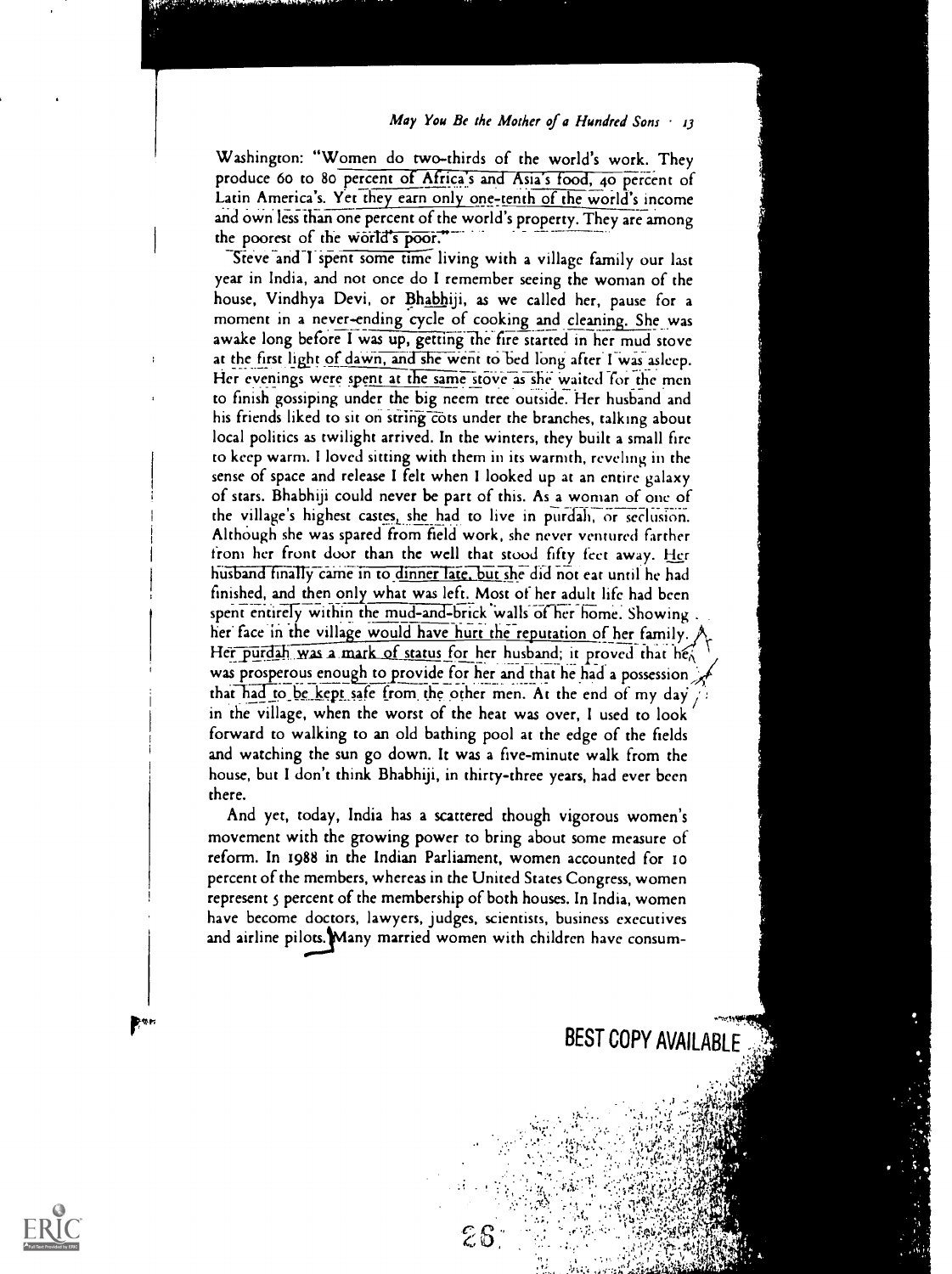WANTED TALL FAIR BEAUTIFUL EDUCATED<br>HANDSOME AGARWAL BOY 25/16S M.B.A. ONLY SON FROM STATUS FAMILY IN FLOURISHING BUSINES MONTHLY INCOME IN EXTREMES OF FIVE FIGURES PLEASE SEND FULL PARTICULARS IN FIRST INSTANCI WITH RETURNABLE (MUST) PHOTOGRAPH BOX 55428. "VAISH 27/165 CM /10,000 OWN BUSINESS" PROP. 4

arty worth five millions seeks beautiful small circles in the millions seeks beautiful small circles<br>sena definitions photograph , no dowry bar Win Bo x No 55202 Times Of India . (80083247)5NG...

WANTED A SUITABLE MATCH FOR A WELL SETTLED Agorwal boy 59 "/29 own business in LuCknow dowry Write to Box No. L 71730. Times of India<br>Lucknow t (111110261)

WANTED BEAUTIFUL GIRL FOR FAIR, SMART GUPTA<br>Day 32/168 cm diploma in Sanitary inspector cr,\* doing own business income 7000/. pm belongir.0<br>to educated Vow. family Contact Kanpur Phone<br>275922 (1185613c, \* )

WANTED BEAUTIFUL TALENTED EDUCATED MATCH<br>for small handsome yoisotie Jain/ Agarwol in5 toy 29/770 from highly educated ono respected tom.<br>29/770 from highly educated ono respected tom.<br>Delhi-110002 - 110002 (83951)SNGIZ<br>De

WANTED BEAUTIFUL FAIR HOMELY MEDICO<br>Gil for handsome smart teototoilei MbO'.<br>Goyal boy 28, 173/ 6000. doing MS(11) Wire<br>Bo. No 54701 limes Of India. New York<br>Delhi-110002 (80081718)SNGM

WANTED BEAUTIFUL SLIM HOMELY GIRL FOR BISA<br>Agorwal boy gotro mhngal 26/174 Electronics Engi<br>neer doing computer business . earning in live<br>figures Write Box No 55575 Times' 01 india. New

Demi-110002<br>
WANTED BRIDE FOR GUPTA (KASHYAP) AGE 27<br>
Negni 5:11 servicing tracco increme Pass 3200/<br>
Winte Box No 53236 Times Of this No. New<br>
WANTED CONVENT EDUCATED BENUTWENT GRID POR<br>
DNATED CONVENT EDUCATED BENUTWENT

studying NRI secured jab USA respectable Join<br>Swetamber Contact with bio-data coloured Photo<br>marriage soon Write Box 1288. The Economic<br>Times, Calcutta 700069

WANTED. FAIR<br>BEAUTIFUL SMART BEAUTIFUL SMART GIRL FROM STATUS FAMILY FOR 28/172 SMART FAIR HAND-SOME BE/MBA VAISH<br>BOY HAVING OWN BOY HAVING FLOURISHING COM-<br>PUTER BUSINESS **BUSINESS** CONTACT WITH RE-TURNABLE PHOTO-GRAPH.

WRITE BOX 55239, TIMES OF INDIA, NEW DELHI-11'0002.

1,(4'irtri:4-1 I

WANTED FOR  $166/132/$ B.COM. AGGARWAL BOY INCOME FIVE FIGURES INDEPENDENT BUSI-NESS. CASTE NO BAR. NO DOWRY. SEND DETAILS<br>WITH PHOTOGRAPH DOWRY. SEND DETAILS<br>
WITH PHOTOGRAPH<br>
FIRST INSTANCE. WRITE<br>
BOX 55850. TIMES OF<br>
INDIA . NEW<br>
DELHI-110002.<br>
WARRE HOMELY. OUTSTANDINGLY, MILITY COMPANY<br>
WARRE HOMELY. OUTSTANDINGLY, MILITY COMPANY<br>
HOME OF 1974 SPRINGLY **BOX 55850, TIMES OF INDIA, NEW** DELHI -I 10002.

#### r51tifts771sk.r.kt

WARTED HOMELY, OUTSTANDINGTY, MILKY COM-<br>plexion gut for smart and very handsome Again and the community of the community of the community of the independent of the community of the form of the field of the field of the fi

تشخیص (KTLB5o15\*)<br>from respectable family for Canadian memorian orner<br>from Agorwal Goyal Gotta nandsome boy 27/1ots M S (structural) engineer very well employed in Canada. tother senior government officer Write<br>with returnable photograph and horoscope Bo.<br>12417. Irmes of India. Boroda-5 (0002485, WANTED MANGLIK TALL BEAUTIFUL GRADUATE BELL GOT AGARWOL GO FOR AGARWOOD GO FOR AGARWOOD INCOME INCOME IN FIGORE<br>General Stare Income In Five Figores Girls Man consideration Write Box No. 55024 Times Of India NewDelhi 1100011 New New New New New New York Of India New Yo<br>NewDelhi 1100011 (80082715)SNG\*1

WANTED PRETTY GIRL PREFERABLY PNRGO.:quo lied (Medico / Engineer) tor 24/1p5lessionally handsome Gc /01 B E (Electronics) Hens Indian Oil. status educated family. Write Box 51194<br>Times of Indic. NewDelni 110002 (M769093)

Times of Indic. NewDelni-110002<br>WANTED SLIM, BEAUTIFUL, WELL EDUCATED, NON<br>Goel gotra homely girl preferably from Delhi/ (@) Haryana for smart handsome boy 26/ 170 Bsa<br>Agorwal Goel gotta M Tech classi afficer in rail<br>Ways through UPSC IES parch 90 Write Box No<br>539E3 Times Of India. NewDeini-110002<br>(80170306)8NDN

DYNAMIC AMBITIOUS INTELLIGENT FAIR HAND-<br>some Shwetomber Oswoi Join Pecer 24/171<br>prepaling Pre.PG seeks really beautitul attituent gill<br>Write Box 55639. Times of Indio. NewUuil, 110002<br>(MR4.12)MIMK FROM. **EDUCATED SHARP FEATURED SMART HOMELY GIRL**<br>1 24/ 168/ 5000 teetatalier Delhire middle Class

for 24/ 168/ 5000 teetotaller Delhite middle class<br>Agarwal Digamber Jain Doing own Snore Business<br>Write Box No 553/4 limos 01 india New.<br>Delhi-110002 (80083860)HMSR ENGINEER MBA MATCH FOR DIGAMBAR JAIN sund delo<br>BE/MBA 27/178/68 executive in incroing Consult. Box No<br>Oncy Sarvices Delhi Sena details Pinotograph Wilte<br>Box 54987. Times of Indio. NewDelhi:110002 - WANTED

Mtt Agarool Autor Autor (Mt. 2022)MIMK Agarool (Mt. 2014)<br>Bonsai 27/ 165 Class.1 Officer (Engineer) Delhi Lucknow V<br>Dosed status formily preferable teacher Write Box No. 55067 Times Of India. NewDeln-110002 Doy 32/16

**EXTREMELY BEAUTIFUL, EDUCATED HOMELY GIRL** to business for handsome, teetotaller non-smoker. businessman 275922 Jain boy 28/170. well settled and eminent fomily of Rot**rial: WANTE**<br>Rotrial:. No demands. Write Box 53888. Times of New Derhinat<br>I**ndia. NewDelni-110002.** 

FAIR,BEAUTIFUL GIRL FROM STATUS FAMILY FOR <sup>EV</sup>OITH-1100<br>24/173.Delhi based engineer.MBA from high status<br>Delhi Agarwol family. Write Box No 53468 Times Of **Contract Contract Contract Contract Contract Contract Contract**<br>I

India, New Delhi-110002, NARE MARIA RASA, DOCTORS<br>
WARD WORKING IN THE WARD WAS SURFAULT WAS MOVED AND MONEY WORKING IN DEVICE TO THE SURFAULT OF THE SURFAULT OF THE SURFAULT OF THE SURFAULT UNIT OF THE SURFAULT WITH SURFA - MIGHLY REPUTED JAIN FAMILY SEEK ALLIANCE FOR - figures<br>Their son: 28/176-8E. M.S. (USA). wall placed - Delhi-11<br>Nandsome, having acceptional career from parents - WANT<br>at Deauthul and qualited girl Kindly respond to Box

(AHG 12516) HOMELY BRIDE FROM HARIDWAR FOR JAIN WANTED OSwal Swetamber divorcee 37/ 109 Central Govt Disa and<br>Oswal Swetamber divorcee 37/ 109 Central Govt Disa and<br>Ahmedabad-380009. (ADR12659) 54745<br>Ahmedabad-380009.

HOMELY EDUCATED PROFESSIONALLY QUALIFIED match for smart handsome Jinaai practicing FCA 28/165. Send photo kundli on returnable base.. Write Box 55400. Times of India. NewDelh.110002

(M83901) Swetch<br>HOMELY GIRL, FOR AGRAWAL 24/178/64 ENGI matrice<br>Hore ESSAR group Surat pay 6500 lather seniar Times.<br>Officer. Apply Box 12419. Times of India. Barodd-5<br>(BDR2491)

NOUSE HOLD EXPERT BRIDE FOR BISA AGGARWAL WANTED.<br>Singhol 28/152 twelvth poss, foir, sign boy having BEAUTIFUL<br>Times. NowDolni 110002 (80082857)SNGM CLINI TROMA

JAIN GARG BOY B.SC. DIPLOMA MECHANICAL UIL<br>31/165/6000 Engineer reputed company Chan<br>Oficial Father based U.P. near Delhi Write ho. 554<br>55384. Times of India. NewDelhi-110002<br>(M83880)BNON SM

ParoFESSIONAL JAIN SWETAMBAR FAMILY RE-<br>played with mutinotional company gifts parameters.<br>education family main consideration costs<br>pounce no bor preferably vegetaring player of the production<br>promot with phatograph detai

JAIN WORKING IN LEADING LIMITED COMPANY<br>28/ 185 requires beautiful preferable working girl<br>Write Box No. 55949 Times Of India New.<br>Write Box No. 55949 Times Of India New. New. New. New. Delhi-110002. JAISWAL DIGAMBAR JAIN 27/165/6000 B.COM<br>(Hons) young, handsame, Stack and Shares bus:<br>ness, Wanted Tour, slim, well educated switches<br>match from status respectable family Wirte Bax MVR<br>No. 53506 Times Of India, (800//800)5

MARWARI AGARWAL 24V / 167 GRADUATE MAN<br>give well established share bioter boy member rec-<br>ognised stock exchange income five figure seeks<br>beautiful educated hornely fail Manglic, non-Man-<br>give give response with full parti

MACH BELOW 36 FROM DECENT FAMILY FOR THE CONTROL INCORPORATION AND CONTROL DURING THE POTT POTT CHARGE THAT A POST ON A BUT DURING THAT THAT AND CONTROLLER AGE CONTROLLER AND CONTROLLER AND DURING PORT OF THE CONTROLLER CO

rgFc 7534856. .tri:BO51. Mr Ofndia.Ne:Dg H. TC11%: '7pc ho (80083292)SNGM

MATCH FOR AGGARWAL BANSAL , MANGLIK BOY<br>26/182/6000 + having well settled independent BOX<br>business.Contact 288. Krishi Kuni. Inder Pun. New<br>Delhi 110012.Pnone 5759885. (80082551)BNDN | N

MATCH FOR BAMS DOCTOR, 231/1465, GARG<br>boy. Independent Nursing Home near Chonagarn<br>Write Box 55650. Times of India. NewDeln-110002<br>(M84842)HMSR

MATCH FOR BISA AGARWAL JINDAL BOY 27/170 B.Pharma well established medical business income five figures financially sound own kathi. car. father (M) superintending engineer reply with photograph (returnable) V. P. Jindal HS -1/21 Sector A Sit(aTpLur R5.,) oao Scheme. Lucknow phone 72563.

MATCH FOR DIGAMBER JAIN BUY 24/170 GRADU-<br>ate with Diplomo in Civil Engineenng. Registered Govt. Contractor Income in five figures own house from re In Delhi. Write Box No. 54747 limes Of India. New. Bisa Agar<br>Delhi-110002. (80081830)SNGM MS (strui MATCH FOR GOYAL BISA AGARWAL BOY Canada.<br>M.Tech LITD. 24/170/5000 civil engineer status with retur business ramily Write Box 1-6701. Times of Indio. Konpur 1 (K IL B55884)

'REQUIRED MATCH FOR HANDSOME, SMART, Convented. graduate 23/168 Jain Oswal by consideration or businessman early marriage Write Kamlo News Dary -Oh (1999)<br>News Agency Darji-Oir (Lashkar) Gwohor Phone 0731/ 532775 and 44029

MATCH FOR JAISWAL. SMART BOY 27/167/ FOUR indian O<br>digits. genua calour. B.Sc.. M.A . B Ed . professional firmes of<br>feacher Write Box No. 55264 Times Of India. New- WANTE<br>Delhi-110002. (80083494)SNGM Goel of MATCH FOR SINGHAL ENGINEERING GRADUATE 27/ Haryana 1<br>172 ASSISTANT COMMANDANT IN CENTRAL POLICE. A Agaronal C<br>CLASS-1 GAZETTED CENTRAL SERVICES. TELEPHONE ways inidi<br>8-41227. WRITE BOX NO. 54303 TIMES OF INDIA, 53983 T<br>160

WANTED HOMELY BRIDE FOR 6000 NIYOGI BYNAMIN Srivatisa higher secondary boy 30/ 165/ 2000<br>Brahmin Srivatisa higher secondary boy 30/ 165/ 2000<br>2000 employed in private firm Own house Write Box No 53575 Times Of India. NewDe

31/175 BANK ASST. MANAGER, ANDHEA 80Y<br>presently posted at Bomboy and with good to 24/<br>chances of securing better corporate/foreign bonk Agorwork<br>poly brand foll, attractive. intelligent and pivial girl. Delhi-11<br>boy brand

AFFLUENT, EDUCATED AND CULTURED AND MANY X and CV<br>
Volocul, Velondou Stomm Incmini, selfied in Bomboy<br>
Youcul, 175 cm, for increase of the Manuforce of the Manuforce EXCE<br>
Invites matrimonial correspondence from Non-<br>
Gout

ANDHRA BRAHMIN ENGINEER 37/ 168 BACHELOR<br>ANDHRA BRAHMIN ENGINEER 37/ 168 BACHELOR<br>Gundanyaso Invites alliances from qualified unmar-<br>advances below 30 Advt, for better cnoice. Write<br>as G-215 I, Times Of India, Bombay 400 0

ENGINEER, M B A FROM PREMIER INSTITUTES, 29<br>182, Bomboy bosed, Currently pursuing doctoral History Dosed, Currently pursuing doctoral<br>studies in the U S A, willing to settle anywhere, loves their<br>troveling and dining out, ive, sensitive and career oriented professionals. No<br>bar Can meet during September, Correspond pret.<br>erably with a photograph (Returnable) and tele-<br>phone rumber to Bax S-409 i. Times O India, Born- .<br>bay 400.001. . . . .

#### VAISH/JAIN

A BEAUTIFUL GIRL FROM RESPECTABLE JAIN<br>Agorwal, Voish family for handsome Jain boy<br>26/57" LIC Officer. Write Box 53702, Times of India. NewDelhi-110002.<br>NewDelhi-110002. (M78441)SNGM officer. So

AGARWAL BISA LUCKNOWIST BANSAL SUITABLE . match for far 24/162/3500 M.Sc. Computer pro., grammer boy Write Box L.73130. https://wite Box L.73130. https://wite Box L.73130. https://wite Box L.73130. https://wite Box L.73130 AGARWAL BOY 24/172 ECONOMICS (HONS) STEP. UNIT-<br>HENS. MBA. DOING FURTHER SPECIALISATION TIMES. N<br>ABROAD, EARLIER SENIOR EXECUTIVE, MONTHLY IN. 33/1955<br>COME HIGH FIVE FIGURES. ONLY SON, BROTHERS-IN. 33/1955<br>NOWNED DOCTOR SO

DELHI-140002. (60075578)ALLN<br>AGARWAL HANDSOME 24/172 GOOD INCOME<br>Diploma Engineer undertraing Birls Volmining Units<br>Class i Officer Noddwiry Professional Qualitied With<br>Box No. 55118 Times Of India. NewDelhi-110002.<br>Box No

AGARWAL / VAISHYA MEDICO PRETTY GIRL FOR<br>handsome doctor boy 28/174/6400. Resident in any pediatrics (MD. Ayurvedo) in institute of medical sciences B.H.U. Write to Box No. I. 73170. Times of  $^{81}$ <br>sciences B.H.U. Write t

India. Lucknow-226001. The CHISS561) MGGARWAL DIGAMBER JAIN, GARG, MANGLIK, DAG<br>AGGARWAL DIGAMBER JAIN, GARG, MANGLIK<br>26/167 Inter. Businessman two brother, one sister married. Reputed doily family, Write Box 55890. The<br>Ti

AGGARWAL. EXCEPTIONALLY BEAUTIFIE. POST-<br>graduate / doctorate bride for handsome 27 / No. 5<br>170, Ph.D. university lectures from highly educated<br>Chandigum status formity. Write Box 54757, Times of<br>thdia, NewDelhi-110002.

AGRAWAL BANSAL 25/469 B.E., M.TECH, SMART<br>
Nondsome Class | Officer in Central Govt from Deposition based tamily wants externely becaused and response<br>
Rajasthan based tamily wants externely because considerable<br>
Banya gir

ALLIANCE FOR AGRAWAL BOY 30/ 175/ 7000

child not possible Write Box No 55720 Times 0 I Indio. NewDelhi-110002. (80085069)SNGM ALLIANCE FOR LISA AGARWAL SOY 27 / 166 / 5000/- customs and excise inspector in U.P. father class I officer Write Box L 72428. Times of India. pic. (11.856355) pt

ALLIANCE FOR GRADUATE AGARWAL BOY 22/ 15800<br>158/ 2500 own commercial Institute own house in Delhi Write Box No 5718 Times Of

India . Now Definite 10002 (60063067)SNGM 20118/2003<br>ALLIANCE FOR HALVAI (VAISH) BIHARI BOY 27/ DUSINESISCO<br>1797 3800/- Delin Admin grade-il tenuca (inspector). Delini 1100<br>Clivin nousia in Delini Wirle Box No 53384 Times

ALLIANCE THE 7100002 (80084247)SNAL BOY 26/ 167/ 6000 MBA WORKING FOR JAISWAL BOY 26/ 167/ 8000 MM<br>Wite Box No. 55485 Times Of India. Ne wDelhi- 11000<br>Box No. 55485 Times Of India. Ne wDelhi- 11000<br>65485 Times Of India. (8

AWANCE FOR PROFESSIONALLY QUALIFIED, senior executive Delhi. handsome 26/ 179. Aggarwal boy anly son business family. high five figure in Delhi.<br>Impartiny income, helping father's business, large Delhi-11(<br>Properties from beautiful educted girl status family MIATC<br>Write Box: No. 55714 Times Of India, N

ALLIANCE FROM VAISH GIRLS OF STATUS FAMILY Kanpur-1<br>for handsome smart fair Varshney boy 26/164<br>throughout convented Scindian Law Graduate run-<br>monthly five figures only son girl main consideration boy<br>monthly five figures send photo returnable. Write Box 52308. Times of<br>India. NewDelhI-110002.

ALLIANCE FROM BEAUTIFUL WORKING GIRL FOR<br>Singhal 28/165/5600 plus. handsome Ground Engi- MATCI<br>Ineer. Sonar Airways. Father Gozetted Officer. Write Biglis. gr<br>Box 51666. Times Of India. NewDelhi 110002. Pechn-110<br>(80083032

ALLIANCE INVITED FOR RAJASTHAN) PORWAL Gupta bey 30 / 185 M.A., LL.B. D.L.L. tax practitioner, business family plastic industry sub-caste no bar no demand. Write Box C-4345. Times of India. Jaipur. (J4345)

అండ్\$ ప*ా*ం

rides Wanted For

OPOSALS INVITED FOR SINDHI 29/ 5.9 " HAND- - WANTED - M<br>9 B.Sc. Software Engineer settled America from - Brohmin Stive<br>titied beautiful cultured girl Boy visting India in - 2000 employe<br>131 Cantact 5520143 or P.O. Box 7219

NDHIPARENTS INVIER ALLIANCE FOR THEIR U.S.A. 31/175 BANI<br>The Tart of the Computer Engineer employed presently posted on only 7/78 Computer compony from chances of security<br>third get strongly reputed computer compony from c

**IDHI M.B.A. 26 YEARS TALL HANDSOME AMIL**<br>New York settled invites matrimonial alliance **AFFLUI**<br>Bourcated girls. Write Box H-041 I. Times Of Valaki 1<br>Bombay 400.001. (BYDR095134)MTMK having B IDHI WELL KNOWN INDUSTRIALIST ULHASNAGAR - Invites m<br>y needs highly educated pretty girl Doctor En- - Gouthams<br>ar Advocate C.A. Executive I.A.S. M.B.A. for - 26 years. isome graduate 32/ 5 ' 9 " boy No demands - Sc) Poont<br>elping family in business. Apply with photo must - of llinnals.<br>Innable) Box H-135 K, Times 01 India. Bombay - in large r<br>101 - ADD - ADDR095594)ALLN - be B E or

iDHI PARENTS OF HANDSOME BOY 27/ 5.7 ' prolesson...<br>., well placed in Business &. hoving Income of tractive.<br>0.000/ per month. only son. own Hot at Vashi- cosmapy<br>act- 5123918, 5141812. (BYAG095796)MTMK downy. P<br>act- 51239

#### TAMIL

JANCE INVITED FROM GOOD LOOKING SOUTH<br>Brahmin bride Electronics BE / MBBS / M.Sc<br>rahmin (lyengor) boy 30/165 engineer em. a in Australia.<br>din Australia. Write Box 55016, Times of India. 110002.<br>leini-110002. (82693)HMSR at JANCE FOR 29/167/3500 M.COM. PGDBA PUB- traveling<br>ompany Delhi employed LIC agent Revath Ivon, inviti<br>dinyan Vadamal Tamil lyer boy. Reply with Ive, sensit<br>cope to Box 52910, Times Of India. NewDelhi Ivan Dar Can<br>12. Cope

LIANCE FOR IYER VADAMA phone numb<br>rupakasyopa Uthiram bachelor 40/165 Com- boy 400.001.<br>e Honours gazetted officer Govt. well to do. icts no bar. Correspond with horoscope. Write الحادي.<br>Vo. 55331 Times Of India. NewDelhi-110002.<br>(80083751)NPKN (80083751)NPKN (

JANCE FOR SMART KERALA IYER BOY Imo 29/178/6000 PG Classl officer in PSU Born- Koundaya Gothram Revathl from Graduate girls. Write Box No. 55536 Times Of India. Olh-110002. (80084415)MTMK

JANCE FOR TAMIL IVER BOY 35/ 6000/ = AGAR<br>B.Sc/ 5'11 / working in private company in motion f<br>Bhoroclwala Gottam/ Vadamo. Send hor- gramme<br>Se to Mr. Sunders roman. S-2. Adhyapak Lucknow<br>Protopganj. Barodo-390002. (80078749 IANCE INVITED FROM FAIR TALL BEAUTHUL MENSUAL<br>Shondly qualified Tamil girls for Vadama ABROAD<br>dwago lyel boy 27/181 B.Tech (III) MBA (IIM) COMER<br>The securitie fareign bonk recently posted NOWNET<br>of Box S3270, Times of Indi

LIANCE INVITED FOR HINDU VELLALA AWAMI<br>D/8300 M.Sc. Ph.D. Assistant Professor from toll Diploma<br>http://educated.girls write with full detoils: Post 80034.<br>8498 C/o Times of Indio, Madras 600034. (2840)<br>Andras 600034. (284

LIANCE INVITED FOR PALOHAT IYER<br>INGITED FOR PALOHAT IYER<br>Indian Kashiva Gothram , 30/168/3000 Delhi<br>Indian girl. Write Box No. 54352 Times Of<br>NewDelti-110002. (80080729)HMSR<br>NewDelti-110002. (80080729)HMSR NewDelhi-110002. (80080729)HMSR MOLDING AGREER<br>ARERER ACCOURTANT 31 YEARS 170 CM 26/167 html<br>Some. well built. Noidrupa. Koshyapa Iyengar marined. Rep<br>or dirl 25/27 with general education, not can in limes of lind<br>are prin Computer/PC will telerance for traditional of the finance of the state of the state of the state of the state of the state of the state of the state of the state of the state of the state of the state of the state of the s

MI SETTLED SOUTH INDIAN IYER BOY AGED 29 aanval.<br>Lod position need good looking homely girl. Blanyd Box No. <sup>55296</sup> Times <sup>01</sup> Indio. New- 110002. (80083640)SNGM

!ALA IYER VADAMA KAUSNIKA POORATTATHI 8.Com., 29 /180/5000 from upper middle its of lair good looking cultured 165 plus pref- yields and all pref- yields.<br>y Bank/ LIC employed girl, Reply Box 8395-B. of India, Ahmedabod-380009. . . (ADR12231) ITCH FOR 30 YEAR OLD SOUTH INDIAN IYER Preferable poor/ Orphan girt. Write Box No <sup>7</sup> Times Of Indio, N e wDelhi- 110002 . (80083646)SNGM

It's **SLM VERY FAIR AND BEAUTER ADVERSES**<br>
IN SIGNAL ACS doing MBA. FMS 30/ 178 Tomail in the University of the University of the University of University of University of University of University of University of Universi SPOSALS INVITED FROM FAIR TALL PRO- nally Qualified gins for lyengar boy. Swell. I 4" Sivatsa Manager in a foreign bank at Outmach<br>- Reply with details and photograph to Box Bandai<br>- Bangalore 560020 or telephone 3330065 Authing<br>- Bangalore 9.00 o.m. or after 8.00 p.m.). early.<br>- after 8.00 o.m. or aft

BLE MATCH AGE 22:24 YEARS. 140-143 FAMILE WATCH AGE 22:24 YEAR ON SOUTH<br>HARMILIES MY ITED FOR AN IVER BOY GRADUATE<br>M FAMILIES MY ITED FOR AN IVER BOY GRADUATE PRINCY ON<br>UITH DELHI. OWN CAR. SUB-SECT NO BAR. WEITE GRAPUL BO

(60054007)NMSR<br>AIL IYER BOY BHARADWAJA POOSAM Demi-11002<br>Sohosram B.Com. AICWAI 25/172/8000 Officer<br>in Bonk Delhi seeks suitable match from good for honds!<br>ig well educated girl. Reply details Write Box thoroghout

53449 Times Of India, Newbork-110002. https://www.ben. NEWbork-110002. https://www.ben. Newbork-100002.<br>Comparison belief FOR TAMIL BRANACHAMA INCREDIBLY and the photographs of the Anushand Indian Comparison of the Anusha

 $27$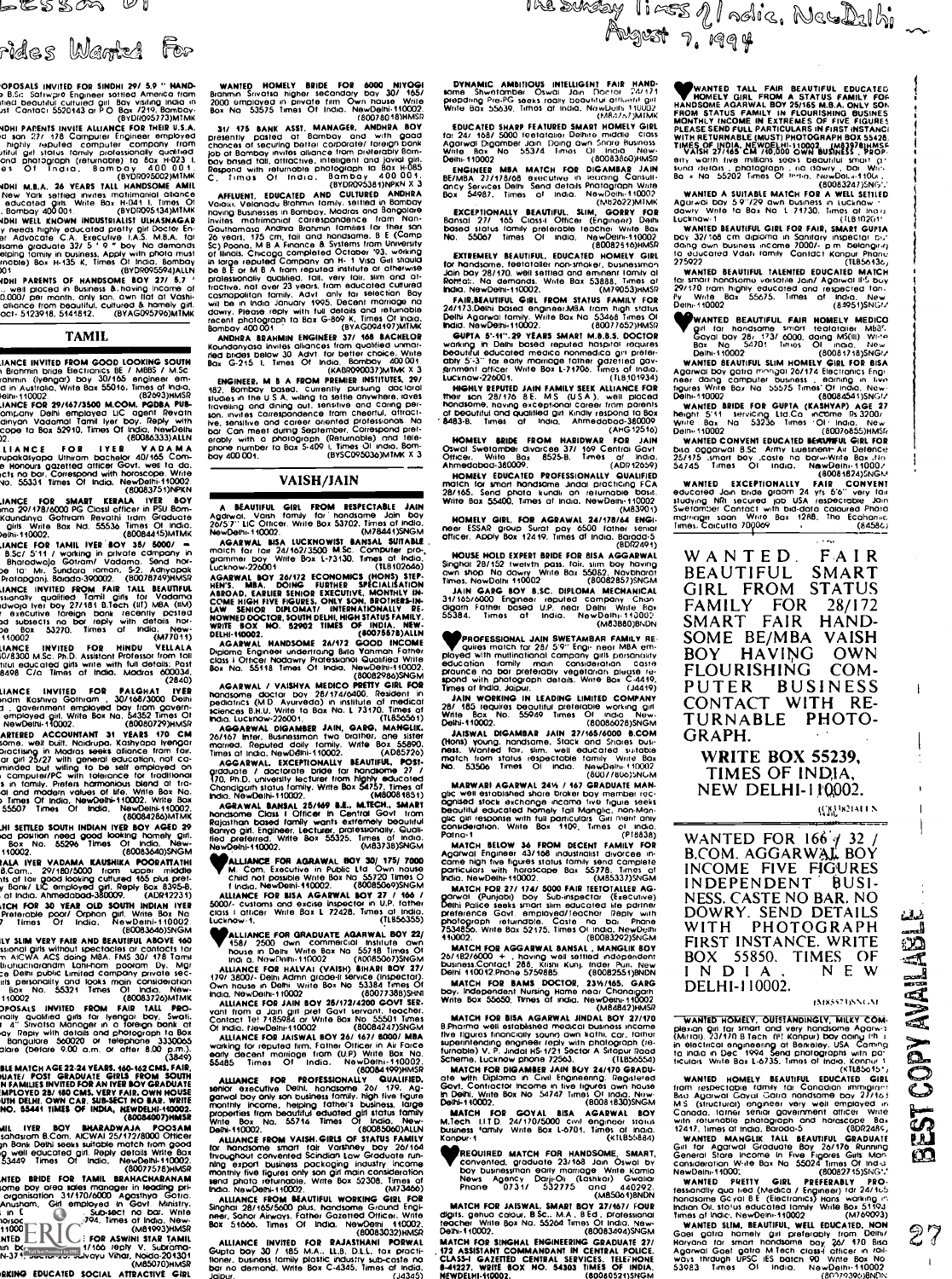The Surday lines of ladia, New Orllin. August 7, 1994

# BEST COPY AVAILABLE

**INTED LA.S. ENGINEER NAMASUDRA GROOM**<br>of the back of the complexioned shorp fed., 26/165 for the<br>figure of the complexioned shorp fed., 26/165 for<br>find 163 cm 26. MA. Anthroplogy Nomeau film BeltiJANT,<br>one son, one dought

NITED MATCH FOR SENGALI VAISNYA SAHA powerbology first closs 26/162 fair sim smart RewDelhi-<br>In prom service holder established bus. – CA EN<br>Indian Sahar Routing A G Soho B-108, P.C. co- 21/157 G<br>Konkarbogh, Patno-20. – (P ANTED MEDICO GROOM FOR BENGALI SC GIRL MESS ton good looking working in Bihar govt rot Write Bo. 1082. Times o' Indio, Potndi (PT(J)8608)

رداری<br>SMIED SUITABLE MATCH FOR BENGALI BAIDYA<br>S1/142 convent educated, foir, homely, only '1/142 convent educated, fair, homely. only Inver, parents settled in Delhi. Caste no bar r BO, 55603. Times of Indio. NewDelhi.110001 (M84636)HMSR

ANTED SUITABLE MATCH FOR A BENGALI GIRL<br>1 B.Sc tour complexion slim homely preferably meters<br>0 or banking service. caste no bar. Contact DI<br>3 A Paul 0/6 Ashiono Nagar. Patna-25 Ph<br>5 Relix

81<br>ANTED SUITABLE MATCH FOR FAIR BEAUTIFUL ECON SUB<br>Ing E.B Kulin Kayastho Basu girl 26/150/4000<br>CC Write Box No 53949 Times Of Indio. New.<br>C Write Box No 53949 Times Of Indio. New.<br>- 110002. (80079307)HMSP Kanyaku ELL ESTABLISHED PROFESSIONALS KENINED FOR PORTPORT<br>ASTHA WORKING GIRL 26/13/7/2000 ONLY DIVORE<br>GHIER OF SENIOR ARMY OFFICER CASTE NO BAR. 515 U.K<br>INTER OF SENIOR ARMY OFFICER CASTE NO BAR. 515 U.K.<br>A. NEW OELHI-110002...

#### BRAHMIN

ALLIANCE INVITED FROM DELHI BASED BUSI-<br>MESSMAN / PROFESSIONAL FOR 2018 CON-<br>VENT EDUCATED FAIR, SMART, HOMELV, QAUR<br>BRAHMIN GIRL OF GOOD STATUS BUSINESS BNGINEE<br>FAMILY OF DELHI, WRITE BOX NO. 85592 TIMES<br>OF INDIA, NEWDELH

UITABLE MATCH FOR SARASWAT BRAHMIN GIRL 2.7316<br>160/m 55 Msc moths, Diploma I Systems Moniment from N.I.I.T, early decent manicial send!<br>- data with horoscope Write Box No. 55582 - ENGINEE!<br>es Of India. NewDelhi-110002. (80084564)SNGM - bionmin Bl

ELL PLACED SOY FOR PUNJABI SARSWAT 117/L/3797.<br>train 24/155 fair beautiful PGT in Delhi. Write Box pur-208025<br>91. Times of Indio. NewDethi-110002<br>C7708<u>8</u>)SNGM **FOR GA** 

26/163/62 GUJARATI AUDICH BRAHMIN, TUI. SIITT<br>beautiful. fair, sharp, featured, post-graduate in rep immerce) well- versed In cultural activities only of well educated good business status forniiy ks well settled educated boys in business, de. something and 8id<br>310 bio-data, photograph, horoscope. Write Box B.G. G. Trees<br>8-G. Times of India, Ahmedabod-380009

ATYAYAN GOTRA INVITE ALLIANCE FOR DAUGH-<br>
23 years 5:3" very foir colour very beautiful sim-<br>
23 years 5:3" very foir colour very beautiful sim-<br>
13 . B.Com<br>
16 . and properly in Lucknow unmarked eight of the CODP.<br>
16 . a

**ACCOMPUSHED MATCH UNDER 35 YEARS FOR DID-00101**<br>hit qualified 28 years Punjabi Brahmin pin. inno- 11 Times of<br>hit divorcee, respectable well connected family. \*less divorcee/ widower alSo acceptable. ste no bor. Write Box 1-71734. Times of Indio. :know-226001. (TI.G102025)

ALLIANCE FOR 22/180 M.SC (PHYSICS) FAIR. SLIM.<br>autlful, Brohmln girl. Reply with photo (re-<br>nable) and horoscope. Witte Box No. 55781<br>hes Of India. NewDelhi-110002. (80085345)SNGM MAT AWANCE FOR BEAUTIFUL SMART ALIGARN BASED Arr Brahmin girl mistress 26/165 MA. English soci-17Y BEd, from respectable Early maniage. ifs Box 55708, EConomic TIMOR. NewDe1111-110002. (M85038)SNGM

ALLIANCE FOR BEAUTHUL BRIMINAR BRANNING (NEW THEORY OF THE UNIT OF THE UNIT OF THE UNIT OF THE UNIT OF THE UNIT OF THE UNIT OF THE UNIT OF THE UNIT OF THE UNIT OF THE UNIT OF THE UNIT OF THE UNIT OF THE UNIT OF THE UNIT OF 110. NewDeIN-110002. (80077800)SNGM SLIN<br>ALLIANCE FOR FAIR BEAUTIFUL CONVENTED SLIN<br>7108/55 Brahmin girl studying M.A. English GIR CONSIDER THE CHANNEL CONSIDER THE CONSIDERATION OF THE CHANNEL CONSIDER THE CHANNEL CONSIDER A SALE OF THE CHANNEL CONSIDER A SALE CONSIDER A SALE CONSIDER A SALE CONSIDER A SALE CONSIDER A SALE CONSIDER A SALE CONSIDER A .593 Times Of India. NewDelhl- 110002. (80084603)ALLN

ALLIANCE FOR GAINT BRAHMIN VATS GOTIKA 111111<br>VASS MA MPhil Phd (thesis submitted) really<br>ioutiful (goti/ milky), sharp features, cultured, real<br>ious, romely, active girl from closuring profiter and the current<br>by/ ammy of AWANCE FOR GAUR BRAHMIN 25/152/1500, IN INTI/ India<br>rvice, graduate gin having some white spots and problem<br>inty marriage, Write Box 54839, Times Of India.

swDefhi 110002.<br>ALLIANCE FOR KANYAKUBJA BRAHMIN GIRL strom min et<br>shydg: gotta M.Sc. Chemistry tat 25/162. Send write<br>proscope photograph and bio-data. Write Box 737, Beene/Mc Times, Calcutta 700069. (CA170156)

AWAKUSJA s-2<sup>-7</sup>730, FAIR SC./B.<br>
Sc./B.E.R.J.C. enviror university teachersity teacher<br>
73112, Times of Indio, Lucknow-226001.<br>
(TLG 102586)

AWA<del>nce For Ku</del>MA**ONI BRAHMIN GIRL, ASST.**<br>forestor, 29/158. KumOoni / Gorhwoll's<br>feleried.com/marrioge.witte Box No. 64945 Times

BRAHMIN MATCH FOR BHARDWAJ GIRL MATCH THE BEAUTHOF DOCTOR. CHECART MATCH MATCH MATCH MATCH MATCH MATCH MATCH M<br>26/165 fax beautiful. Father Doctor. decent mar- Match Match Match Match Match Match Match Match Match Match M Delin,- 110002.<br>BRILLIANT, BEAUTIFUL PUNJABI KNATRI GIRL 26/ 164/ 164 CPSU cioss 1 envoronment specialist highly for sitm<br>And CPSU cioss 1 envoronment specialist highly for sitmes<br>preferred Write For No 54106 Times 01 Indi MATCH FOR GAUR BRAHMIN BEAUTIFUL 211/ 211/ 211/ 211/ 211/ 211/ 456 MA. BLID. girl. Decent marriage. Dowry seekers formity for B<br>India. Bulb. girl. Decent marriage. SSOO Times Of the M.A. En<br>India. NewDelhi-110002. (8008268 MATCH FOR GAUSE BRAHMIN AND HANDING VEHICLE SOMETHING CONSULTING IN THE PLAT HAS CONSULTED IN THE PLAT HAS CONSULTED IN THE PLAT THE PLAT ON THE PLAT THE PLAT OF MATCH THE PLAT OF MATCH THE PLAT OF MATCH THE PLAT OF MATCH

NewDelhi-110002 (80079880)ALLN MATE sharp feJture homely matric beauty parlour really<br>beautiful fair B.C. Sharma C-88 Gonesh Nagar N. (WELL 31<br>Delhi-110018 Ph. 503791. (M84502)SNGM MBBS. MR

21/157 Gaur Brahmin fair beautiful status family graduate Austrolio immigrant gin. Write 333 Kom- Delhi-1100<br>Graduate Austrolio immigrant gin. Write 333 Kom- Delhi-1100<br>Backs New Mand Muzaffor (M83807)SNGM Muzamm CIVIL/ DEFENCE CLASS ONE OFFICERS/ DOCTORS/ WE were approached for the<br>engineers/ Nix we well placed professionals or the<br>equivalent for extremely beautiful gori. convented, SUITABLE MATCH FOR HIGH CLASS KUMAONI Brahmin Elm tair attractive gin 27 5'4" doing Doctorate in Agriculture. Write Box 54195, Times of India Doctorate in Agriculture. Write Box 54195, Times of halio, NewDelhi-110002. (M802203)SNGM MATCH FOR KUMAONI BRAHMIN GIRL 23/163 graduate central<br>MATCH FOR KUMAONI BRAHMIN GIRL 23/163 COMBETED<br>Graduate Central Govt. service father gazetted

Sonodyo Brahmin Bhorodwo) gotto girt<br>24/168/M Com Diploma computers. Father ex-<br>ecutive engineer UPSEB. Correspond IT-KLIX Coun- selling Centre (CodeBKM) 4/0 Vlvek. Gorninogor. Hi<br>Hucknow Telephone 303049 (71.G 102143) (71 CLASS ONE OFFICER/ PROFESSIONAL BRADUATE DIP<br>SELOW 30 FOR 24/ 162 BHUMINAR GRADUATE DIP HOTEL MANGEMENT EXECUTIVE SMART BEAUTIFUL GILL. EOIIV T officer brother Alr Force Officer. Delhites Only .<br>Should respond with full details and horoscope. WELL and horoscope.<br>Write Box 55726. Times of India. NewDelhi-110002. Kanyaku<br>M85107)HMSR M.A. Fa MATCH FOR MA, BED, 32/ 152/ 2200, FAIR, SLIM,<br>Brahmin girl, public school teachress. Caste no bor.<br>Early marriage. Wilte to Jha. 35A/63, Rampsur Gor-

EARLY DOWRYLESS DECENT MARRIAGE. PATCH MARRIAGE. PARTON<br>COR SURESN SHARMA, 35 WING AF C/O 56 APO.<br>CDR SURESN SHARMA, 35 WING AF C/O 56 APO. 34/ 157 F.<br>COMPATIBLE MATCH FOR CHARMING, TALL HIGH. Dolni-1100 den. Barelly.<br>**MATCH FOR PUNJABI BRAHMIN GIRL TEACHERS**<br>34/ 157 Foir. slim. BEd. MSc final Early marriage. No. bar Write Box No. 55611 Times Of India. New-<br>Delhi-110002. New- Delhi- 110002. (80084662)SNGM MATCH FOR SARASWAT BRAHMIN GIRL 25 / 157 Post Graduate 0 Edi<br>Post Graduate 8 Ed. exceptionally fair with sharp 6 53241

N talented, salt supporting girt from reputed<br>Kanyatubi family, born sept 1050, below forty post C<br>preferred. Write Box No. 55577 Times Of India. Post India NewDelhis 110002<br>
DIVORCEL BRAHMIN GIRL(36 YRS) CHILD (12 YRS)<br>
DIVORCEL BRAHMIN GIRL(36 YRS) CHILD (12 YRS)<br>
STO U.K. settled seeks Doctor/ occupational or MATC<br>
photograph to Ashwoni, 176, Normal Applements<br>
Divideo Appr Features to their bonk monoger Doctor Engage Mass of Government Control of the Control of Control of Control of Mass of Mass of Mass of Mass of Mass of Mass of Mass of Mass of Mass of Mass of Mass of Mass of Mass of Mass o

Fouca Tel. Control of Manufacturity of the Sea by the Control of the Sea by 150, studying M.A. B.C. only double the wine De by the Control of the Sea by the Engineer. Early decent moments. MATCH<br>With Sea by No. 55392 Times of indical Japanese SMART ATTRACTIVE KANYAKUBJA AUTA (SSZ03) ALIJA<br>
MATCH FOR SMART ATTRACTIVE KANYAKUBJA amort b<br>
MATCH FOR SMART ATTRACTIVE KANYAKUBJA amort b<br>
MATCH FOR SMART, ATTRACTIVE KANYAKUBJA Denin-11<br>
match FOR S

L-73163. Times of India. Lucknow- 226007. (11G56335) Box No. 54058 Times Of Indio. NewDelhi- 110002. (80079642)MTMK

ENGINEER PROFESSOR/ OFFICER MATCH FOR 460<br>Bighmin, Bhardwai gatra prince mputer Kanyakubj<br>Bighmin, Bhardwai gatra girl. Write to R.N. Pandey. 81<br>117/1/379/. Sanyad Baba Ki Majar, Kakadey. Kan-<br>101/208025 - diangwith haraka MATRIMONIALS INVITED FOR BHUMINAR mondus<br>Bhordwal gotra girl 161 / 21 extremely beautiful homely<br>homely graduation final year student. Write to RewDelhi<br>Rakesh Pandey P.617 Vidyapuri, Konkarbog, Patnara Afri

(K71G56157) FOR GARWAHLI BRAHMIN GIRL 22/5'4 AEAUTI. fulslim.convent educated,B.A. Hons,B.ed. ,teochIng in reputed public school,New Delhi,Fother senior .<br>Joint secretory level officer, central govt.From well .B2709<br>Qualified .Brahmin boy. Write Box No. 53425 Times 800020. (PT9222) NON SMOKER MATCH FOR BEAUTIFUL FAIR Brohmln girl 24 years<br>Non SMOKER MATCH FOR BEAUTIFUL FAIR Brohmln<br>Sarchward Brohmln girl 24 years/ 157 cms linguistics ficer. I<br>Graduate foreign university Status family

Of India. NewDolhi-110002. (80077511)HMSH<br>| GARNWALI BRAHMIN SOY FOR 26/ 158/ 3500 GHT<br>| Government teacher, respectable family Write Box wheatin No 55800 limes Of India, NewDelhi-110002. Indracoper<br>(80085385)SNGM limes Of the Wall (80085385)SNGM 52709. Times of India. New 1600/50242/ALIN 148,DI<br>
PARENTS OF RESPECTABLE.REAMMIN MANGLIK ISP/165.PHD (800750242/ALIN 169706.Com<br>
units of the complexion. India is alloned proposal independent<br>
when the complexion. In the

GROOM REQUIRED FOR A FAIR, HEALTHY, 27, FROMESSION BOTTOM COTTON, KANYAKUBJ BROWN DETERTY AND SUSTAILS AND SUSTAIN THE STATES AND SUSTAIN THE STATES OF THE STATES AND RELATION CORRELATION CONTINUES AND SUSTAIN THE STATES O Samoypur, Delhi-110042. (80084030)SNGM Genom Volton.<br>GROOM WANTED FOR CULTURED PRETTY HOMELY Times Of the<br>Konyokubi Brohmin giri 29 yrs. 152 cms. M.A. Ph.D. Price 101 details alongwith horoscope to Write Box No. 53476 MANGLI<br>Times Of India. NewDelhi-110002. (80077676)SNGM MATCH HA

0.1.1b Teaching Library Science from reputed U.P. U.P. CHITCH TOT<br>Brahmin family early decent marriage apply with 154/ M.A. E<br>Dio-dota photograph immediately. With Box 55280. Times of India. NewDelhi-110002. (M83500)SNGM P PROPOSAL INVITED FROM CENTRAL STATE GOVT OF<br>Officer for Gomwoll Brahmin smart beautiful girl 23/<br>154/ M.A. B.Ed. TGT English. Write Box 56012. Times MEW of indio. NewDelhi-110002.<br>PROPOSALS INVITED FROM BROADMINDED WELL WAT<br>established professional etc for smart girl 31 year 5' educa

The minimum formulation of the detection of the minimum formulation of the minimum formulation of the minimum month hoving and with a minimum month in the minimum of the minimum of the minimum month in the minimum of the m

beautiful must and Kundall must , first instant fleet that<br>
searly marriage. Write Box No. 55115 Times Of fleet that<br>
pany marriage. Write Box No. 56082981)SNGM - C.A.), from

sa evita si sa hanbiti va GOTRa Gilit 24/155 FAIR formit. Poren by when this show hot is given the sign in the state of distinguishment of distinguishment of distinguishment of distinguishment of distinguishment of the sta

TIMES OF INDIA, NEW 53150 Times Of Main News, 2008 TIMES OF INDIA, NEW 53150 Times Of Main News, 2009, 2009, 2009, 2009, 2009, 2009, 2009, 2009, 2009, 2009, 2009, 2009, 2009, 2009, 2009, 2009, 2009, 2009, 2009, 2009, 2009,

THOUGHT THE MINIT FANILY OF UP SERIES 1AST<br>
NRI/ Industrialist motion for their daughter 24/155, from the<br>
parchology (Hons) Del Univ, pursuing MBA, present.<br>
In teleping in faither's business, both homely E pro-<br>
In telep SUITABLE HIGHLY QUALIFIED DELHITE BOY FROM Ind Ngh status (amily Doctor, Engineer, Architect of<br>Computer Professional below 32 for a good looking<br>Gamwall Brohmin graduate folemed girl Computer<br>Professional public school educated 27/5/2 /8000<br>from high status Delhite bu SUITABLE MATCH FOR SARASWAT BRAHMIN GIRL 1993<br>5.4"733 yrs post graduate member district con- e/Movin<br>1.411 court early decent marriage. Write Box

55693, Times of Indio, NewDelh1.110002. (M85010)ALLN SUITABLE MATCH FOR KANYAKUBJA 156 / 23 B.E.<br>(Mech.) fair slim gin from status family NR US boy<br>preferable. Write with blo-data Box 1075, Times of<br>preferable. Write with blo-data Box 1075, Times of

prison of the Milliam Control of the Milliam Control of the Milliam Milliam Control of the Milliam Control of the Milliam Control of the Milliam Control of the Milliam Control of the Control of the Control of the Control o Nagar, Luckhow. (TLG102192)

WELL PLACED BACHELOR MAIL INTO THE THE THE THRUST THE MAIL FOR MAIL INC.<br>The M.A. English convent educated highly cultured services<br>omployed and hamely girl. Case no bor. Send full of india<br>englished into a particular R.A. Gonesh Morg Bopunogar Jaipur-302015. (.14396) girl, Engine<br>WELL PLACED MATCH FOR 34/156 SLIM FAIR fernational<br>beautiful meritorious post graduate Gaur Brahmin bornagain<br>girl caste no bor. Write Box C-4362. Times of India.

CATHOLIC<br>tayam diace<br>services in B<br>of India, Nev. DELHI BA:<br>girl, Engineer

MARTHI<br>
ligious<br>
fluent<br>
rioge.<br>
NewDel

MATCH I<br>Christian gi<br>BEd . reach<br>54153 Tin

MATCH Ft<br>2.05 Cyears only dought<br>NewDelhi 11 MATCH F 155. M.A.. School, foil travelling. V<br>Deihi-11000: MATCH I 163cm Gro<br>Write Box<br>Delhi- I 1000

MATCH 26/165 M.SC C-1399 TIME

NORTH<br>IShed motil<br>tearing hor

of indio. Al<br>**PARENTS**<br>R.C. girl 2t<br>ecutive So professione<br>cent fornil<br>Box No. 5

PROTEST<br>
qualified v<br>
vent educ<br>
dium com<br>
Economic

MOTHER<br>Glic doughtied in Aust<br>bachelors.<br>No 5593:

**PARENTS**<br>(Trichur) S<br>24/154/48/ Ing. seek

SUITABL<br>Christian<br>B.Ed..teod groph. With Delhi-1100 Suitable beautiful.<br>
Delhi-1100<br>
Delhi-1100 **SUITBAL** fair Silrh Ing reputo Times of 11

WANTEI<br>vent edu<br>M.A. M PI<br>German

photogra Of Indio. WELL S<br>good loc<br>cent mar<br>NewDelhi

ternagain q<br>No. 55071

**GROOM -**<br>M.Com. girl<br>Write Box

Jaipur.<br>WELL SETTLED HIGHLY EDUCATED MATCH FOR GROOM<br>MBS. MRCP Doctor girl 30 from well connected M.Com.<br>respectable Brahmin family. Reply Box CC 854-S. Write Bo

Times of India, Bangalore-1.<br>
WELL SETTLED HIGHLY EDUCATED MATCH FOR<br>
pretty tall Chartered Accountant girt 21 from well<br>
connected respectable Brahmin family. Reply Box<br>
Thus

CC-855-S Times of India. Bongolore.560001, (85571)

WELL SETTLED MATCH OF STATUS FAMILY FOR SCHILL SETTLED MATCH<br>Konyokubja Brahmin Koshyop gotra gen girt 155/25 MATCH<br>M.A. Father senior executive with horoscope. Write Bo. 1ec<br>Box L-72423. Times of India. Lucknow-226001. (1

#### FINANCE/ BANKING

'SUITABLE MATCH FOR POST GRADUATE BANK Officer 32. 151. 7500. Koyastho Fair Smart Girl Early Marriage Of Standard Write Box No. 53247 Times Of India. NewDelhI-110002. travelling<br>(80076895)HMSR Delhi-110

### GOVERNMENT/ DEFENCE 163Ch

ALLIANCE FROM DEFENCE OFFICERS FOR 22/ 1600<br>Smart beautiful, good natured, convent educated Mahorasturion girl doing BEd Delhi Univ. father retd C-4399 1<br>Army officer, brother serving Capt.. Caste no bar. . MADIH Write Box No. 53521 Times Of India. New- olic dougles No. 53521 Times Of India. New-<br>Delhi- 110002. (80077857)ALLN ALL Notherland ALLIANCE INVITED FOR ALLIED SERVICE GIRL 247 DOCTION.<br>150 cms fair beautiful from IAS/ AIIIED/ Engineering No. 55<br>19 emices Class I officers caste no bar Write Box No. <sup>55135</sup> Times Of India, NewDeini- 110002. (80083011)HMSR

ALLIANCE INVITED FROM SMARY AND FOUND TO CALLIANCE INVITED FROM THE CALCULATION IN THE CALCULATION IN THE MANUSCRIP CONTRACT AND INTERFERENCE OF THE MANUSCRIPT OF THE MANUSCRIPT OF THE MANUSCRIPT OF THE MANUSCRIPT OF THE M

No. 55319 Times Of Indio. NewDelhi-110002. active<br>
LASDEFENCE, PROFESSIONAL MATCH FOR ALLIED centrical<br>
LASDEFENCE, PROFESSIONAL MATCH FOR ALLIED centrical<br>
Horocoste no bon, Wille Wilh Noroccope of India<br>
itme.dote.ploce the actor place of birth, Wite Box 10, 13330 limes<br>
The actor place of birth, Wite Box 10, 13333 limes<br>
Christian Machine Hotel Control of the Capital Control of the Capital<br>
Christian Machine Machine Christian Control Con

Newbehi-11002.<br>
MANGH HOMELIK PROFESSIONALLY SETTLED<br>
MANGH HOMELY PUNJABI KHATRI GRAUTIFUL BEG.160C<br>
SMART FAIR 25/157 GRADUATE PODSM SLIGHT MAN-<br>
GLIK HOROSCOPE MUST RING MAJOR DUGGAL DOIN-1100<br>
GLIK HOROSCOPE MUST RING

NEW DELHI-110002.<br>MATCH FOR PUNJABI KHATRI GIRL, CONVENT undergor<br>Giucated, computer diploma. doing post gradu- Delhi-11<br>Helhi-11 ation. 22/5'3". Father Army Officer. Defence preferred, Write Box 55632, Times of Indio. New. 1991<br>| preferred, Write Box 55632, Times of Indianal Indianal Indianal

SUITABLE MATCH FOR PUNJABI MAIR RAJPUT GIRL TO THE THE SOT INTERNATIONAL TRISPERS OF THE BOX 2000 LDC Central governo contral distribution of the Walter Walter Delhi-110002.<br>Write Box No. 53296 Times Of India. New. Walter

### MULTINATIONAL Sempon

ALLIANCE INVITED FROM PROFESSIONALLY WALL-<br>
The d. 101 (175cms and obove) boy for foir, toll and<br>
beautiful (Punjobl- Kovosth, 23 years) and (dping<br>
C.A.), from an extremely cultured and well-to-do<br>
C.A.), from an extremel

#### WEST ASIAN

ALLIANCE INVITED FOR EAST BENGAL BAIDYA<br>girt 22/152 convented groduate teacher bio-dota<br>Gourbarna good looking homely. Write Roy India, 8d<br>Chowdhery B-153/4, Manak Nagar. Lucknow-1, Age 43

### JAPANESE

ALLIANCE FOR E.B. FAIR KAYASTNA GRADUATE<br>girl 31+1153 no bar. Write Box L-73164. Times of<br>indio. Lucknow-226001. (TLG56337) [XUM)

#### NRI/ GREEN CARD

ALLIANCE FOR BEAUTIFUL SINDHI GIRL NRI 28/162<br>educated good tomliv background. Boy should be<br>NRI well-settled good tooking decent formly back-<br>ground. 7267085. Write Box 52702, Times of India.<br>NewDelhi 410002.

NewDethi 110002.<br>ALLIANCE FORM USA BASED PROFESSIONAL FOR this estate and the science<br>| attractive Sindi girl am citizen 28/155/MBE emtiloox No 55292 Times Of India, NewDelhi-110002. age 25<br>(80083620)ALLN etarlan. (80083620)ALLN

ALLIANCE FOR TAMIL IYER VATHULA Mitted International Mitted International Mitted International International I parents of protessionoty qualified / qualifying boys = 1 and hostates Green Card Holder / citizen preferred. Send biodata horoscope, Write Box 53616. Times of Indian preferred. Send biodata horoscope, Write Box 52616. Time

ALLIAN<br>32 years<br>bio-data<br>India. Bar ALLIAN<br>Age 43 I<br>not appl<br>tion on!<br>Ahmedal



ALLIAN<br>PG doci<br>12472, Ti KUMAI<br>Ficer wa Invites CI neer Do caste Ir Times of

PARE)<br>25/170 1<br>gradual<br>Intereste<br>Science

**RESERVED** 

(M85552)BNDN

HIGHLY QUALIFIED WELL ESTABLISHED MATCH GOVT. CLASS I SERVICE C.A. MBA EN-GINEER OWN BUSI-NESS ETC. FOR CON-VENT EDUCATED B.SC. M.A. ENGLISH BEAUTIFUL TALL SLIM 23/162. BRAHMIN GIRL STATUS FAMILY.<br>FATHER SENIOR

CLASS <sup>I</sup> OFFICE. WRITE BOX 55847, TIMES OF INDIA, NEW

.01

DELHI-110002.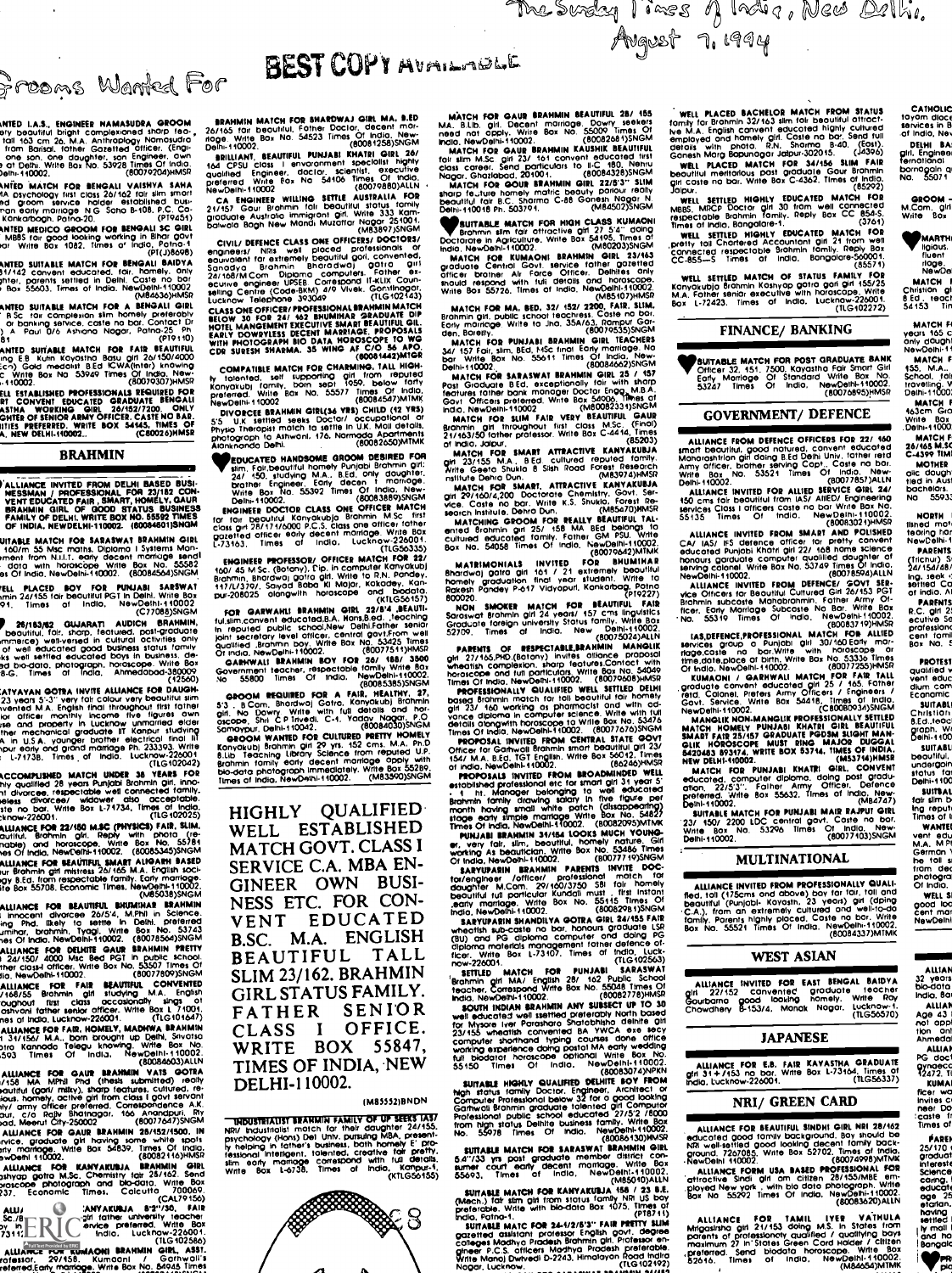VII. SADHUS

Objective: To familiarize students with the role sadhus play in the Indian culture.

A. Discuss roles the elderly and the pious play in our society.

B. Distribute the picture of a sadhu. (See photograph on following page.) Discuss his physical appearance, why he is dressed that way, why he carries a bucket, what his role is in Indian life.

C. With a partner list the positive and negative aspects of being a sadhu.

VIII. ART PROJECT

Objective: To familiarize students with a design that would be representative of Indian art.

1. Show pictures of Indian elephants and discuss how they are used, their size, strength, and physical characteristics.

2. Have students make an elephant pattern. They will follow the attached directions to make the paper applique. Elephants will be decorated with sequins, glitter, scraps of fabric and paint.

3. Additional elephants may be cut, pasted on smaller pieces of paper and used as note cards.

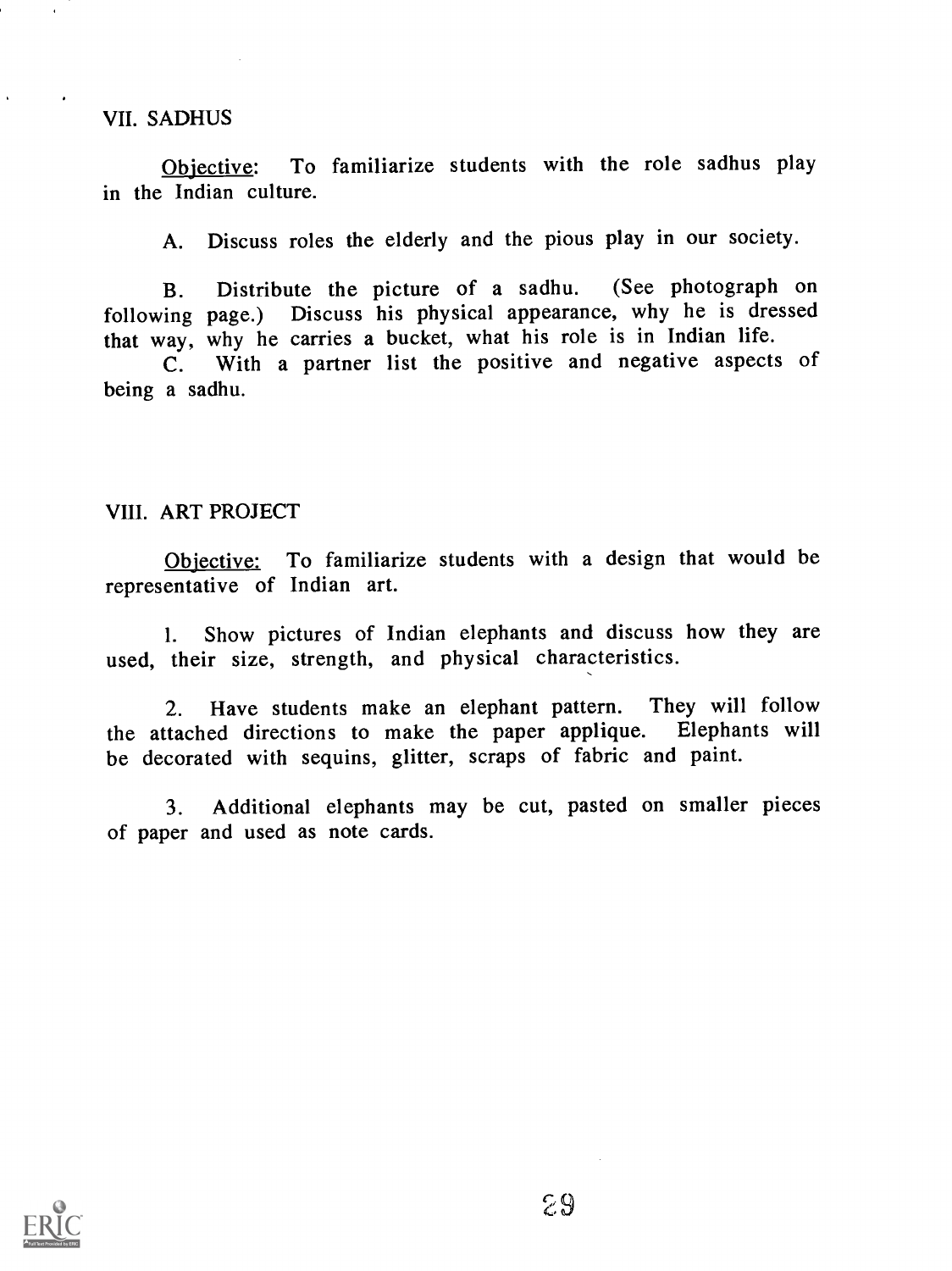#### Lesson  $\mathbb{U}$  i i



30

**BEST COPY AVAILABLE** 

 $ERIC$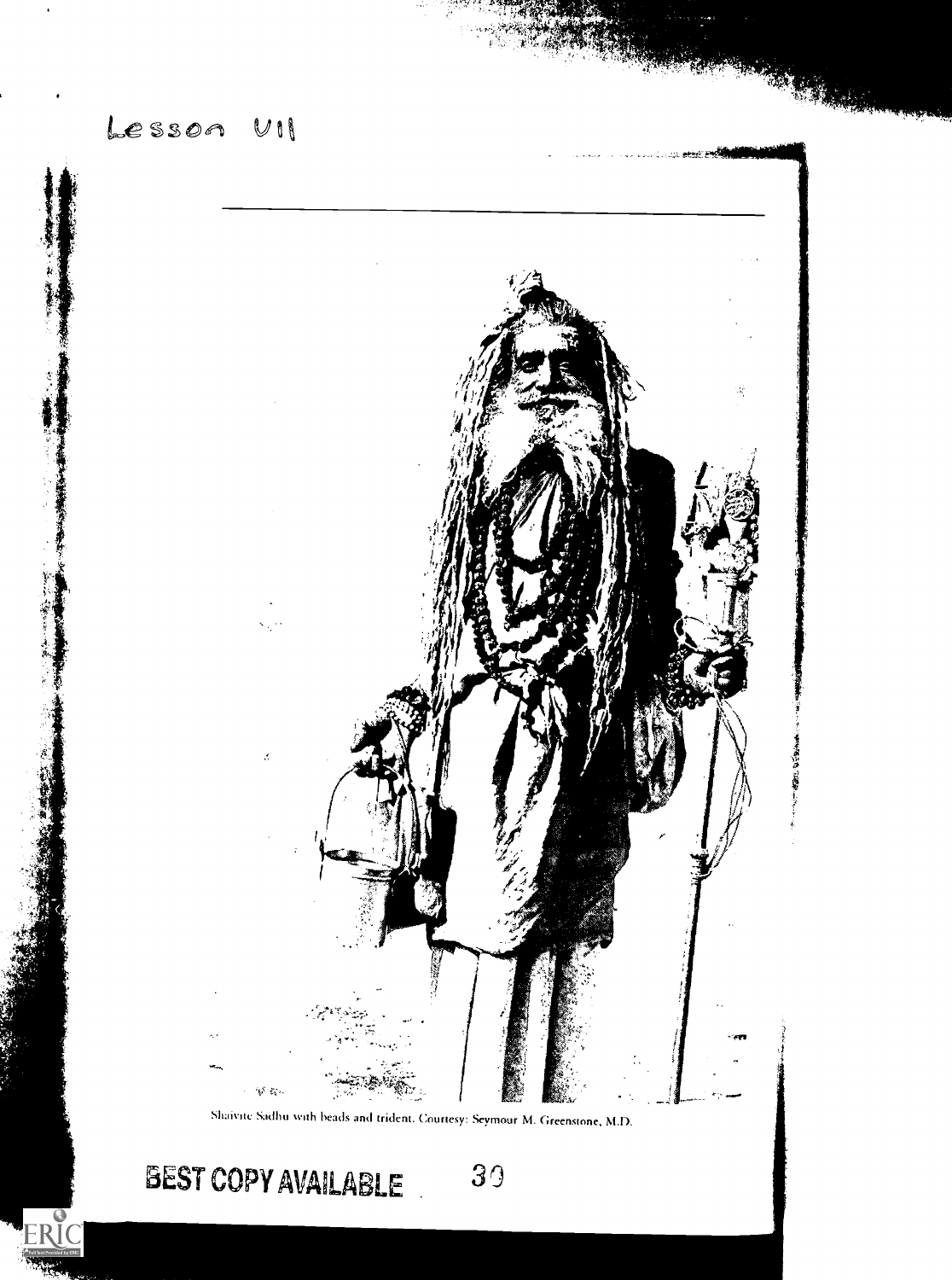## Lesson VIII







Multicultural Art Activities BEST COPY AVAILABLE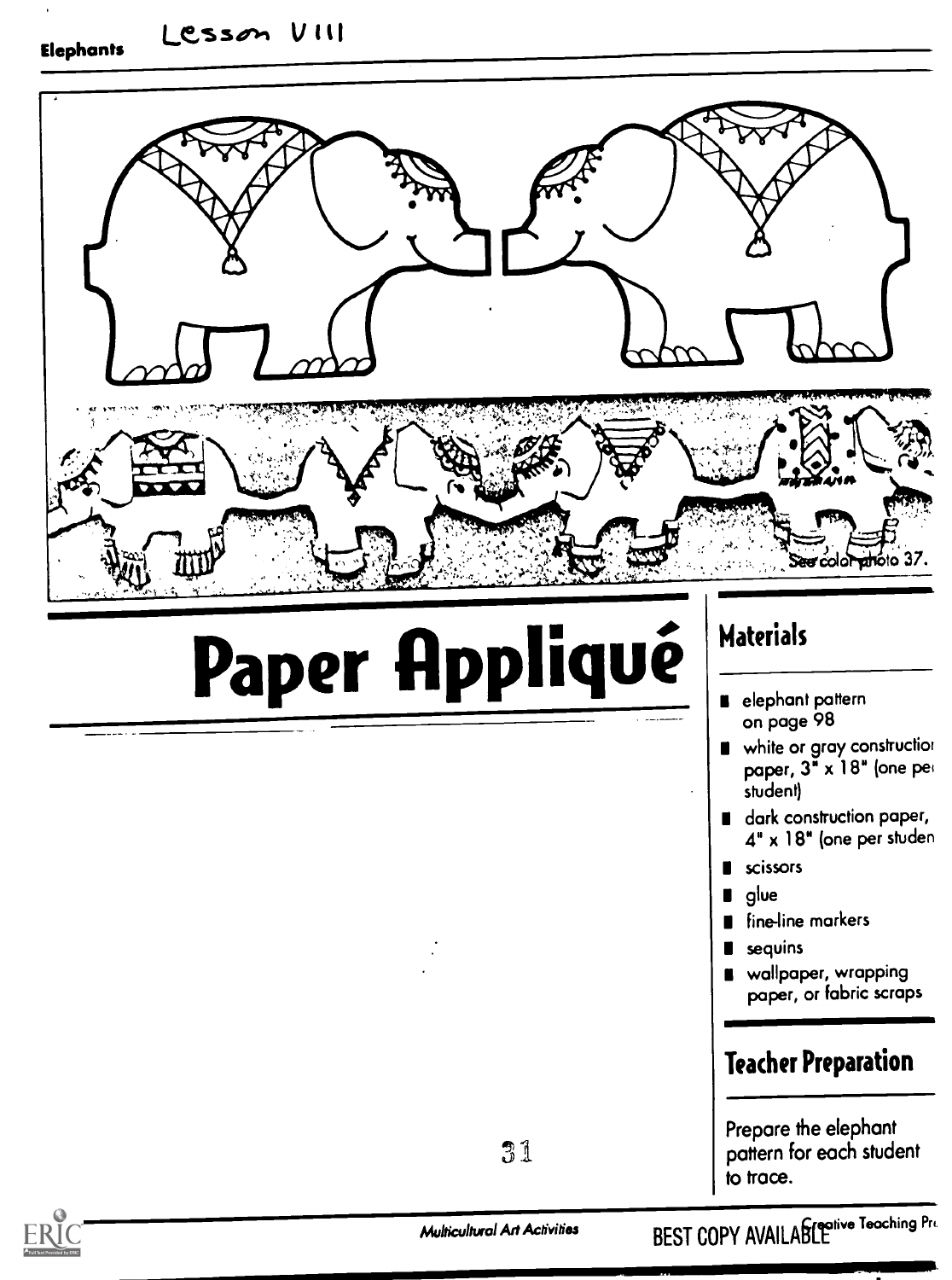## tocedure

I. Fold the white or gray onstruction paper in half (3" x  $\mathbf{P}$  and fold in half again (3"  $\times$ W).

L Trace the elephant pattern on re folded construction paper, taking sure the trunk and the tail wch the folded edges.

Cut out the elephant. (Be oreful not to cut the elephants port at the trunk and tail.) **infold the paper carefully to** weal four connected elephants.

. Glue the four elephants on the ork construction paper backround, and use markers, oquins, scraps, and your imagi-3tion to decorate the elephants ith different patterns. A blanket,  $\cdot$  a hat can be added if desired.



 $\mathsf{a}$ iw $\mathsf{FRIC}$ g Press  $\blacksquare$ 

**Find more information about** elephants and report on them to

**Make elephants out of clay** and create an elephant caravan with the clay figures. Write an

23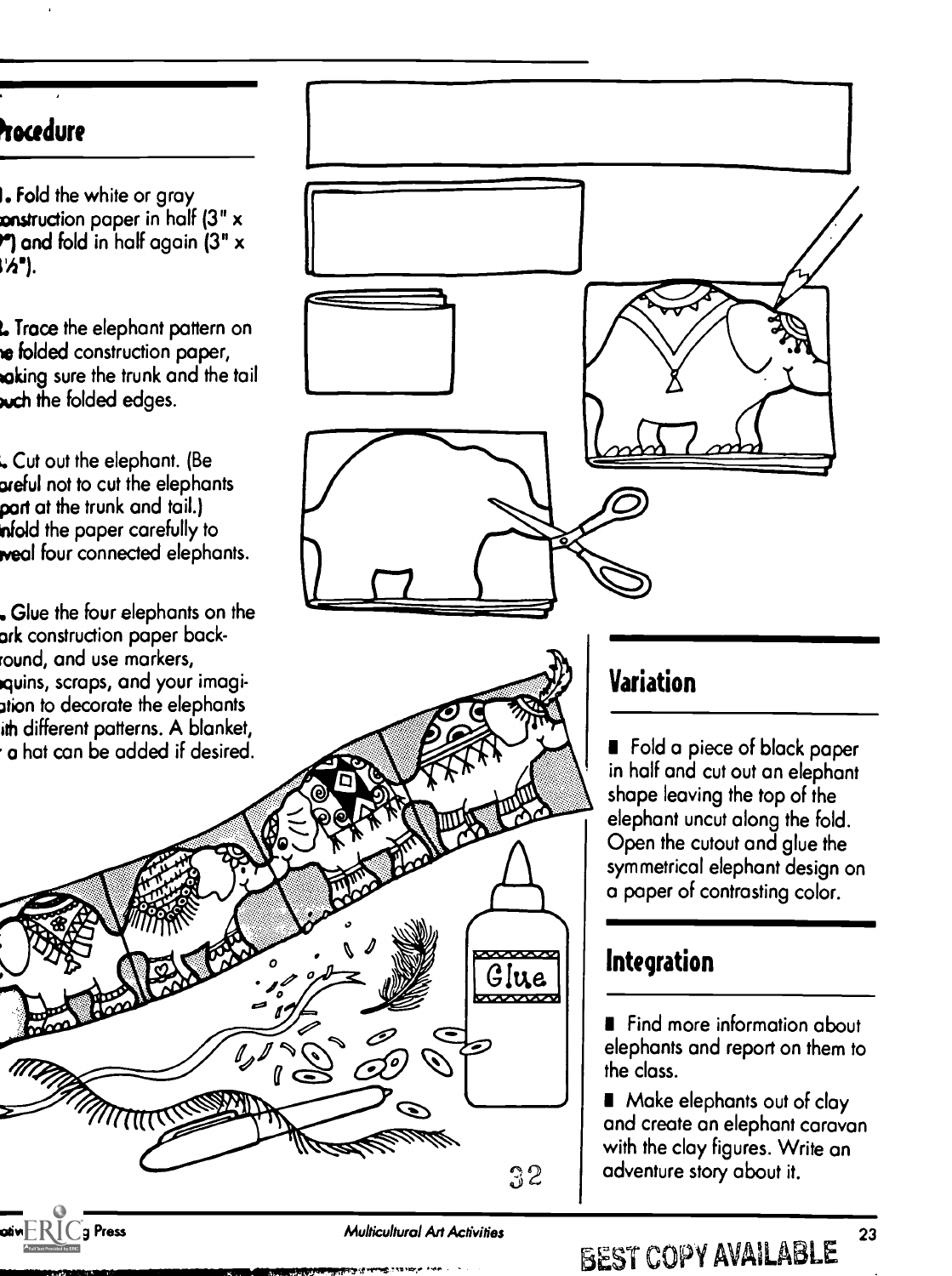### IX. URBAN INDIAN TEENAGERS

Objective: To discover similarities and differences that exist among teenagers in India and the U.S.

1. Have students write a brief description of their family life, career plans, marriage plans, and the role religion plays in their life. Discuss.

2. Have students work with a partner. Give each group a biography of an Indian teenager. Have students read it, focusing on the above characteristics.

3. Have students compare their life to the one they just read.

4. Form a group of four and exchange observations.

5. Have students write a paragraph about something new and interesting that they learned about teenage life in India.

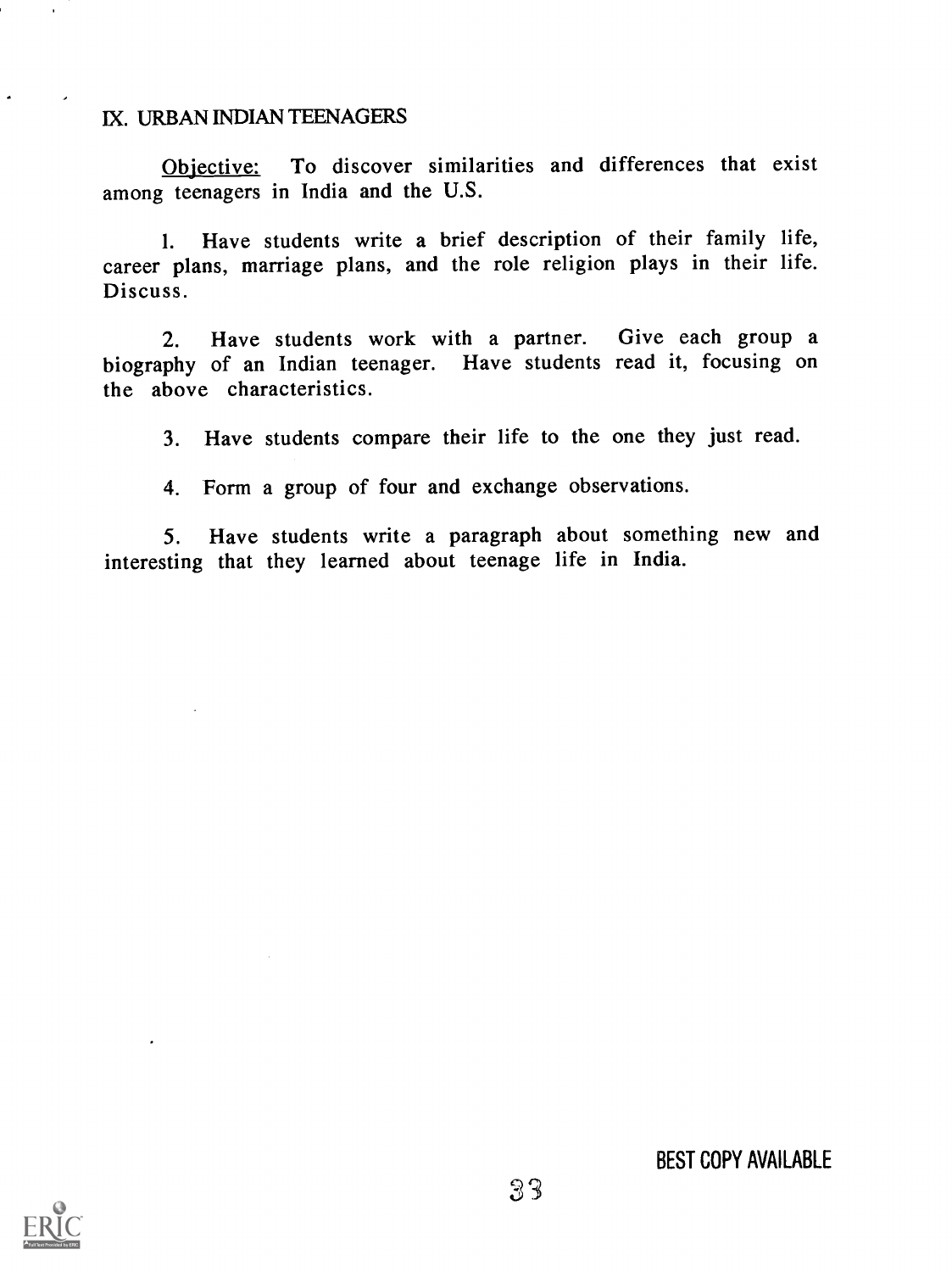### VINAY KAPOOR

### **AGE 17-HINDU**

Sunglasses—when Americans think about them they also think about summer, the beach and fun in the sun. For Vinay Kapoor sunglasses take on a more serious train of thought. At seventeen, Vinay has been employed for three years selling sunglasses from a modestsized window stand in Connaught Place, New Delhi's busy, fast moving business and shopping center.

Vinay lives with his family in the old city of Delhi. He has six brothers and four sisters. His father is retired now and his three older brothers are running the family business. The oldest is an accountant, the second oldest an eyeglass repairman and the brother just a few years older than Vinay is also a salesman with a larger shop in another area of the city. Vinay is the youngest member of the family business and has the lowest status in terms of where he works and what he does.

The family business was not Vinay's first choice for a career. His dream in life was to join the Indian Navy but competition is hard and when he failed his mathematics examination at the end of tenth grade, he had to drop out of school. This made him ineligible to take the Navy entrance examination.

Working seven days a week, from 8 A.M. to 7:30 P.M., brings Vinay a monthly income of about four hundred rupees. Since he still lives at home, he gives most of the money to his mother. She provides him with food, clothing, a place to sleep and any other necessities. He keeps fifty rupees for himself to pay for his transportation to and from work with a little left over to see a movie or two. He used to smoke cigarettes but has given them up because they are too expensive. He does not drink or gamble because they are bad habits and he cannot afford to anyway.

Vinay's workday does not end at 7:30 in the evening. After arriving home at 8 P.M. and eating dinner, he works with his brother learning to repair eyeglasses until he goes to sleep. He has no time to socialize with neighbors or friends—work is his main objective.

When asked about the future he says that he expects to get married some day but not until he can earn much more money—maybe when he is twenty-eight years old or so. Now he cannot afford to support a wife and children. He is not sure if he will meet his own wife or let his parents arrange his marriage for him. He points out that he has very little time to look for a wife himself. When he does marry he hopes God will bless him with two sons and no more.

Since he now has no time to go back to school and prepare for the Navy entrance examination Vinay's new dream is to own his own shop-a real shop in which customers can walk in and sit down to be waited on-not a window stand on the sidewalk of Connaught Place.

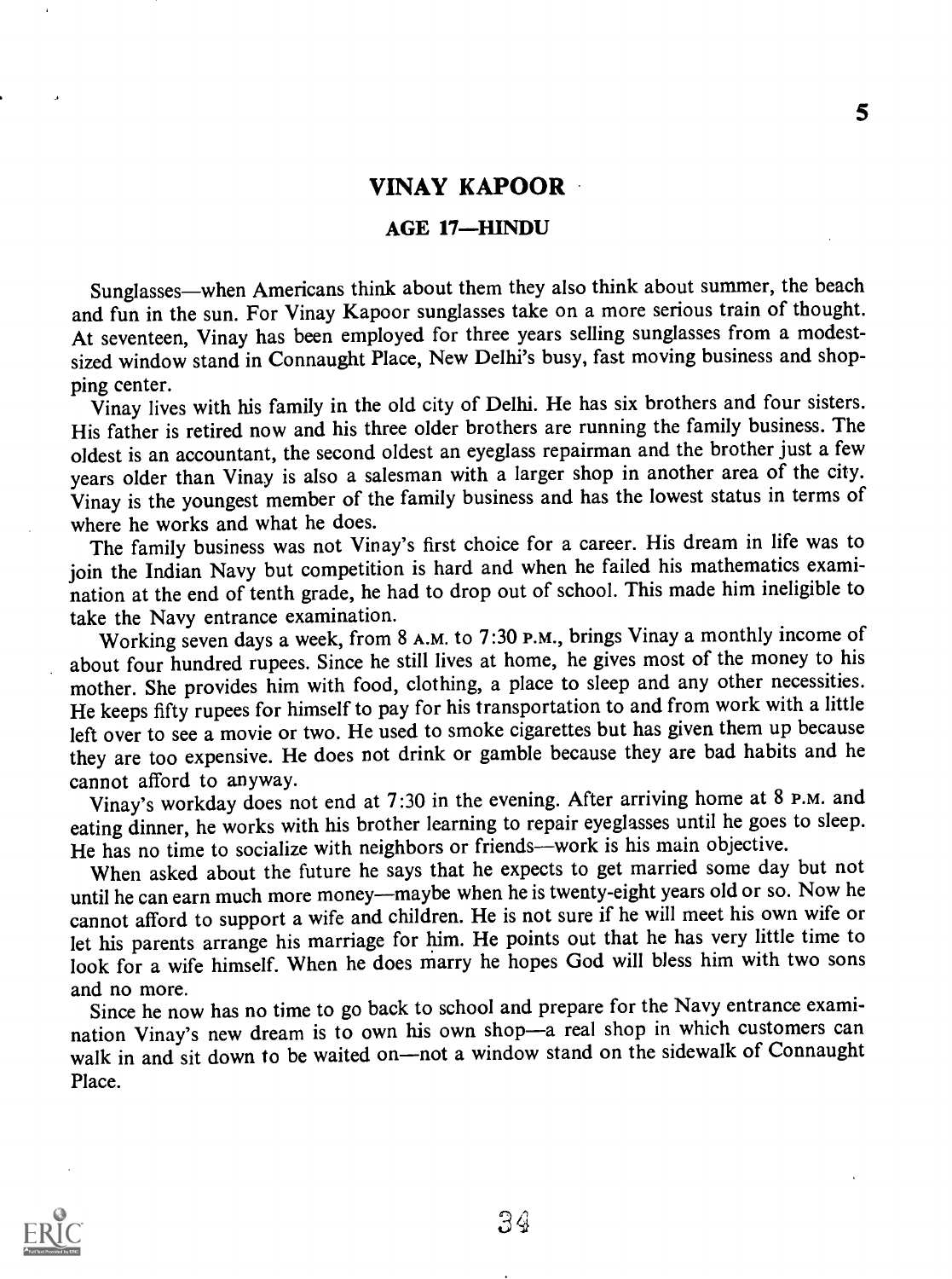### HARDEEP SINGH GILL

### AGE 15-SIKH

A handsome boy with a bright smile sits next to a blanket display of toys—not elaborate, expensive toys but small entertaining ones that pop up like a jack-in-a-box. Hardeep has been employed since he was eight years old. His parents are janitors for a set of offices in Connaught Place, the business district of New Delhi. For the past eight years Hardeep has helped his parents clean the offices for two hours after school at the rate of twenty rupees per month. In addition to this, he has started a business on his own during the vacation months and weekends. He buys small toys from a distributor and sells them from his little display blanket in front of the offices he cleans. This job brings in more money. On a good week he can earn fifteen to twenty rupees.

Hardeep lives with his parents and eight brothers and two sisters in a one-room tenement in the old city of Delhi. In addition to the one large room which has a television, there is a kitchen area outside and a common bathroom for the entire building.

Hardeep is very proud of the fact that he has passed to grade nine at the M.B. Boys Higher Secondary Government School without ever failing a grade. He plans to attend school until he finishes tenth grade and then become a bus driver. He studies very hard and gets about one hour of homework a day. His favorite subject is English and his least favorite is art, not because he does not like to draw but because the art supplies are expensive.

Having girlfriends is out of the question. His parents would not approve of that nor would they approve of him drinking, smoking or gambling. Yet he gets along with his parents well. His mother is very loving and affectionate. He is also very close to his father. His father has never beaten him and Hardeep can go out to play with the boys whenever he has the time.

Sometimes Hardeep's friends go to Connaught Place and tease him because he works and they do not. This bothers him but he still works to contribute more money to the household. His parents do not force him to work but he feels an obligation to help out at home. Because of the extra money he is able to make, his younger brothers and sisters are all attending school and the family has some luxuries such as a television set and an air-cooler. He feels lucky to be able to attend school and work as well.

As for the future, Hardeep does not plan to marry until he is twenty-five. He is not sure whether his parents will arrange his marriage or whether he will want to find his own bride. When asked how many children he would like to have his answer was: "As many as God gives me."



8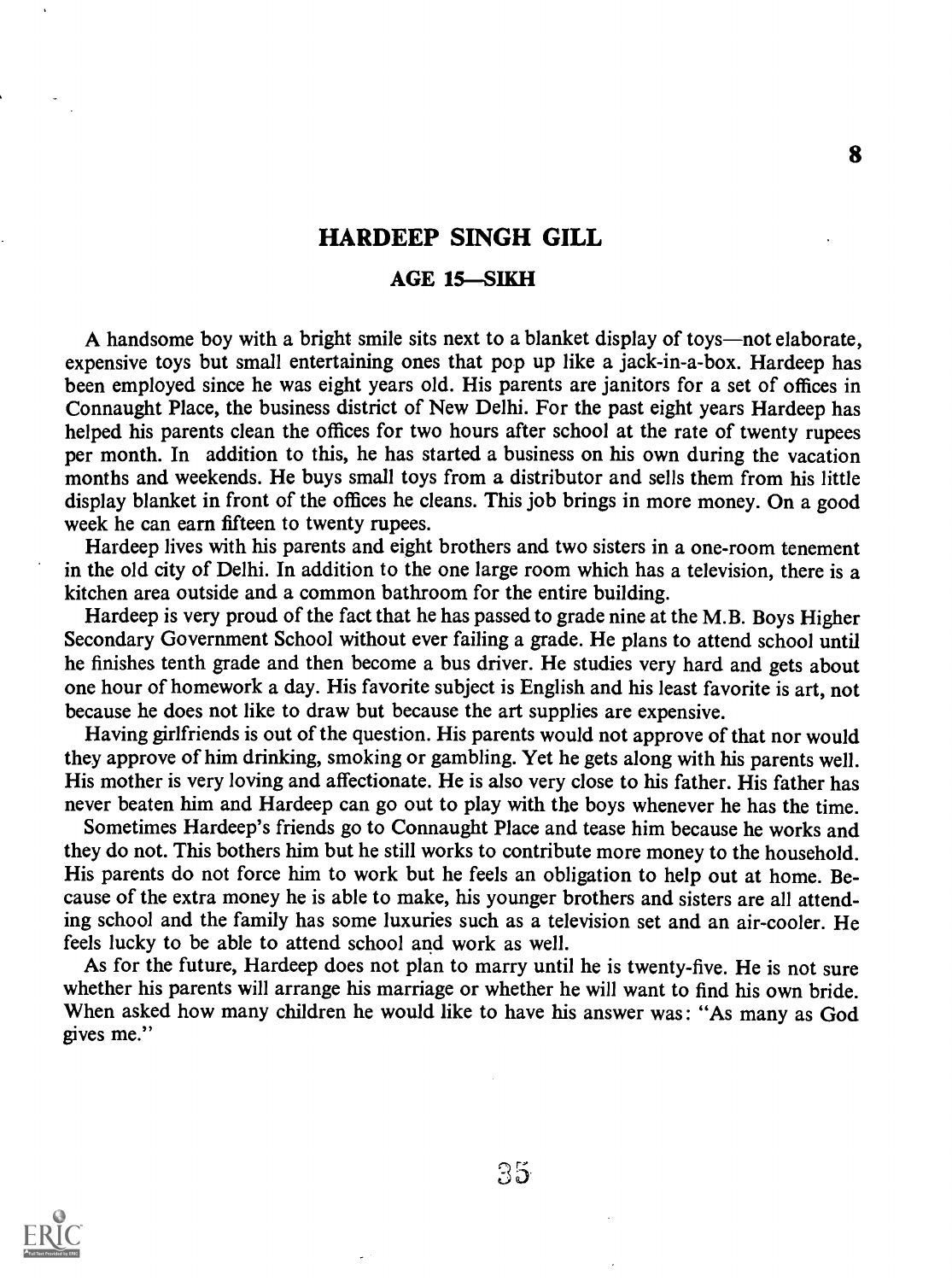### SHALINI PATNI

### AGE 14-JAIN

How would you like to live in a house with eight adults and numerous brothers and sisters? Shalini loves the fact that she is surrounded by her father's family: his three brothers, their wives and children. Shalini is part of a joint household. Each brother in the family has his own apartment and all four are connected to each other. There is one telephone for the entire family as well as one chauffered car. Her family owns a joint business dealing in several consumer items such as laundry detergent and plastic containers.

Shalini has just started the tenth grade at St. Angela Sophia Higher Secondary School in Jaipur. She is majoring in the sciences and plans to be a doctor some day. Her favorite subject is biology.

Although Shalini does not go out to visit with friends very often she does lead an active life. She has only one brother who is a year younger than her but she has ten cousin-brothers and sisters who live within the family compound. They all get along well and most evenings spend their free time together. A favorite activity is watching television at her eldest uncle's living quarters.

Shalini receives a set amount of pocket money per month. She spends her ten rupees on books, records, ornaments for her room and most recently a new badminton racket. Shalini does visit friends in the afternoon, after school. Since her last class ends at 12:30 P.M. she sometimes goes to a friend's house for lunch and spends the afternoon talking or playing games. Monopoly is a favorite among her friends. These visits never include boys. Her only chance of meeting boys is when the family is entertaining friends.

Dating is not approved of by Shalini's family. She agrees with their thinking. She says that if the girls in her family dated their names and reputations would be spoiled. People in Jaipur would talk and the whole community would be upset. Consequently, Shalini expects her parents to arrange her marriage for her. Since she wants to devote herself to providing medical care for the less fortunate, she really does not want to get married. She feels she cannot give full attention to both a career and marriage. However, she also realizes that her parents would probably be upset if she did not get married eventually. She hopes that when the time comes either her parents or Shalini herself will have changed her mind.

Shalini considers herself to be a very religious person. She is a strict vegetarian in accordance with the beliefs of the Jain religion. She says she values life more than anything else and is thankful to god for making her a human being. She is grateful for the comfortable lifestyle that she is able to live and expresses it by giving some of her pocket money to the poor and praying daily at the temple across the street from her house.

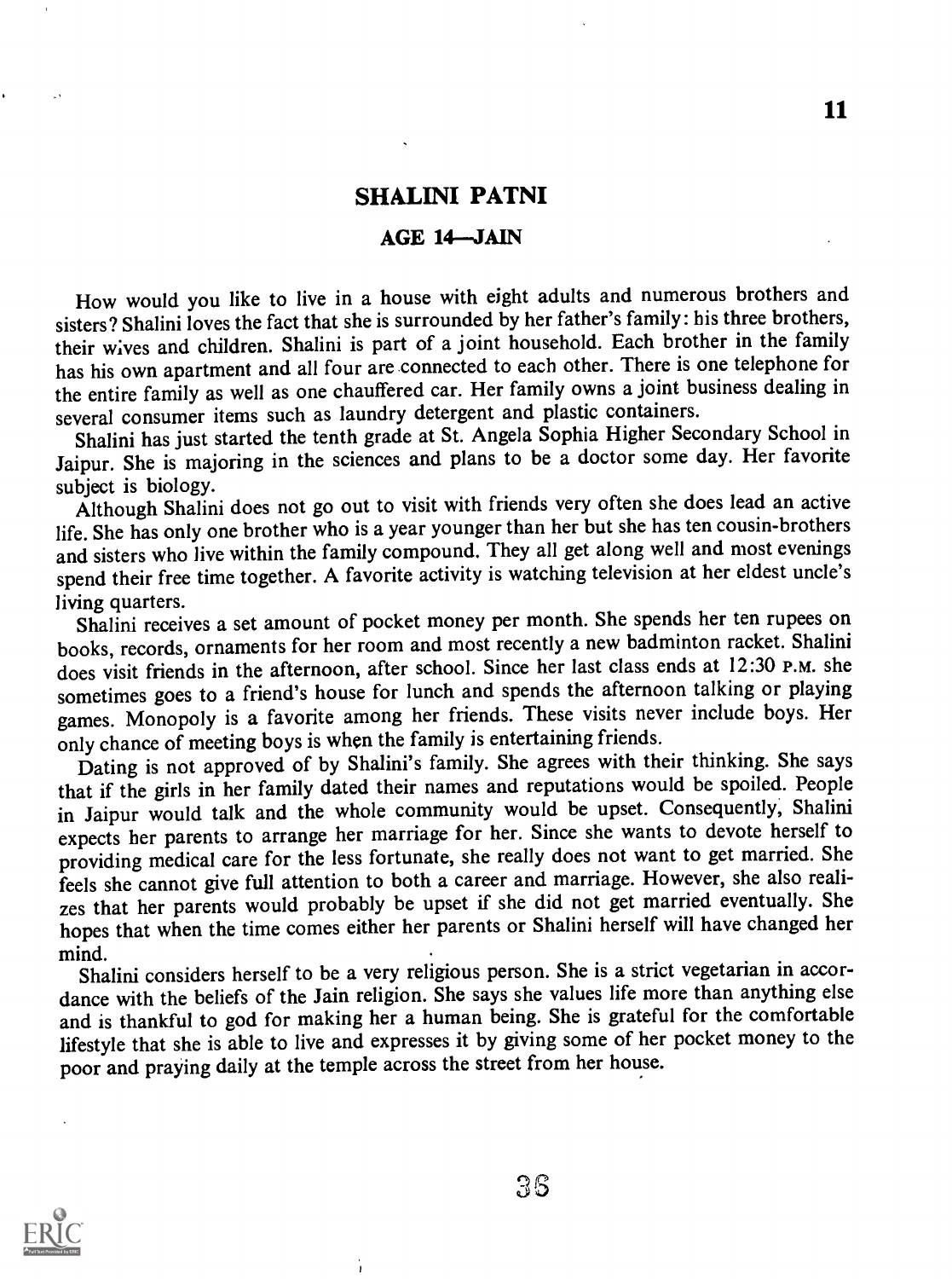### MEENAKSHI MALHOTRA

### **AGE 16-HINDU**

A short, Western style hair cut, loose Indian shirt, scarf and jeans is the way you will find Meenakshi dressed most days. She is an interesting blend of tradition and modernity not only in the way she dresses but more importantly in the way she thinks.

Meenakshi has a very comfortable life. She lives in suburban New Delhi with her parents and two younger sisters. Her father owns a printing firm and there is enough money for several modern conveniences. The family owns an air-conditioner, a refrigerator, a television set and a car. Meenakshi does not get a fixed amount of pocket money and says she would not like to. She thinks she "makes out better" asking for money whenever she needs it. Most of the time Meenakshi spends her money on movie tickets, Western style clothing which she buys often when she goes on shopping trips with girlfriends to Connaught Place, and sometimes on posters and jewelry.

Dances and parties are part of Meenakshi's social life. She belongs to a private club and has an opportunity to meet many young people there. The club offers entertainment for the entire family but especially for teenagers. It provides a swimming pool, tennis and squash courts, as well as ping-pong and badminton to keep them busy. Dances are held for the young people twice a month and almost everyone shows up in jeans to dance to the "beat group's" latest pop music.

Meenakshi plans to go to college and hopes later she can get a job in the government. She feels that an education is important not only for career goals but also to be a wise and well-educated mother.

Meenakshi and her parents have not really experienced the generation gap. In fact, she feels that her parents are lenient most of the time. The only arguments they seem to have center on how late she should be out in the evening (her parents say ten o'clock and she says midnight) and her casual appearance. Both of Meenakshi's parents get tired of seeing their attractive daughter in jeans most of the time.

For all her modern outlook, Meenakshi remains traditional in her attitude about marriage. She fully supports the idea of having an arranged marriage. She says it is the custom in her family and a very wise one at that. Love marriages, Meenakshi thinks, are not as happy as arranged ones. In fact, of the two love marriages she knows personally, one couple is in the process of getting a divorce. Meenakshi feels there is too much risk involved in committing oneself to someone based on love or a casual acquaintance. When her parents arrange her marriage they will take a long time, perhaps a year, to make sure that her future husband is the best possible match for her. When that time comes, she will have to throw out her jeans and start wearing saris because Meenakshi wants to be a respectable married woman.

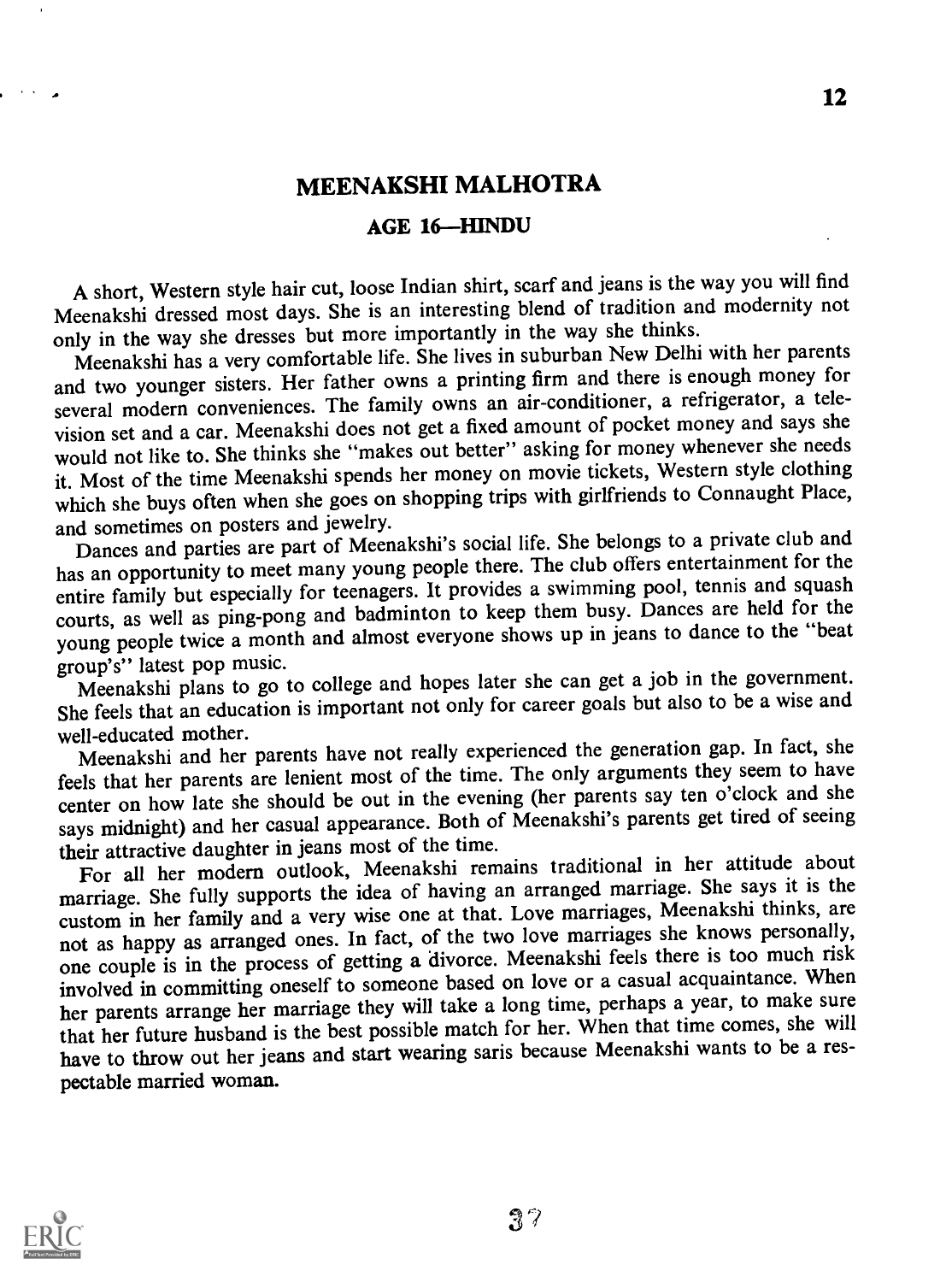### ASHA RANI

### AGE 16-HINDU

Many have told her that her embroidery work is marvelous. Her classmates and teachers think she is one of the best stitchers in the Institute. Asha is a very petite young lady. She stands less than five feet tall and does not weigh over ninety pounds. She has a very pretty face and long shiny hair that she wears in two looped pigtails.

Asha was fortunate enough to pass the entrance examination to the Industrial Training Institute for Women in New Delhi. As a student at the Institute, Asha receives free tuition, lunch and bus transportation. Without this scholarship from the Indian government, Asha would not be able to get any training beyond the tenth grade diploma she earned from a government school.

Asha's family is quite poor. There are five sisters and one brother in her family. Her father earns a low wage as a hospital orderly and her mother cannot work because she has so many young children to care for.

A social life as most American teenagers have is out of the question for Asha. Her only socializing consists of visiting relatives with her family on festival days. On a normal school day Asha rises early in the morning to help her mother prepare breakfast for the younger children and then heads off for school to attend her 9 o'clock class. When she finishes school at 4:30 P.M. she returns home to help her mother again with the cooking and the care of her younger siblings. She enjoys reading Hindi childrens' stories to her brother and sisters. Dinner is usually served at 9 o'clock and afterwards Asha mostly spends time working on her embroidery assignment for school the next day.

By 10:30.p.m. Asha is very tired and needs her rest for the next long day ahead of her. Asha does not mind the hard life the has to live. She is looking forward to a time in the near future when she will be able to get a job with a textile company or open her own embroidery shop. She will be able to earn around eight hundred rupees a month; much more than the family income now.

Asha is not only counting on the training she is now receiving to get a good paying job, but also to have more to offer in a marriage arrangement when the time comes. She expects that her family will arrange her marriage for her by the time she is twenty or twenty-one. Such skills will enable Asha to get a wealthier husband, thus providing her with a better lifestyle. Hopefully she will not have to live in a small two-room apartment with kitchen and bathroom like the one her family shares now.

When asked about her feelings regarding an arranged marriage Asha replies in a very practical manner... "I do not know any boys and do not have the time to meet them. Furthermore, my parents know me best and will find someone who will like my qualities."



13

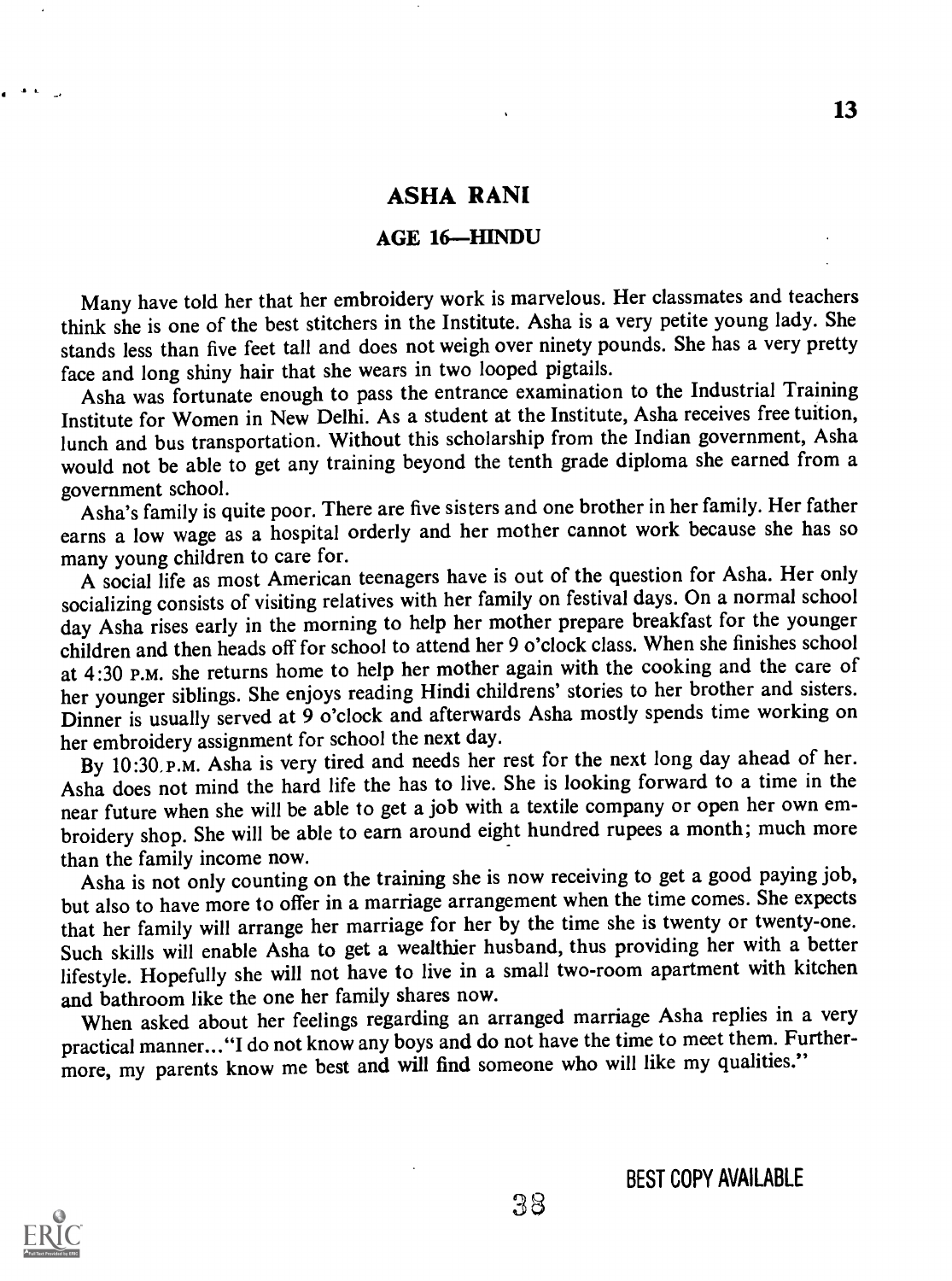### RAEQUAH YOUSOOF

### AGE 13-MOSLEM

"I will have to start wearing the burkah when I am fifteen. My parents are quite liberal as far as this is concerned so I will only have to wear it to and from religious services." The garment that Raequah is talking about is a black cloak and veil that many Moslem women in India wear. The wearing of this clothing stems from an ancient tradition primarily to protect women from the stares and advances of men. Today it is worn as a tradition. Raequah is not upset about having to "cover up" in a few years but neither is she very enthusiastic about it. She says it is an old tradition and many in Bombay have given it up. At least she will not have to wear the burkah every time she goes outdoors.

Raequah's rebellion against tradition has met with little success. The burkah is only one visible example of the Islamic tradition that a woman should remain at home-first her father's home and then her husband's home. As a result Raequah does not lead a very active social life. Although she attends an all-girl convent school in Bombay, she is not allowed to invite girlfriends to her home nor is she allowed to visit them. Occasionally she is permitted to go to an afternoon movie with other Moslem friends.

Sometimes she argues with her parents about letting her go out more often but it only leaves her more upset. She says her parents stand firm on their attitude and will not bend very often. Though recently Raequah did have a short break from her parents strict control. She spent a month visiting her grandparents in Karachi, Pakistan. Although they also are very strict Moslems, Raequah's grandfather considers her his favorite. She had a great deal of success talking him into letting her "gallivant around" with two of her older male cousins. With her parents not there to object, Raequah was able to make new friends, go on picnics and to the movies quite frequently. She has become penpals with two young men who are friends of her cousins. Her parents do not know that she keeps up a steady correspondence with them.

Although Raequah prefers to have a love marriage when she is about nineteen or twenty she does not think she will have the chance. She is already talking to her parents about sending her to travel around the world with one of her cousins and hopes she will be able to meet a nice Moslem man during that time. She knows that it is rather an impossible dream but hopes that her grandfather will come. to her rescue by providing the required money for such an excursion. If he does so, her parents will not be in a position to refuse such a gracious gift.

In the meantime, Raequah spends her hours at home reading, listening to American music as well as classical Indian music, learning how to cook and practicing her embroidery. She recently was allowed to start guitar lessons and enjoys them very much.



25